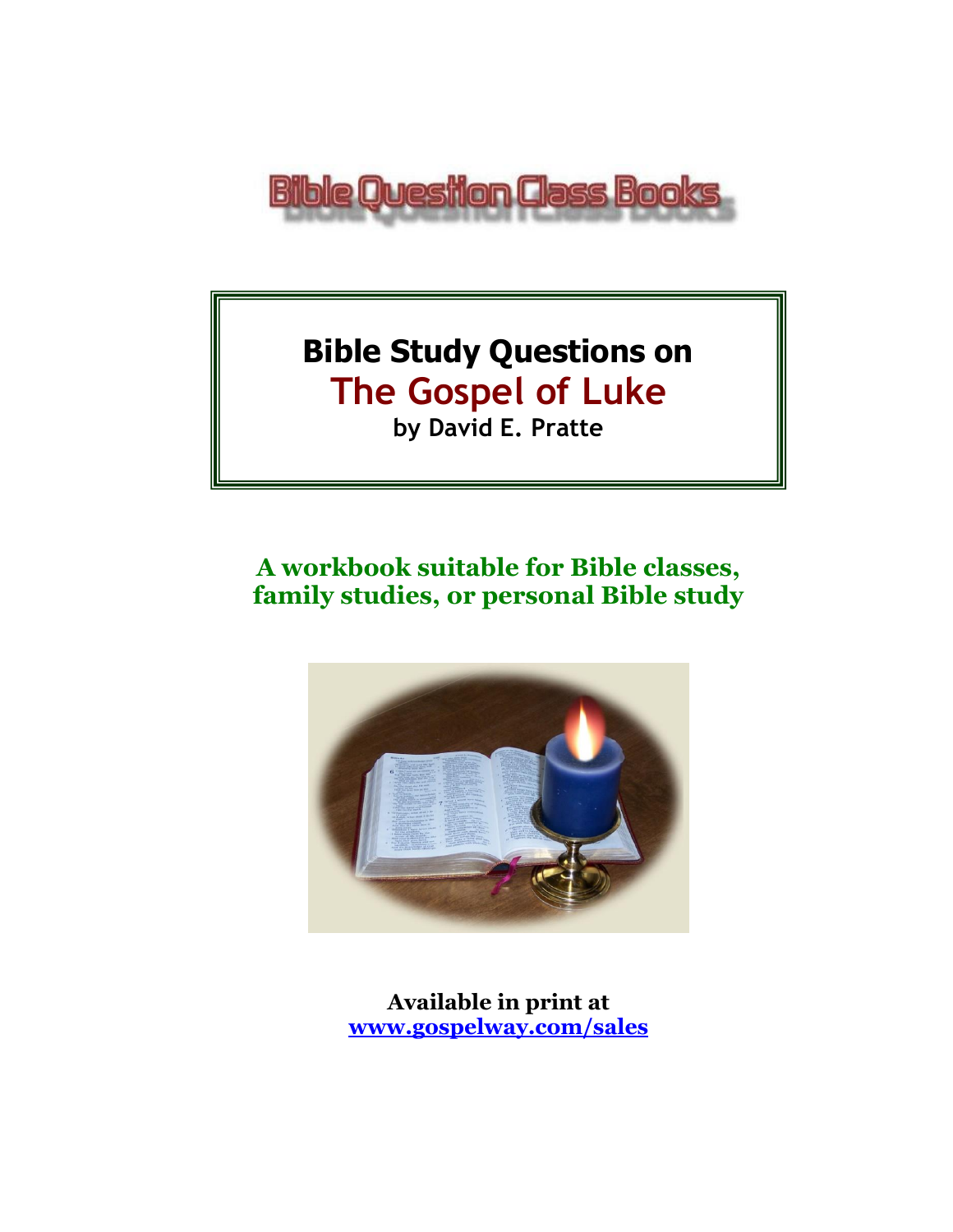#### *Bible Study Questions on the Gospel of Luke: A workbook suitable for Bible classes, family studies, or personal Bible study*

© Copyright David E. Pratte, 2014 Minor revisions, 2016 All rights reserved

> ISBN-13: 978-1499649116 ISBN-10: 1499649118

**Printed books, booklets, and tracts available at [www.gospelway.com/sales](https://www.gospelway.com/sales) Free Bible study articles online at [www.gospelway.com](http://www.gospelway.com/) Free Bible courses online at [www.biblestudylessons.com](http://www.biblestudylessons.com/) Free class books at [www.biblestudylessons.com/classbooks](http://www.biblestudylessons.com/classbooks) Free commentaries on Bible books at [www.gospelway.com/commentary](http://www.gospelway.com/commentary) Contact the author at [www.gospelway.com/comments](http://www.gospelway.com/comments)**

**Note carefully: No teaching in any of our materials is intended or should ever be construed to justify or to in any way incite or encourage personal vengeance or physical violence against any person.**

### **"He who glories, let him glory in the Lord" – 1 Corinthians 1:31**

### **Front Page Photo**

The Garden of Gethsemane on the Mount of Olives

"…He went to the Mount of Olives, as He was accustomed, … and He knelt down and prayed, saying, 'Father, if it is Your will, remove this cup from Me; nevertheless not My will, but Yours, be done.'" – Luke 22:39-42 (NKJV)

Photo credit: FreeStockPhotos.com

Scripture quotations are generally from the New King James Version (NKJV), copyright 1982, 1988 by Thomas Nelson, Inc. used by permission. All rights reserved.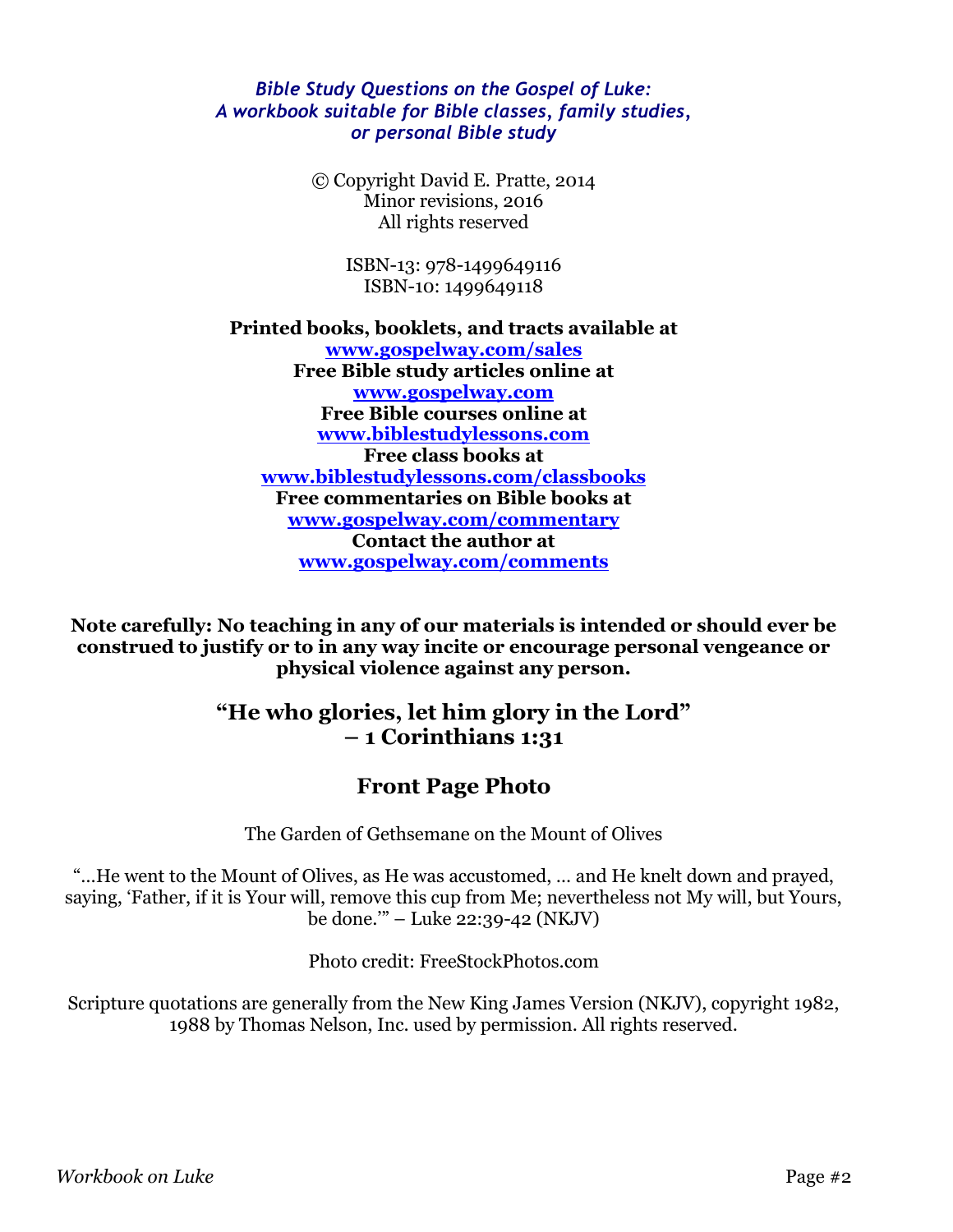### **Other Books by the Author**

#### **Topical Bible Studies**

*Growing a Godly Marriage & Raising Godly Children Why Believe in God, Jesus, and the Bible? (evidences) The God of the Bible (study of the Father, Son, and Holy Spirit) Grace, Faith, and Obedience: The Gospel or Calvinism? Kingdom of Christ: Future Millennium or Present Spiritual Reign? Do Not Sin Against the Child: Abortion, Unborn Life, & the Bible True Words of God: Bible Inspiration and Preservation*

#### **Commentaries on Bible Books**

*Genesis Joshua and Ruth Judges 1 Samuel Ezra, Nehemiah, and Esther Job Proverbs*

*Gospel of Mark Gospel of John Acts Romans Ephesians Philippians and Colossians Hebrews 1 & 2 Peter*

#### **Bible Question Class Books**

*Genesis Joshua and Ruth Judges 1 Samuel Ezra, Nehemiah, and Esther Job Proverbs Ecclesiastes Isaiah Gospel of Matthew Gospel of Mark Gospel of Luke*

*Gospel of John Acts Romans 1 Corinthians 2 Corinthians and Galatians Ephesians and Philippians Colossians, 1&2 Thessalonians 1 & 2 Timothy, Titus, Philemon Hebrews General Epistles (James - Jude) Revelation*

#### **Workbooks with Study Notes**

*Jesus Is Lord: Workbook on the Fundamentals of the Gospel of Christ Following Jesus: Workbook on Discipleship God's Eternal Purpose in Christ: Workbook on the Theme of the Bible*

#### **Visit our website at [www.gospelway.com/sales](https://www.gospelway.com/sales) to see a current list of books in print.**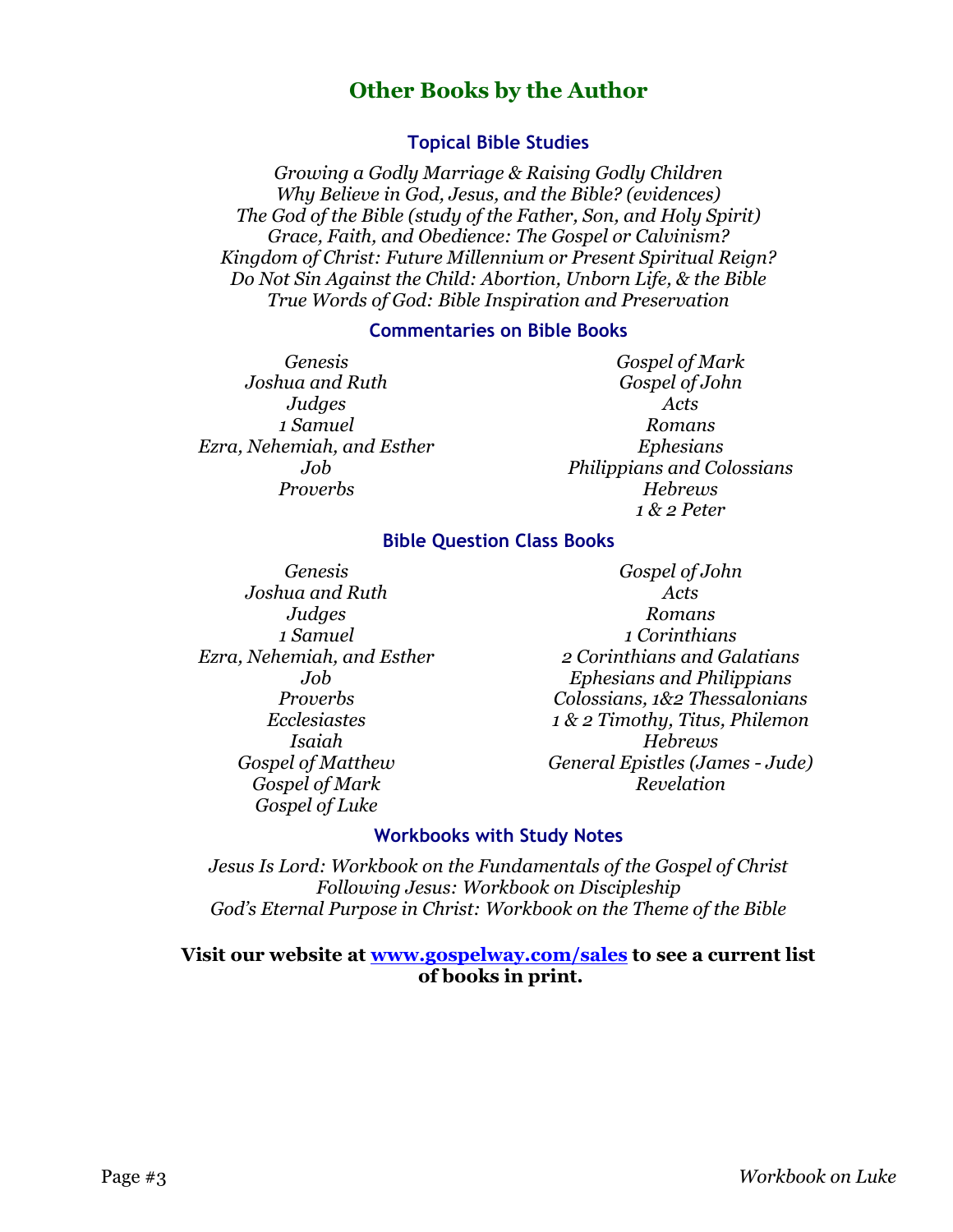### **Bible Study Questions on the Gospel of Luke**

Introduction:

This workbook was designed for Bible class study, family study, or personal study. The class book is suitable for teens and up. The questions contain minimal human commentary, but instead urge students to study to understand Scripture.

Enough questions are included for teachers to assign as many questions as they want for each study session. Studies may proceed at whatever speed and depth will best accomplish the needs of the students.

Questions labeled "think" are intended to encourage students to apply what they have learned. When questions refer to a map, students should consult maps in a Bible dictionary or similar reference work or in the back of their Bibles. (Note: My abbreviation "*b/c/v*" means "book, chapter, and verse.")

For class instruction, I urge teachers to assign the questions as homework so students come to class prepared. Then let class time consist of *discussion* that focuses on the Scriptures themselves. Let the teacher use other Scriptures, questions, applications, and comments to promote productive discussion, not just reading the questions to see whether they were answered "correctly." Please, do *not* let the class period consist primarily of the following: "Joe, will you answer number 1?" "Sue, what about number 2?" Etc.

I also urge students to emphasize the *Bible* teaching. Please, do not become bogged down over "What did the author mean by question #5?" My meaning is relatively unimportant. The issue is what the Bible says. Concentrate on the meaning and applications of Scripture. If a question helps promote Bible understanding, stay with it. If it becomes unproductive, move on.

The questions are not intended just to help students understand the Scriptures. They are also designed to help students learn good principles of Bible study. Good Bible study requires defining the meaning of keywords, studying parallel passages, explaining the meaning of the text clearly, making applications, and defending the truth as well as exposing religious error. I have included questions to encourage students to practice all these study principles.

Finally, I encourage plain applications of the principles studied. God's word is written so souls may please God and have eternal life. Please study it with the respect and devotion it deserves! For whatever good this material achieves, to God be the glory.

#### **You can find Bible study commentary and notes to accompany many of our workbooks at [www.gospelway.com/sales](https://www.gospelway.com/sales)**

© David E. Pratte, June 21, 2017

**Workbooks, commentaries, and topical studies for sale in print at [www.gospelway.com/sales](https://www.gospelway.com/sales)**

**To join our mailing list to be informed of new books or special sales, contact the author at [www.gospelway.com/comments](http://www.gospelway.com/comments)**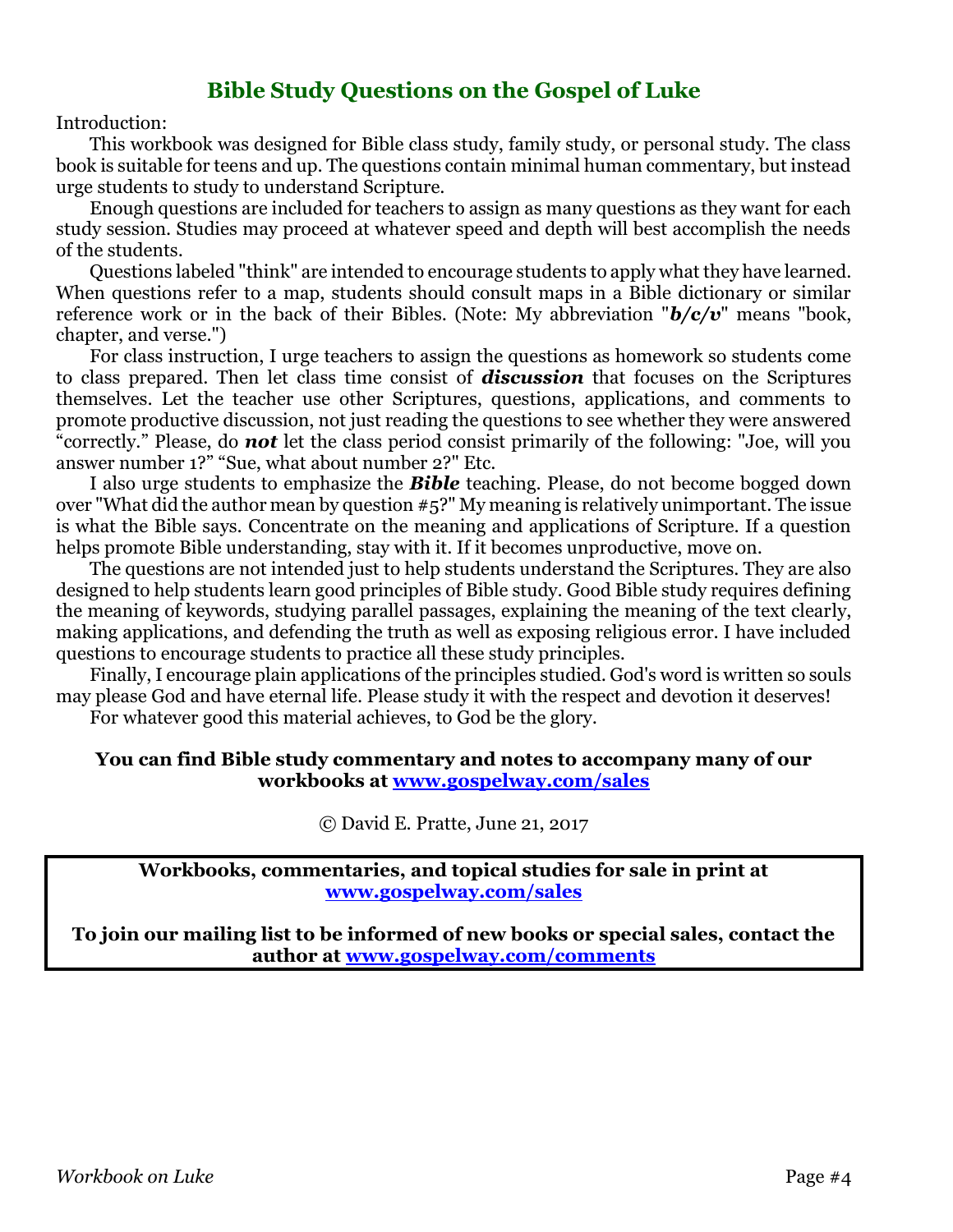Please read Luke 1, then answer the following questions. 1. Name at least 2 facts you know about Luke (use concordance).

2. To whom did Luke address the book – 1:1-4? Where else is this name mentioned?

3. What reason did Luke give why he wrote the book? (Think: Did the Holy Spirit always reveal to people things they did not already know – cf. John 14:26? If Luke was inspired, of what value was his personal knowledge or the testimony of witnesses?)

4. When did these events occur  $-1:5$ ?

5. Describe Zacharias and his wife (name at least 4 facts) – 1:5-7.

6. Who appeared to Zacharias, when, and where– 1:8-13? What did he promise?

7. What was the child to be named? Define the name.

8. List at least 3 facts the angel revealed about the child  $-1:14-17$ .

9. *Special Assignment:* List other *passages* comparing John to Elijah. In what sense was John like Elijah?

10. What objection did Zacharias raise, and what sign was given – 1:18-20?

11. What happened when Zacharias came out of the temple – 1:21,22?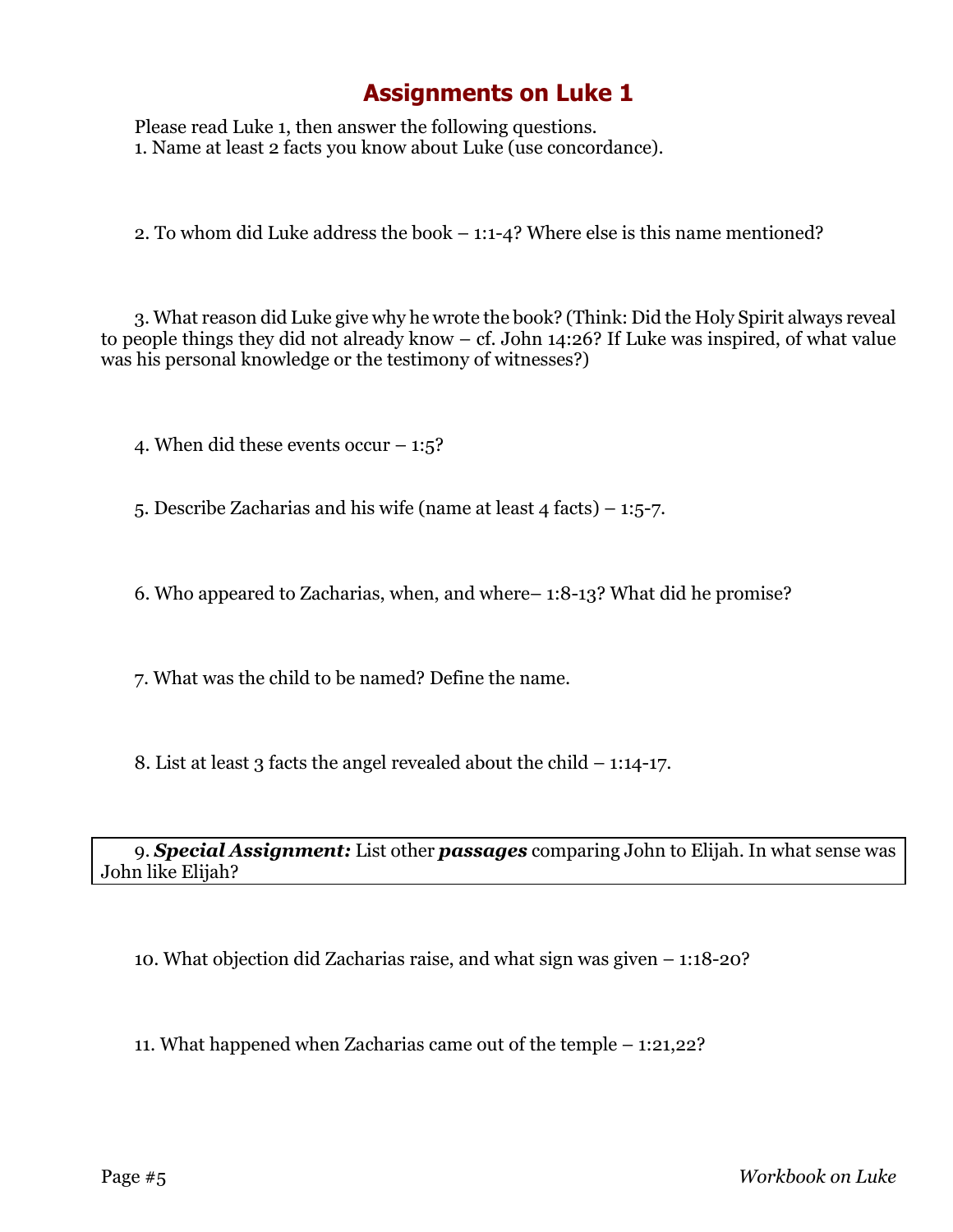12. How was the promise of the angel fulfilled  $-1:24,25$ ?

13. To whom did Gabriel appear next – 1:26,27? Where did this happen (see *map*)?

14. How did the angel greet her – 1:28-30? *Define* "favored" and "blessed."

15. What did Gabriel say would happen to Mary  $-$  1:31? What would the child be named? *Define* this name (cf. Matt. 1:21,25).

16. What facts did the angel predict regarding  $\text{Him} - 1:32,33$ ?

17. *Case Study:* Some folks say Jesus did not establish His kingdom the first time He came but will do so when He returns. What does this passage teach about this? Cf. Col. 1:13; 1 Cor. 15:22- 28; Rev. 1:9; John 18:36.

18. How did Mary react to Gabriel – 1:34? How did Gabriel respond?

19. What did Gabriel say this would prove about Jesus – 1:35? What does this show about the purpose of the Virgin Birth?

20. *Special Assignment:* List the evidence that Jesus really was born of a virgin without involvement of a man. See also Matt. 1:18-25.

21. What did Gabriel say about Elizabeth – 1:36,37. How does this relate to God's power?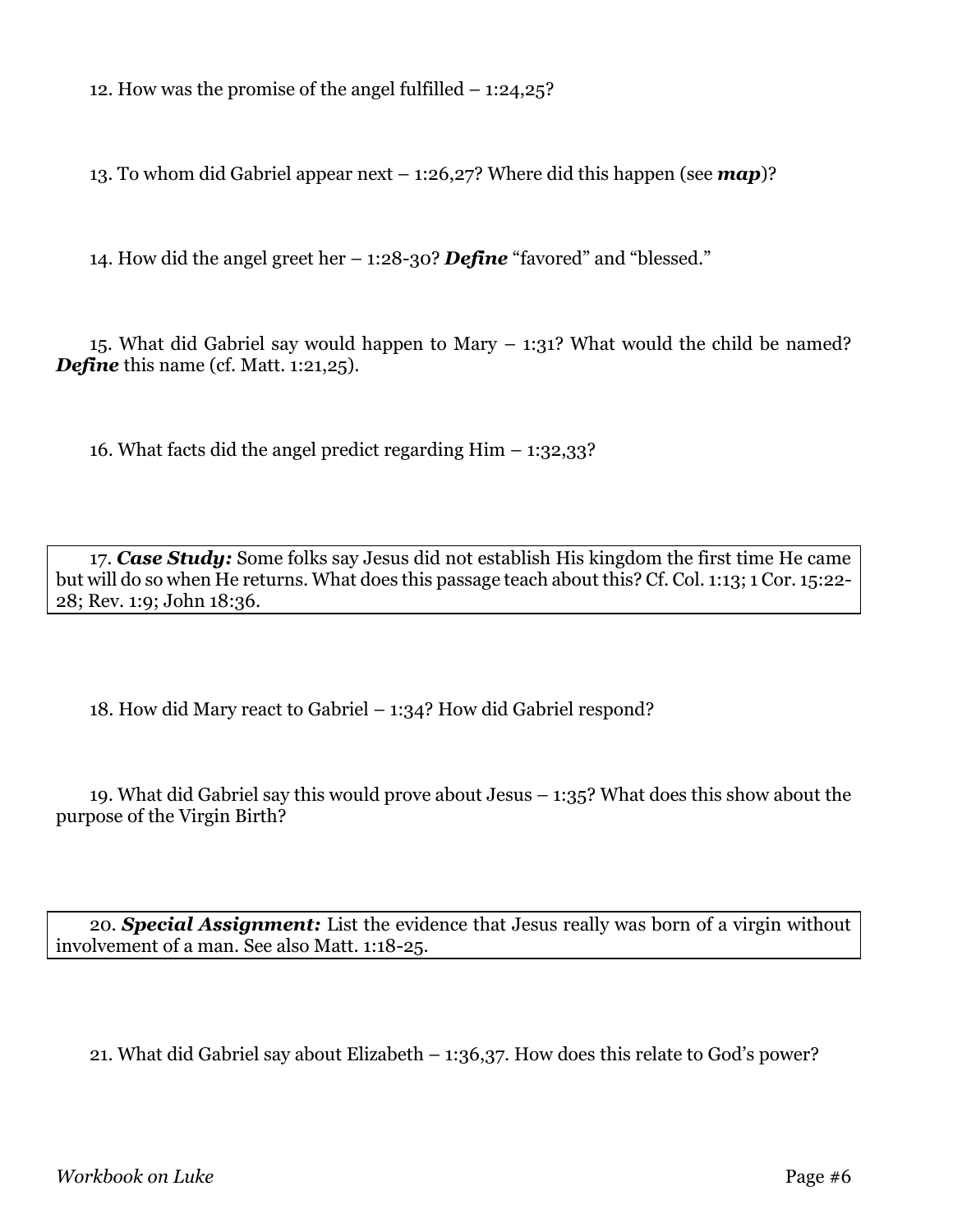22. What conclusion did Mary reach? Where did she go then – 1:38-40?

23. Describe how Elizabeth greeted Mary – 1:41-45.

24. *Case Study:* Catholicism uses this context to justify praying to Mary as "the Mother of God" and bowing to statues of her. How would you respond? See also 1 Tim. 2:5; Acts 10:25,26; 1 Cor. 1:10-13; 3:1-7; 4:1,2.

25. How did John react to Mary?

26. *Application:* If John was called a "baby," what does that prove about the nature of an unborn child? What is the application to abortion?

27. What did Mary say her relationship to God was – 1:46-48? What would future people say about her?

28. Who had done great things – 1:49? Whose name is holy? (Think: Who is being praised here: God or Mary? Who is a humble servant? Who does the verse say should be exalted?)

29. Explain the contrast in 1:50-53 between the rich and powerful compared to the poor and lowly.

30. To whom had God spoken – 1:55? Find and list the promises God gave him about his descendants.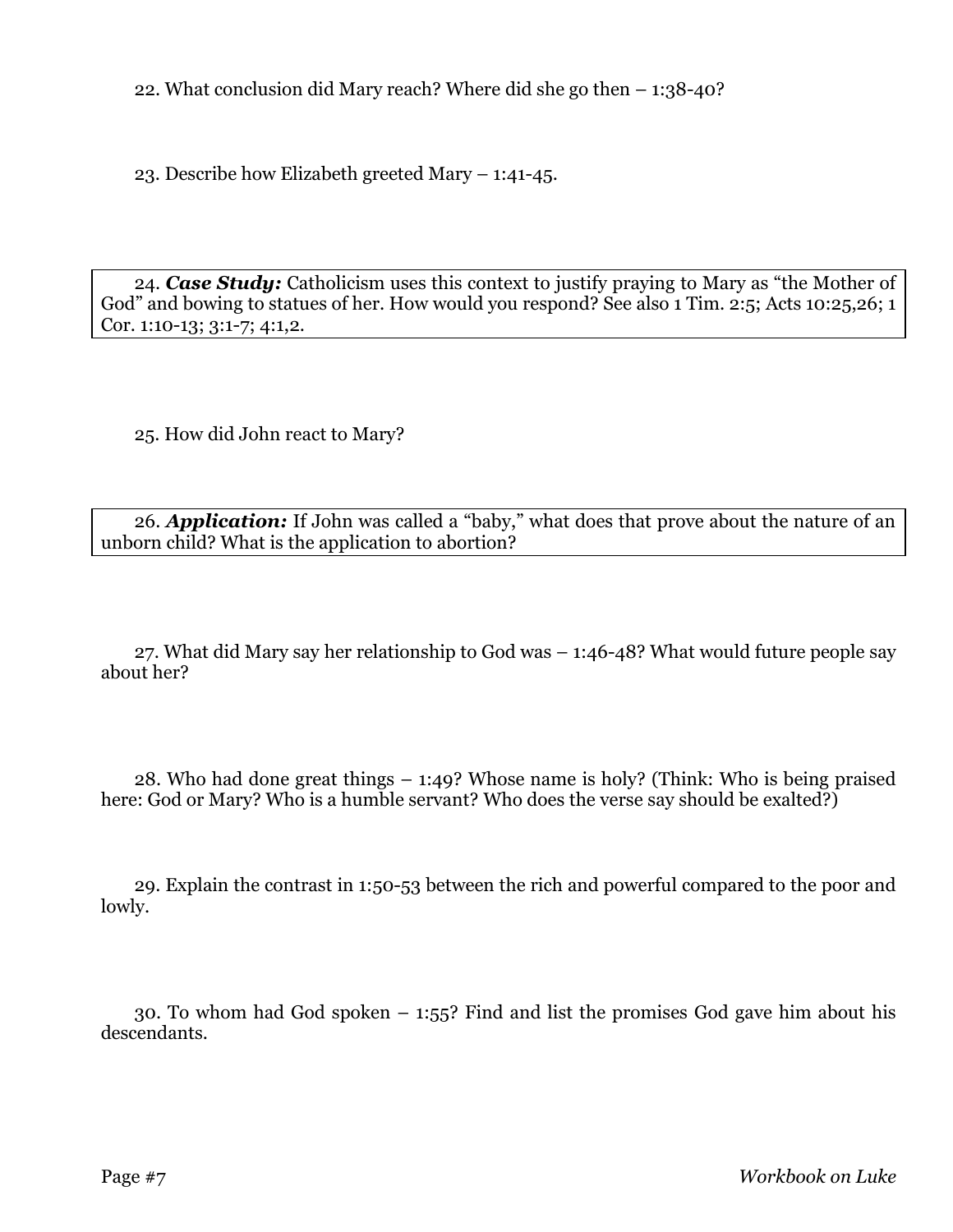31. What happened three months later – 1:56-58?

32. What name did friends and relatives expect the baby to have? What name did Elizabeth choose  $- 1:59-61?$  Why?

33. What did Zacharias say the name should be, and what happened as a result? What prophecy did this fulfill  $-1:62-64$ ?

34. What effect did this have on bystanders – 1:65,66?

35. For what did Zacharias give thanks – 1:67-70?

36. What oath was God keeping? What could people do as result – 1:71-75?

37. Compare v75 to Acts 3:25,26. What blessing was God about to prove that related to His promise to Abraham?

38. What role would John have in this – 1:76-79?

39. Describe John's early life – 1:80.

40. *Special Assignment:* Summarize evidence from Luke 1 that John would be a special worker for God.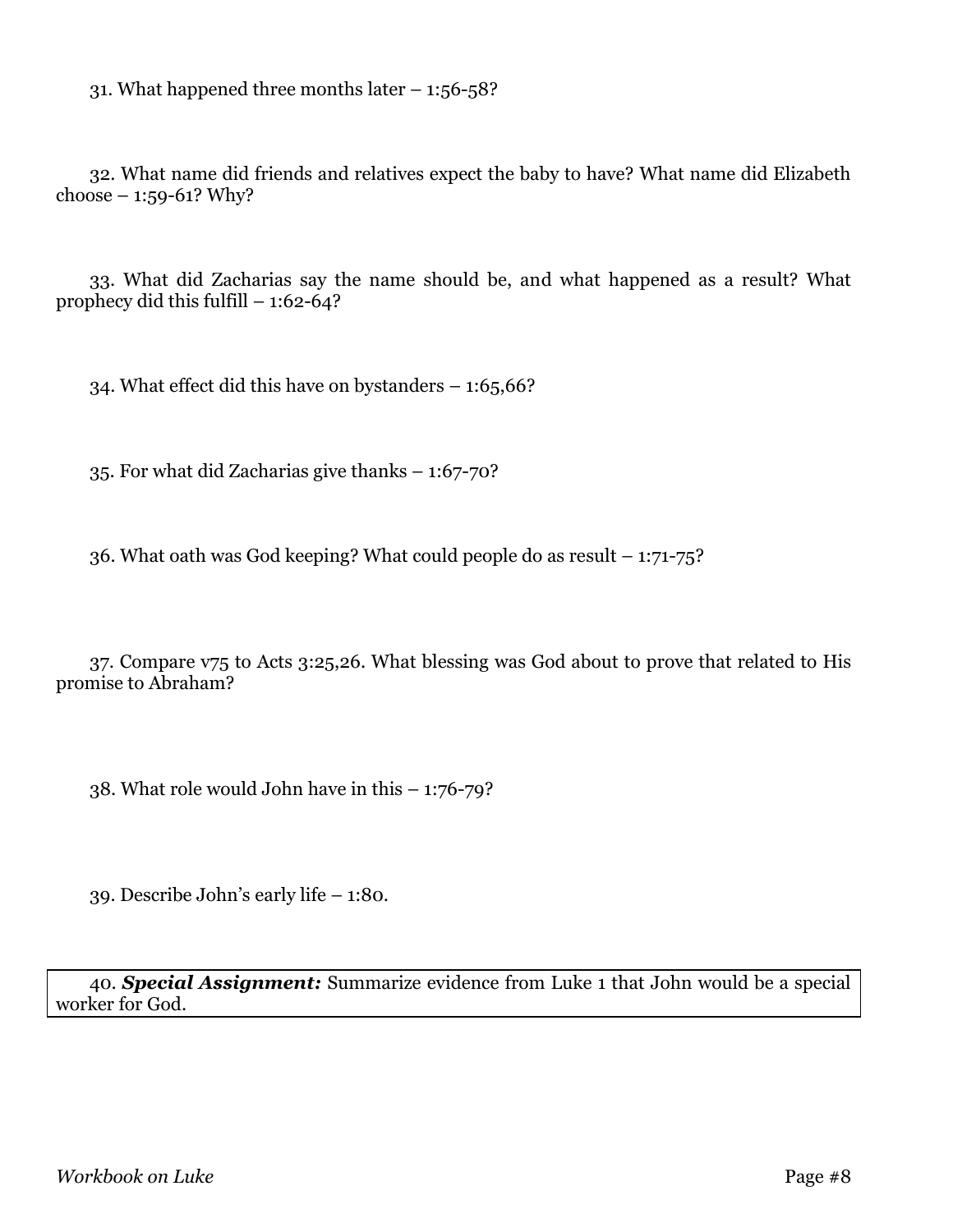Please read Luke 2, then answer the following questions. 1. List evidence from Luke chap. 1 that indicates Jesus' special character.

2. Where did Joseph go, and why – 2:1-5?

3. What was Joseph's lineage? (Think: Why was this significant?)

4. Who went with Joseph? What was her condition?

5. Where did they stay and where was Jesus born – 2:6,7? Why?

6. *Define* "manger" and "swaddling clothes." (Think: What can we learn from Jesus' humble birth?)

7. What were certain shepherds doing? Who appeared to them – 2:8,9?

8. What was announced to the shepherds? Who did the angel say Jesus was – 2:10-12?

9. *Case Study:* Does the passage say what day Jesus was born? Does it say God wants us to celebrate His birthday every year? What is your conclusion?

10. Who joined the angel, and what did they do – 2:13,14? (Think: In what sense did Jesus bring peace on earth?)

11. What did the shepherds do in response – 2:15,16?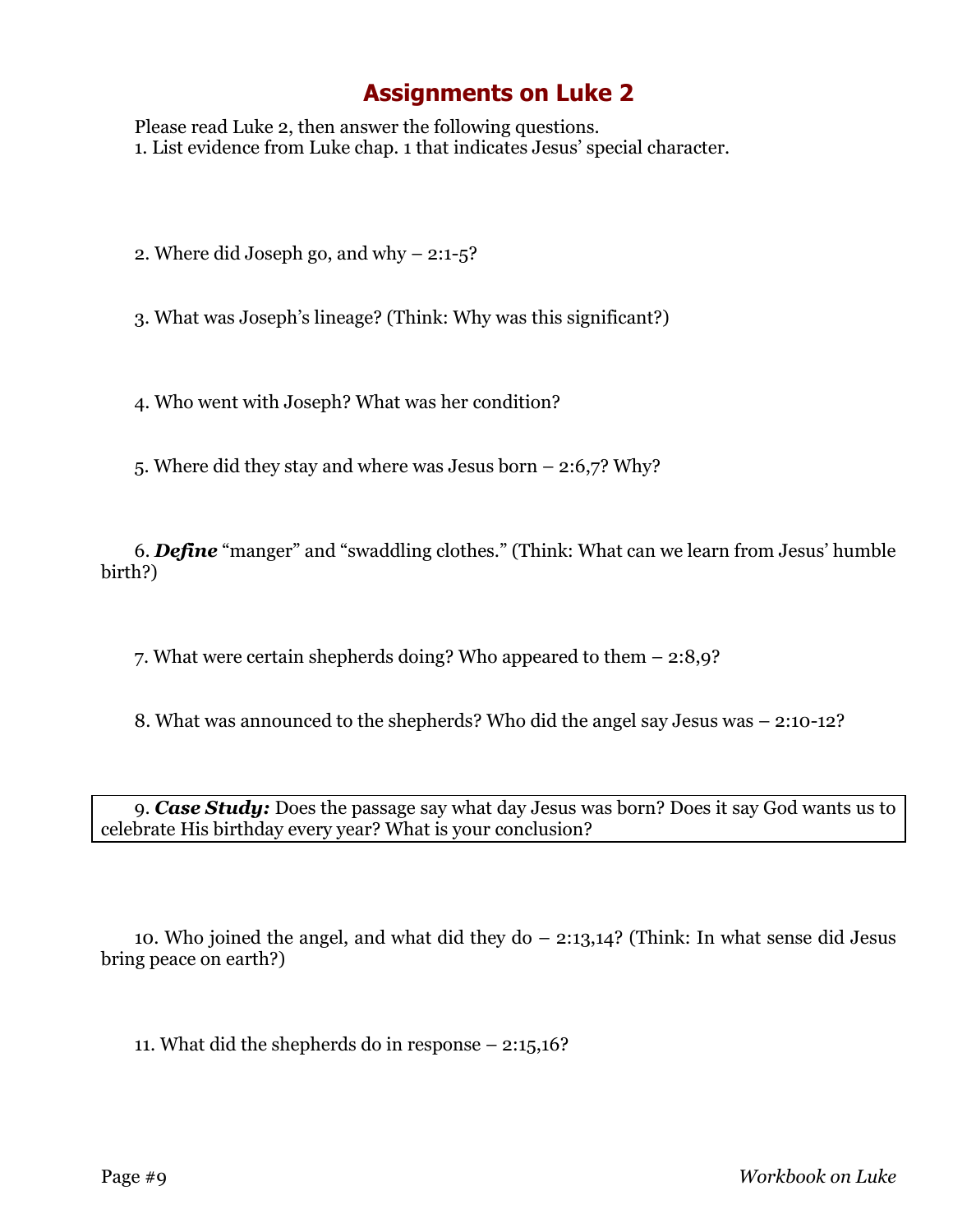12. Who heard about these events? How did they respond – 2:17-19?

13. How old was Jesus when He was circumcised – 2:21? How was His name chosen?

14. What animal sacrifices were offered for Him – 2:22-24? What Old Testament Scripture(s) did this obey? (Think: Explain the significance of this law.)

15. What terms are used for the law they were obeying in 2:22-24?

16. *Case Study:* Sabbatarians argue that "law of God" refers to the "moral law" (10 commands), and this is different from the "law of Moses," which is "ceremonial law" (animal sacrifices, etc.). How would you use this context to respond? Note vv 22-24,39.

17. *Case Study:* Sabbatarians also say we should keep the Sabbath because Jesus kept it. But they admit circumcision, animal sacrifices, etc., have been done away. What can we learn from this context about their argument? When was the Old Testament removed?

18. Who met Jesus and His parents in the temple – 2:25? What kind of man was he?

19. What revelation had he received – 2:26?

20. What did he say and do regarding Jesus – 2:27-32?

21. What did he say to Mary  $-$  2:33-35? (Think: What does this mean?)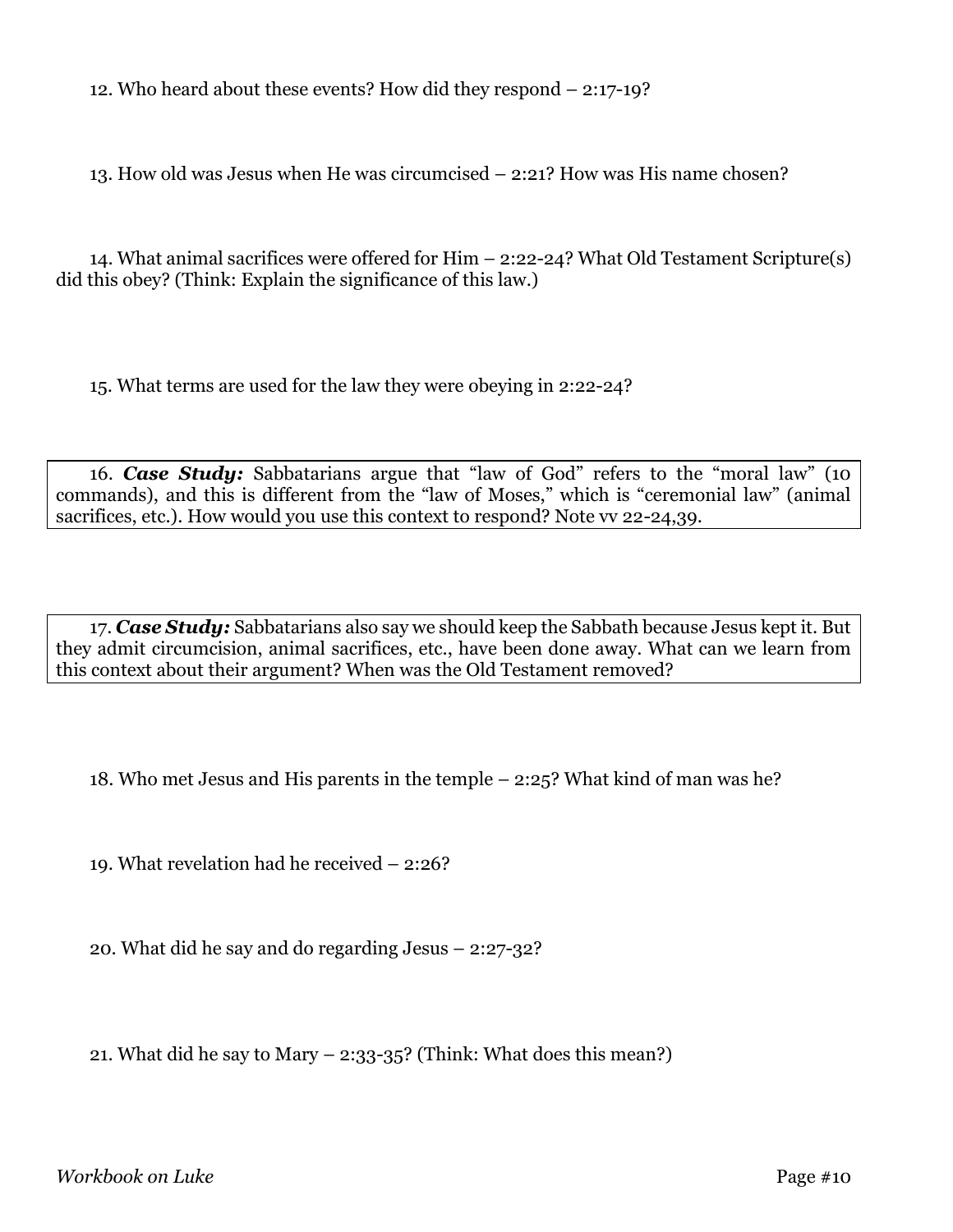22. Whom else did they meet  $-$  2:36,37? What was she like?

23. What did she say about Jesus – 2:38?

24. Where did Jesus' family go afterward? How is His life described – 2:39,40?

25. What event did Jesus' parents attend every year (cf. Ex. 23:14-17)? Where was it? How old was Jesus this time  $-2:41,42$ ?

26. Explain how Jesus was left in Jerusalem – 2:43-45.

27. How long was it till they found Him? Where was He, and what was He doing – 2:46? (Think: What can we learn about the value of questions in teaching?)

28. What impression did Jesus leave on the viewers – 2:47?

29. What did Mary ask, and how did Jesus respond – 2:48-50?

30. When they returned home, what was Jesus' relationship to His parents – 2:51?

31. *Application:* What can we learn about young people's commitment to God and obedience to parents?

32. How is the rest of Jesus' youth summarized – 2:52?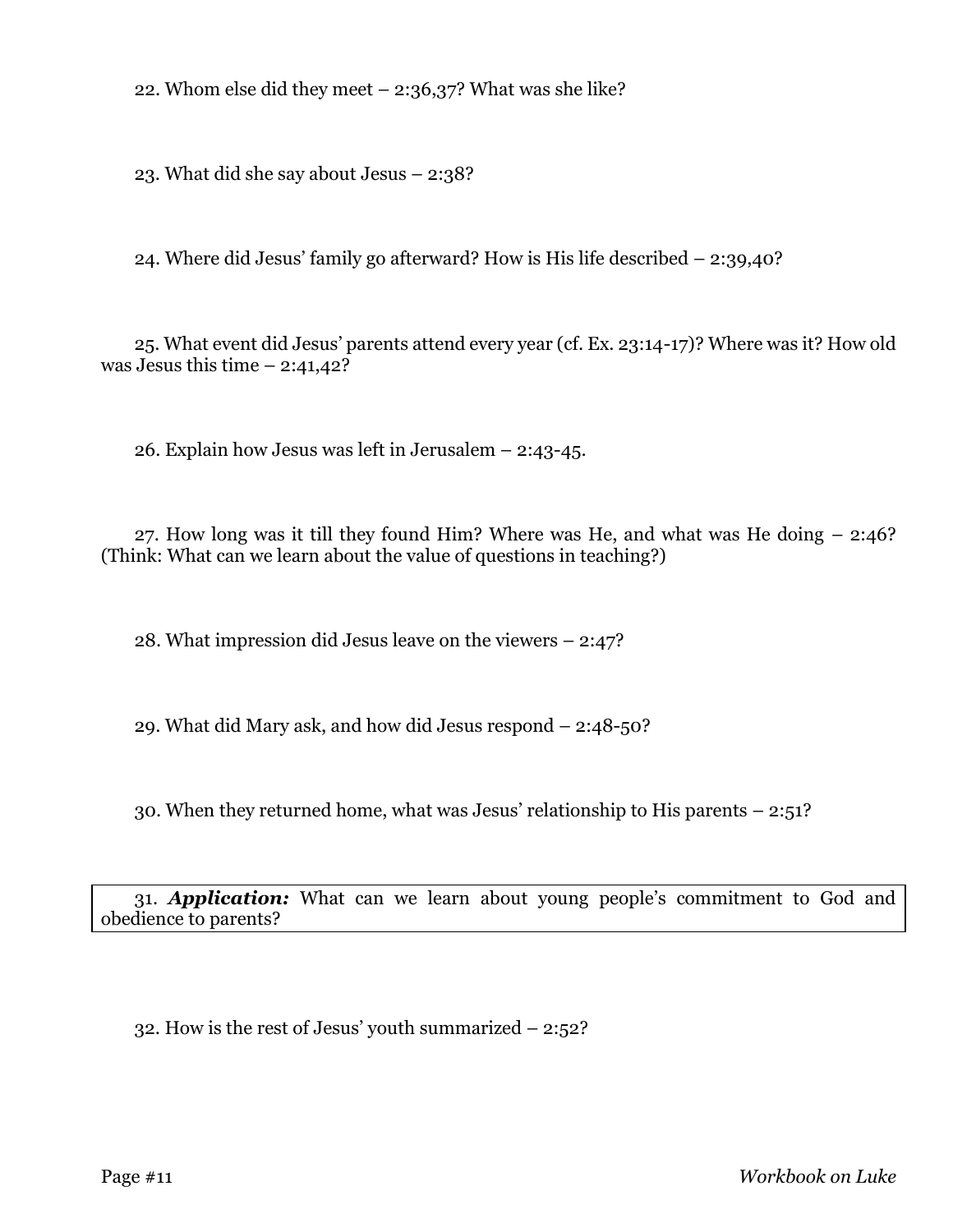Please read Luke 3, then answer the following questions.

1. What information is given regarding when the events in chap. 3 began – 3:1,2? What do we know about these people?

2. *Case Study:* Why would Luke name all these people? Some people say Bible writers never intended their records to be viewed as historic fact. How would you respond?

3. How is John's baptism described – 3:3?

4. *Case Study:* Some people today claim to have received John's baptism. What can we learn from Acts 19:1-6 about this?

5. What passage is quoted in 3:4-6? Explain its significance.

6. List other *passages* about fruits of repentance – 3:7,8. Explain the meaning.

7. Why did people emphasize having Abraham as their father (study the context)? What was John's response?

8. Explain the illustration regarding the ax at the root of the trees  $-3:9$ .

9. List 3 specific examples of fruits of repentance – 3:10-14.

10. What did people wonder about John (3:15), and what was his answer?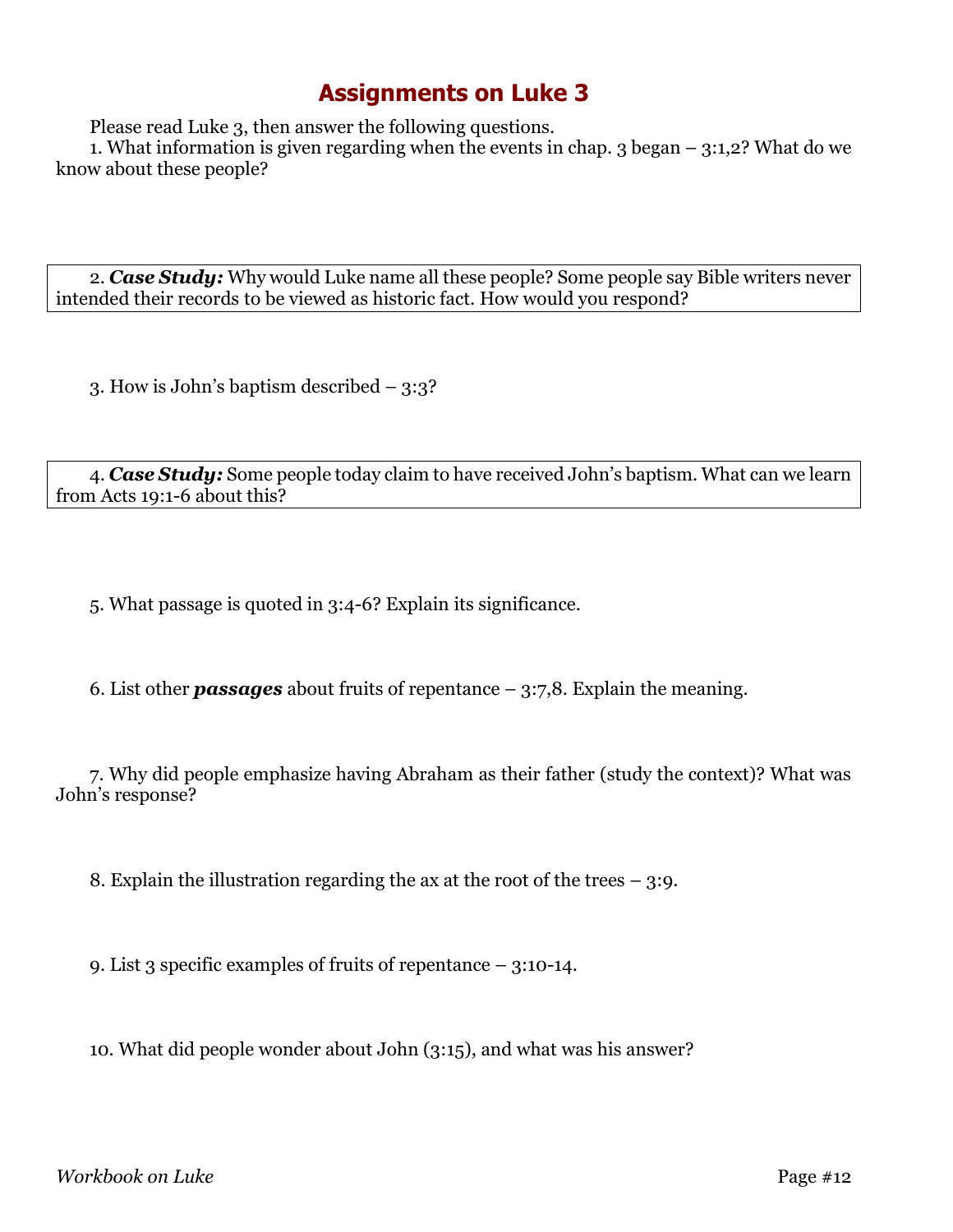11 *Special Assignment:* List several differences between John's baptism and Holy Spirit baptism – 3:16-18. Compare these to the baptism of the Great Commission.

12. List 2 references to fire in this context (besides baptism in fire). To what do these other two references refer? Explain baptism in fire.

13. Who imprisoned John? Why – 3:19,20? (Think: What can we learn about rebuking sin?)

14. *Application:* Does the fact John was called a "Baptist" prove his followers were called "Baptists"? Should anyone today be called a "Baptist"? Explain.

15. Describe Jesus' baptism – 3:21,22.

16. Explain how Jesus' baptism demonstrates the existence of three individuals in the Godhead.

17. How old was Jesus when He began public preaching – 3:23?

18. Since Luke includes a genealogy of Jesus, what does this prove about the historic character of his record?

19. Who is the last man named – 3:38? What does this show about creation?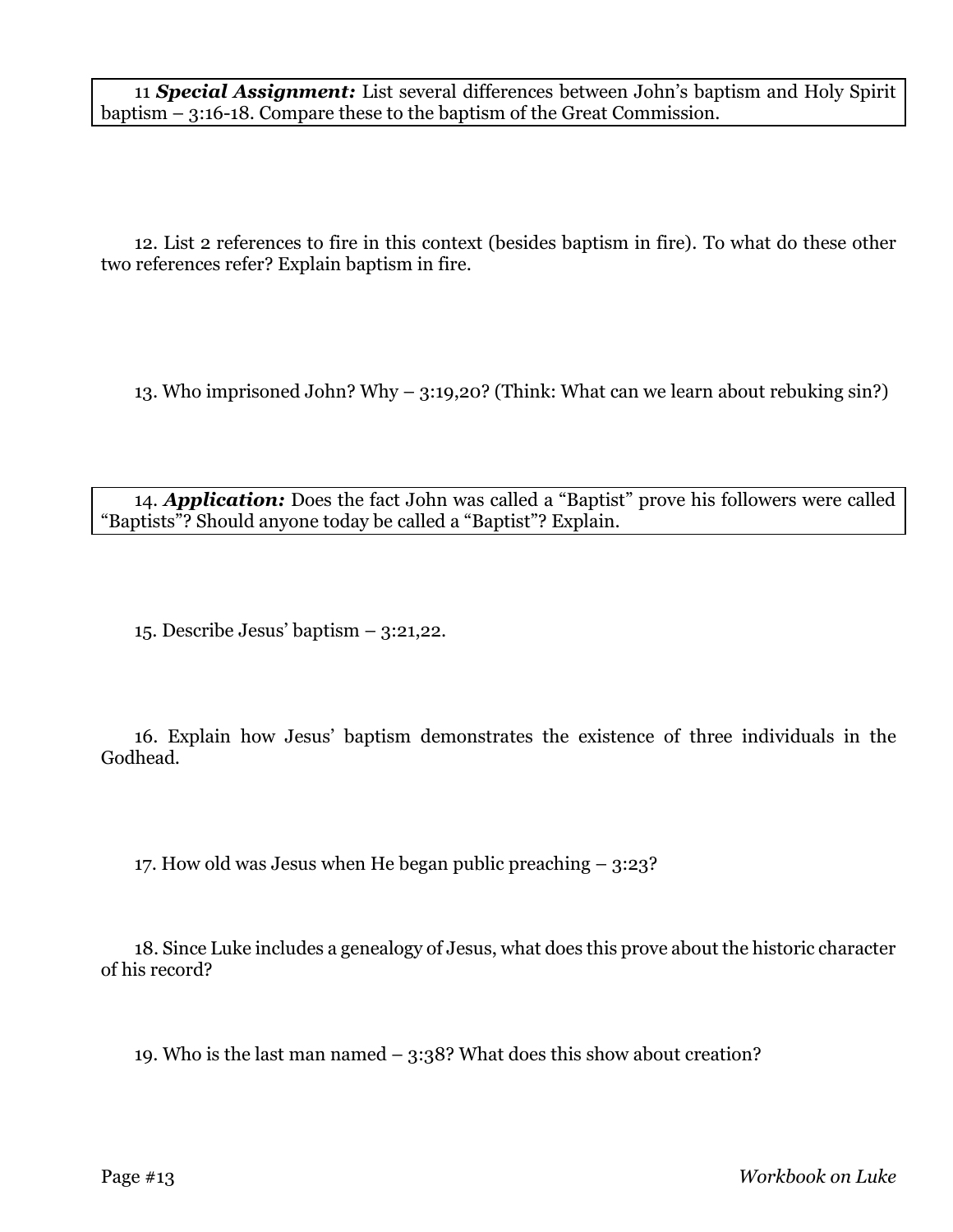Please read Luke 4, then answer the following questions. 1. How long did Jesus fast  $-$  4:1,2? Who else fasted this long?

2. What does Hebrews 4:15 teach about Jesus' temptation?

3. Describe the first temptation – 4:3. Why would this strongly tempt Jesus?

4. How did Jesus answer it  $-$  4:4? What can we learn from the answer?

5. Describe the second temptation – 4:5-7. What does this show about Satan's determination to lead Jesus to sin?

6. How did Jesus answer – 4:8? What can we learn?

7. Describe the third temptation – 4:9-11.

8. Explain Jesus' answer – 4:12.

9. *Application:* Do people in error ever quote Scripture? How should we respond?

10. What did Satan do in the end – 4:13?

11. *Special Assignment:* Begin keeping a list of Jesus' miracles as recorded in Luke, and maintain your list as our study proceeds. Include *b/c/v* for each miracle.

*Workbook on Luke* Page #14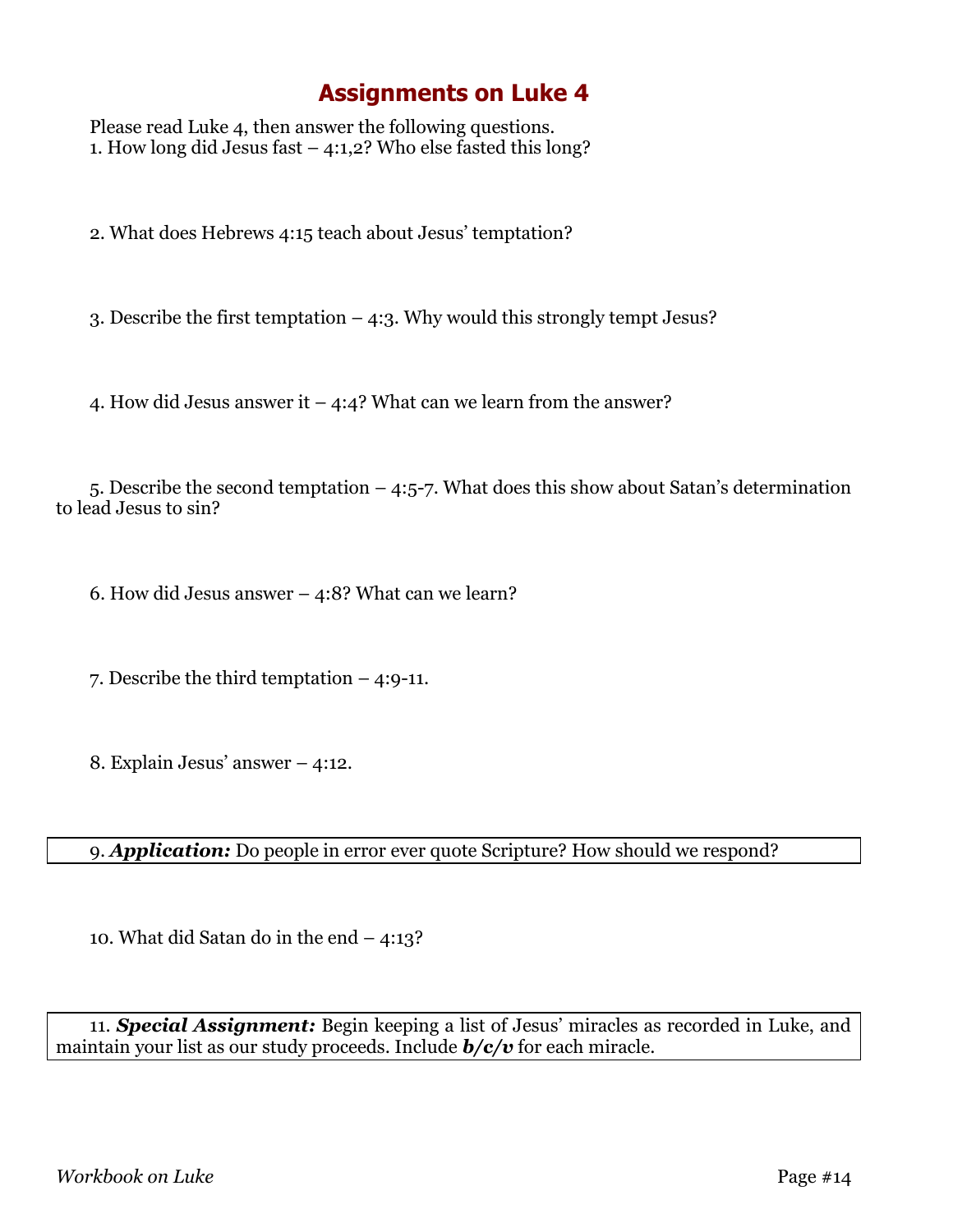13. *Application:* Note that Jesus customarily attended synagogue meetings. What does this prove about our attending church meetings?

14. Does the fact Jesus kept the Sabbath prove we should keep it?

15. What passage did Jesus read, and what did it discuss – 4:17-19?

16. List the works this anointed one would do. (Think: What do they mean?)

17. What claim did Jesus make about this passage – 4:20,21? Explain it.

18. What did the people think about Jesus' statement – 4:22?

19. Explain the proverb Jesus offered in response – 4:23?

20. In what sense is no prophet accepted in his own country – 4:24?

21. List 2 Old Testament examples Jesus used to justify His refusal to do miracles in His hometown  $-$  4:25-27. (Think: What lesson does this teach?)

22. How did people react to Jesus' teaching? What did they try to do – 4:28,29?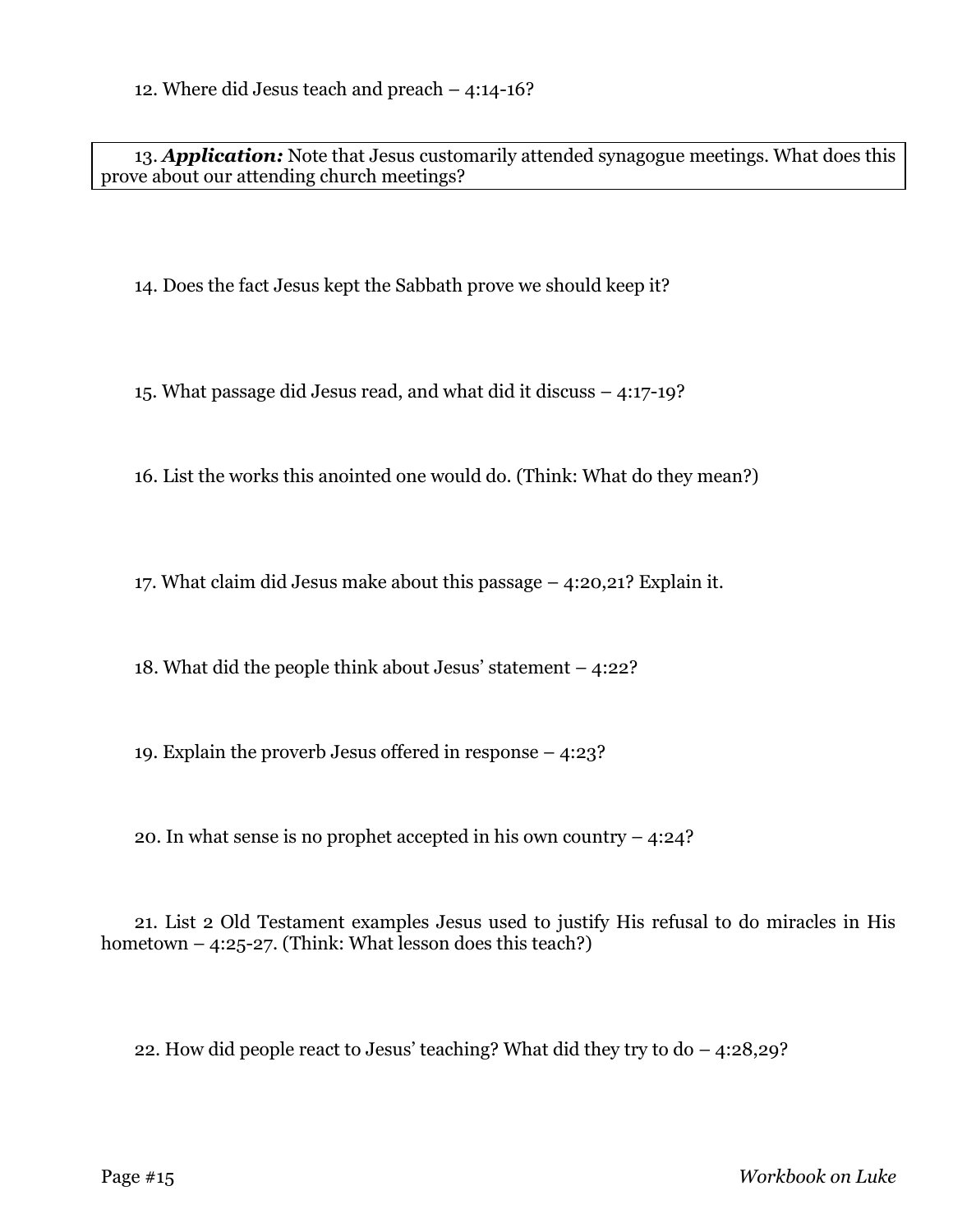23. How did He avoid these consequences – 4:30?

24. Where did Jesus go next? What problem did a man there have – 4:31-33?

25. What did the demon say to Jesus – 4:34?

26. How did Jesus respond – 4:35-37? What did the people think? (Think: Why might Jesus not want testimony from demons?)

27. *Special Assignment:* List *passages* about demon possession. Compare them to passages about our ability to resist Satan. (Think: Do demons possess people today like in Bible times?)

28. Into whose home did Jesus go? What problem did people ask about – 4:38?

29. What did Jesus do, and what happened as a result – 4:39?

30. Explain how this miracle illustrates the nature of New Testament miracles.

31. *Case Study:* Catholicism teaches that priests (especially the Pope) must be celibate (unmarried). What does the Bible teach about this?

32. Describe other miracles Jesus did – 4:40,41.

33. Did Jesus ever attempt a healing and fail? Compare this to modern faith healers.

34. How did He respond when the people tried to get Him to stay – 4:42-44?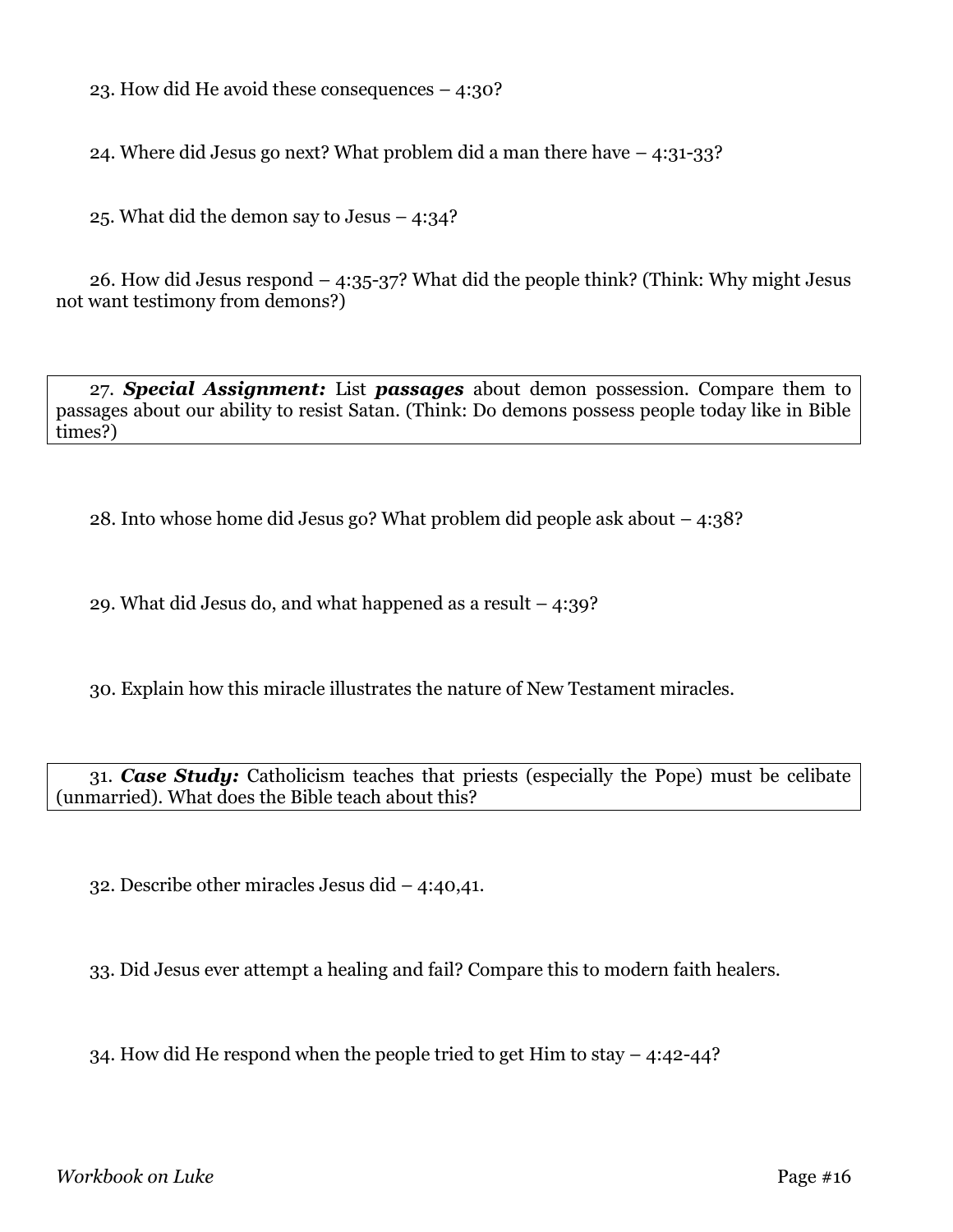Please read Luke 5, then answer the following questions.

1. Where and under what circumstances did Jesus preach  $-$  5:1,2? What else is this place named?

2. What did Jesus then tell Simon to do  $-$  5:3,4?

3. What objection did Peter raise – 5:5?

4. Describe the catch that resulted  $-5:6,7$ .

5. How was Peter affected by this result, and what request did he make – 5:8,9? (Think: Was this Peter's first contact with Jesus? Explain.)

6. Who were Peter's partners? What instruction did Jesus give – 5:10? Explain it.

7. *Application:* What can we learn from the sacrifice these men made – 5:11?

8. What problem did a man have (5:12), and what did he request?

9. How did Jesus respond – 5:13?

10. How does this illustrate the nature of miracles?

11. What instruction did Jesus give – 5:14? What passage did this obey?

12. How did this instruction serve to confirm the miracle?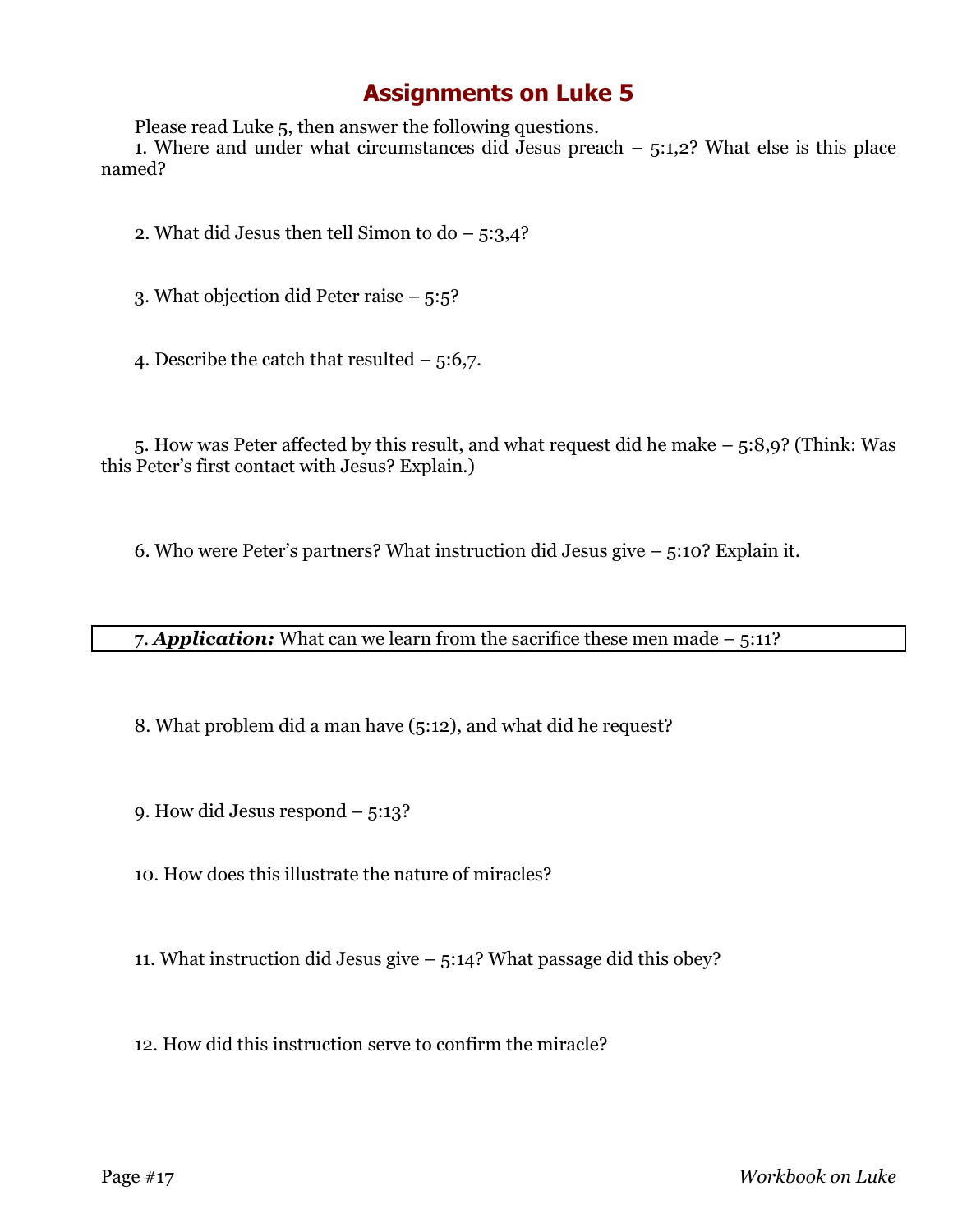13. What does this prove about Jesus' obedience to Old Testament law? (Think: Why did Jesus not want the man to broadcast the news of his healing? Note Mark 1:40-44.)

14. Who all was present on the occasion discussed beginning in 5:17?

15. What disease did a man have? Why could he not be brought to Jesus – 5:18,19?

16. What did his friends do to get him to Jesus?

17. What did Jesus first say to the man? How did Jewish leaders respond – 5:20,21?

18. *Case Study:* Some churches have priests whom they say can forgive sin. What does the Bible teach about this?

19. How did Jesus respond to the accusation and prove His power – 5:22-25?

20. What does this show about the purpose of miracles? (Think: Note again the nature of miracles in this event.)

21. *Application:* What does this prove about Jesus' Deity?

22. Whom did Jesus call next – 5:27? What other name did he have, and what was his job? (Think: Would people expect such a man to be an apostle?)

23. How did the man respond to Jesus' call  $-5:28$ ?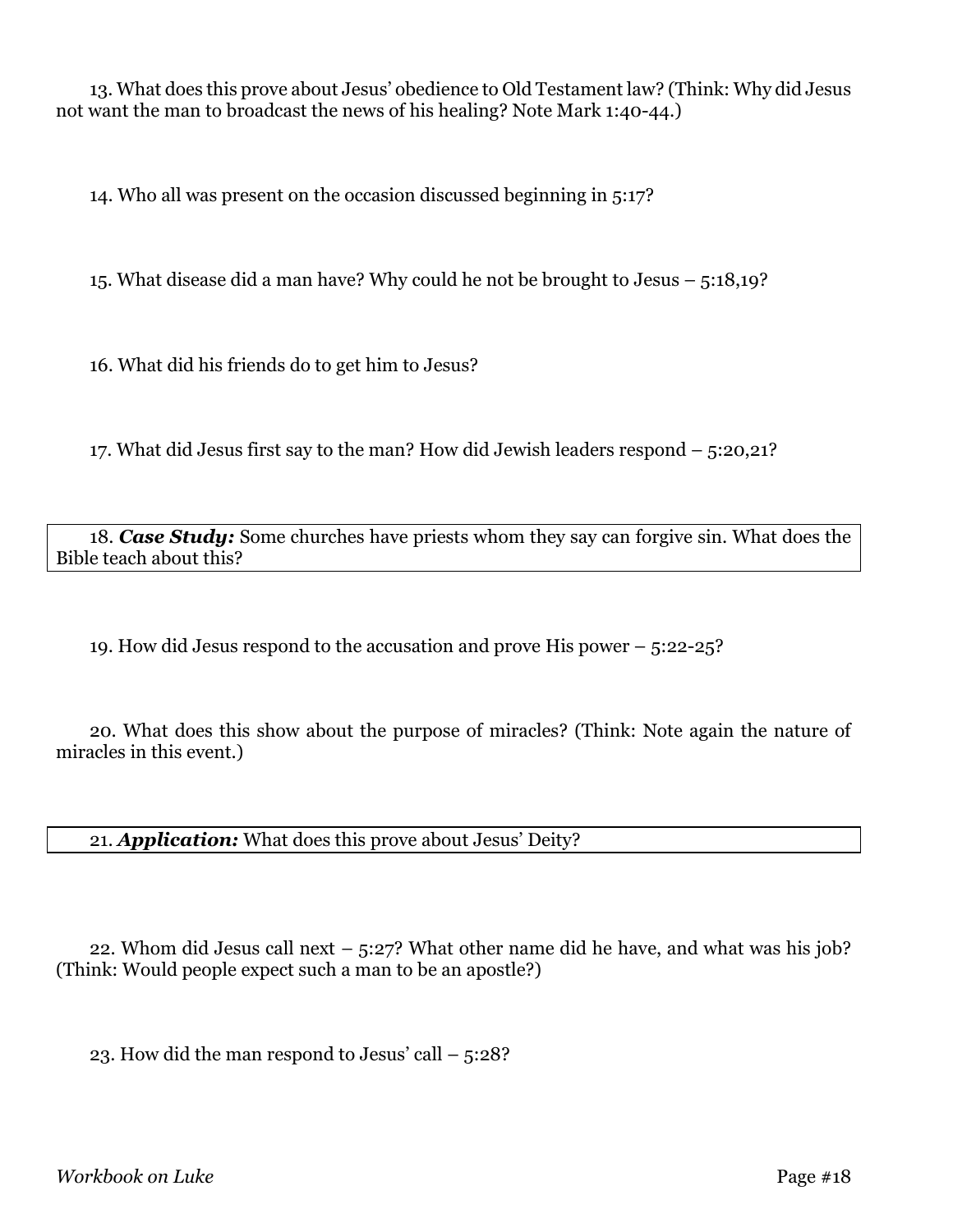24. What did he then do for Jesus, and who came – 5:29?

25. What complaint was raised against Jesus there – 5:30?

26. Tell how He answered, and explain His point  $-5:31,32$ .

27. *Application:* What we should learn about our associations with others.

28. *Define* fasting. What question was asked about it in 5:33?

29. What illustration did Jesus use in responding  $-5:34,35$ ? Explain it.

30. *Application:* Is fasting forbidden today? Is it a church practice? Is it required at certain times? Explain.

31. Describe the illustration of the new cloth and old garment – 5:36.

32. Describe the illustration of the wine and wineskins – 5:37,38.

33. List *passages* comparing the Old Testament to the New Testament.

34. Explain the lessons taught by the two illustrations.

35. What do some people prefer – 5:39? What is the lesson?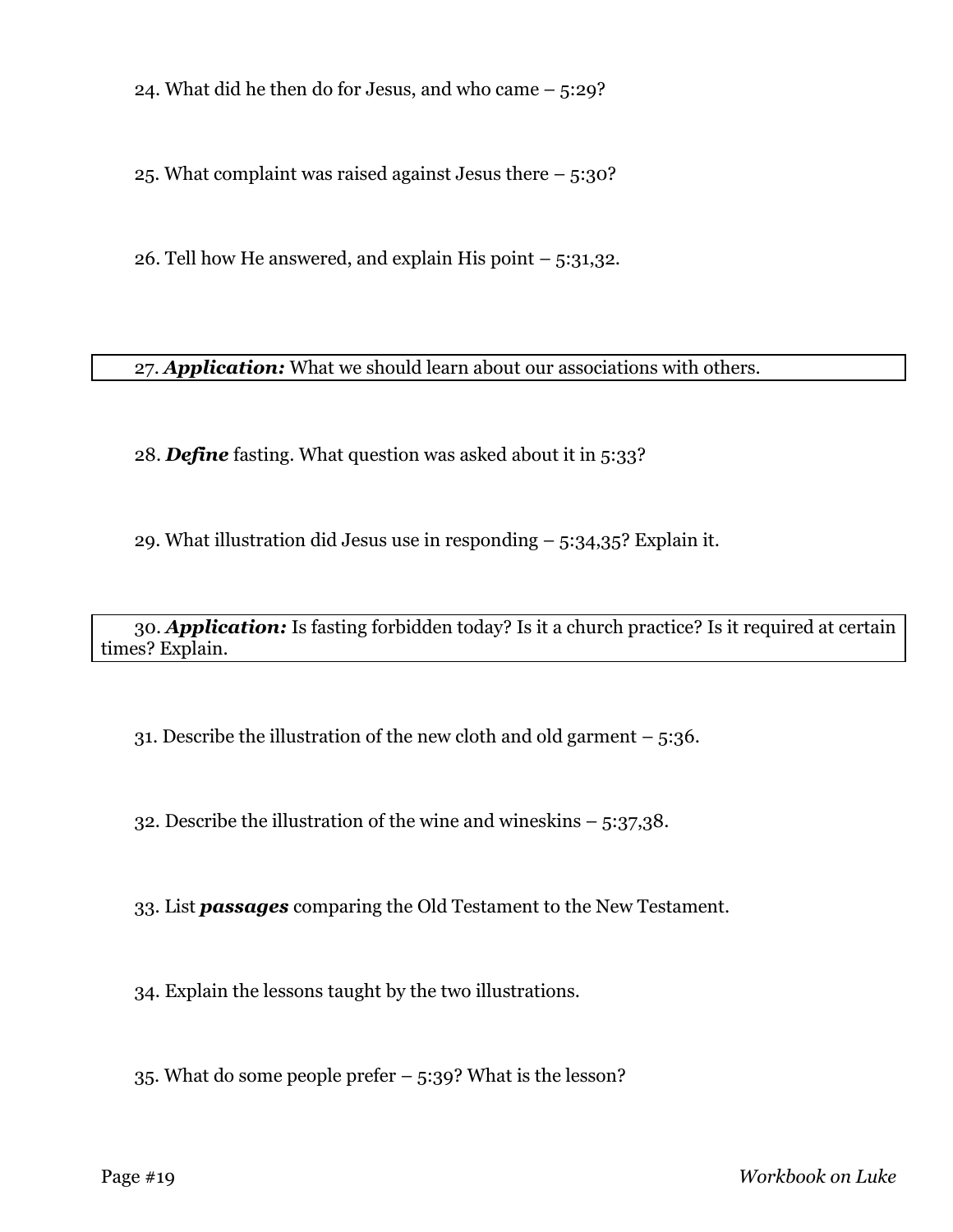Please read Luke 6, then answer the following questions.

1. What did the disciples do on the Sabbath? What criticism was raised – 6:1,2? (Think: Were they criticized for stealing or for violating the Sabbath? Cf. Deut. 23:24ff.)

2. What miracle did Jesus do – 6:6-11? What criticism was raised?

3. Did Jesus ever sin against God's law? Give *b/c/v*. (Think: What were the Jews' motives in this? See v7.)

4. *Special Assignment:* Did Jesus agree that He or His disciples had sinned (see v9 and Matt. 12:7)? Read Matt. 12:1-14 and explain Jesus' arguments in Matt. 12:5,6 and 12:11,12. (Think: Explain the point about David and the showbread.)

5. In what sense was Jesus Lord of the Sabbath? What does this prove?

6. How did Jews react to Jesus' miracle – 6:11? How should they have reacted?

7. What did Jesus do before He named His apostles – 6:12? What can we learn?

8. *Define* "apostle" – 6:13.

9. *Special Assignment:* Study the New Testament teaching about apostles and list several qualifications or works required of them.

10. List the names of the 12 apostles – 6:14-16. (Think: What other names did some of these men have elsewhere?)

*Workbook on Luke* Page #20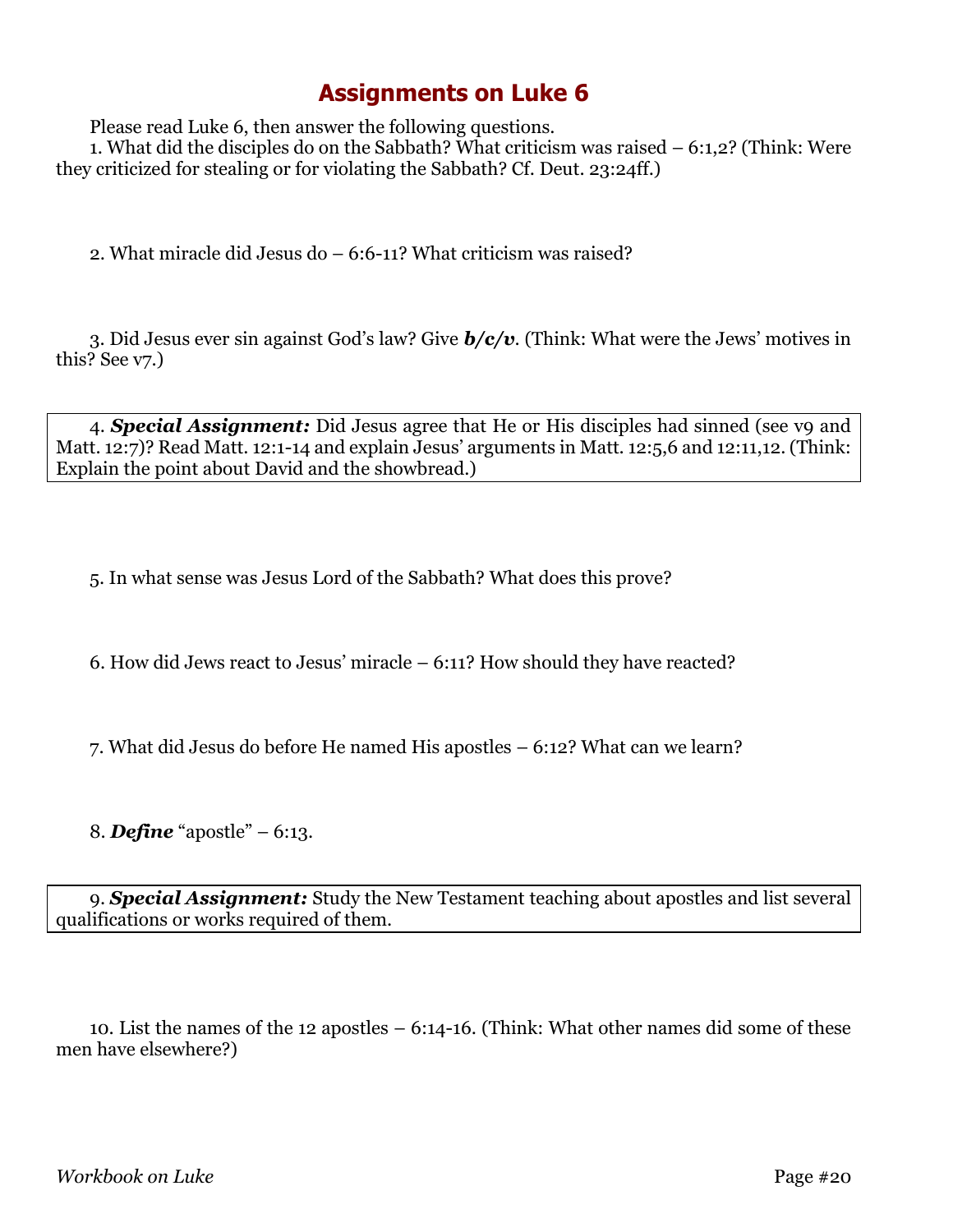11. What miracles did Jesus do in 6:17-19?

12. *Define* "beatitude." Where else do we read them?

13. What kind of "poor" people does Jesus refer to  $-6$ : 20 (cf. Matt. 5:3)? What blessing do they receive?

14. List other *passages* about this quality.

15. What kind of "hunger" does Jesus refer to  $-6:21$  (cf. Matt. 5:6)? What blessing do such people receive?

16. List other *passages* about this quality.

17. What kind of weeping does Jesus refer to? What blessing do such people receive?

18. List other *passages* about this quality.

19. Who are blessed according to 6:22,23? Why are such people blessed?

20. List other *passages* about such people.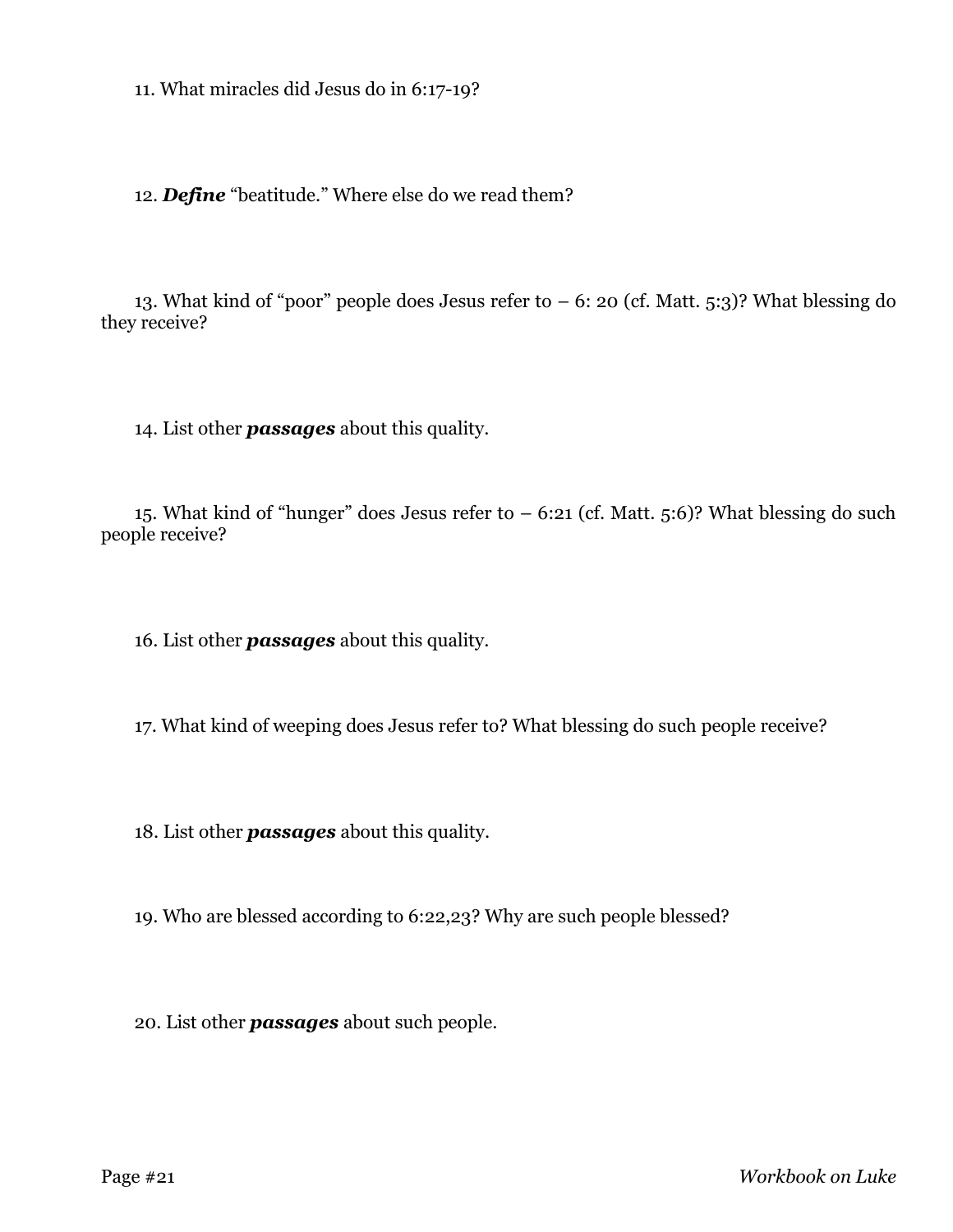21. *Define* "woe." Explain how each woe relates to a beatitude.

22. What kind of "rich" people does Jesus describe? What is their reward – 6:24?

23. In what sense will "full" people hunger – 6:25?

24. What kind of laughing is meant in v25? What is the result?

25. What should concern us if all people speak well of us – 6:26?

26. Whom should we love – 6:27? List other *passages*.

27. What will we do if we love them – 6:27,28?

28. *Define* "bless" and "curse."

29. Explain what good can come from praying for such people.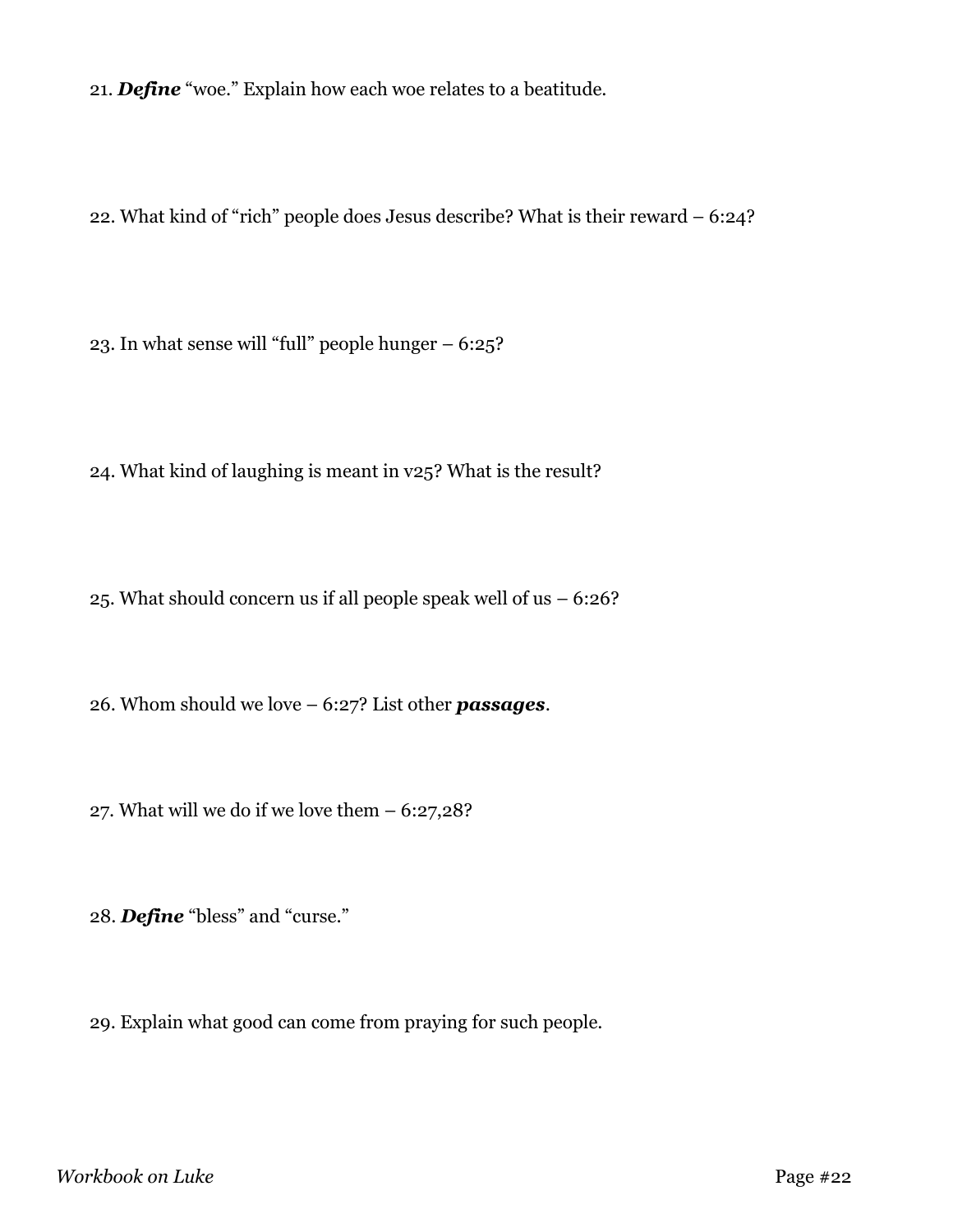30. What instruction is given in 6:29?

31. Consider Bible examples of mistreated Christians. Did they always literally encourage/permit others to keep wronging them? Give examples.

32. *Application:* According to context and other passages, explain the application of v29.

33. What instruction is given in 6:30?

34. List other *passages* about helping others in need. In what circumstances do we give to them? Is this unlimited?

35. Explain the "Golden Rule" – 6:31. List other similar passages.

36. *Application:* Give examples of proper application of the Golden Rule.

37. How should Christians differ from other people according to 6:32-34? (Think: How does this relate to vv 27,28,35,36?)

38. What does loving our enemies involve according to 6:35,36? How will this make us like our Father?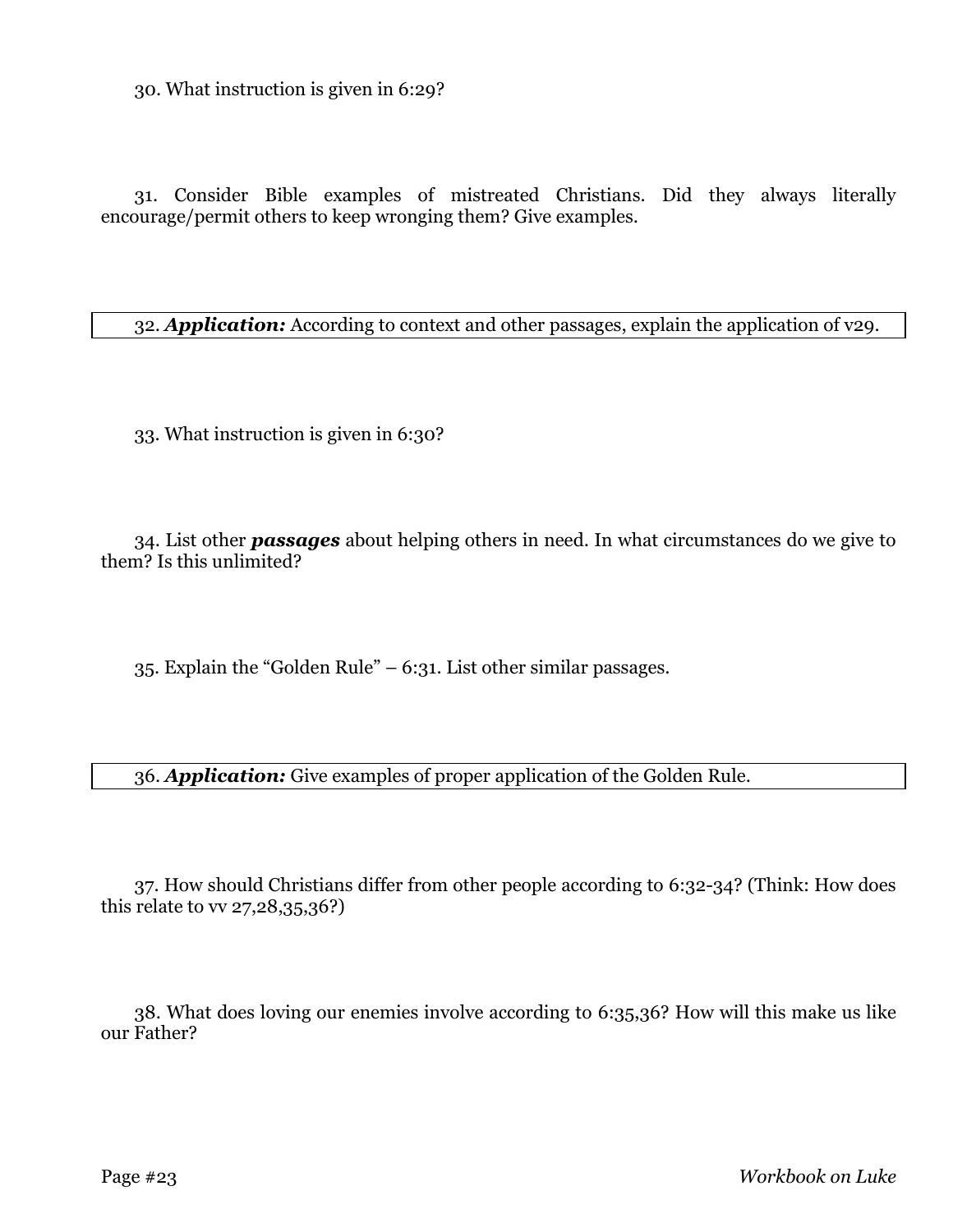39. *Application:* What kind of people should we treat as here described? Does this justify Christians in refusing to repay debts? Explain.

40. Study other passages about rebuking sin, judging, forgiving, etc. Are the instructions of 6:37,38 unlimited? If not, give *b/c/v* and prove other limits. Explain.

41. *Application:* Explain the proper application of vv 37,38, and discuss the main principle involved.

42. What lesson is taught in 6:39 (cf. Matt. 15:14 in context)? List other *passages* about false teachers.

43. Whom should we follow – 6:40? Explain the goal of discipleship.

44. What kind of judging is rebuked in 6:41,42 (cf. v37 & Matt. 7:1-5)?

45. Explain the illustration of 6:43,44. What lesson is taught?

46. How does speech relate to the heart – 6:45? What should we learn?

47. Are we true disciples if we do not obey the Lord – 6:46? Explain the application to the doctrine that obedience is not necessary to salvation.

48. Describe the parable of the builders and explain it – 6:47-49.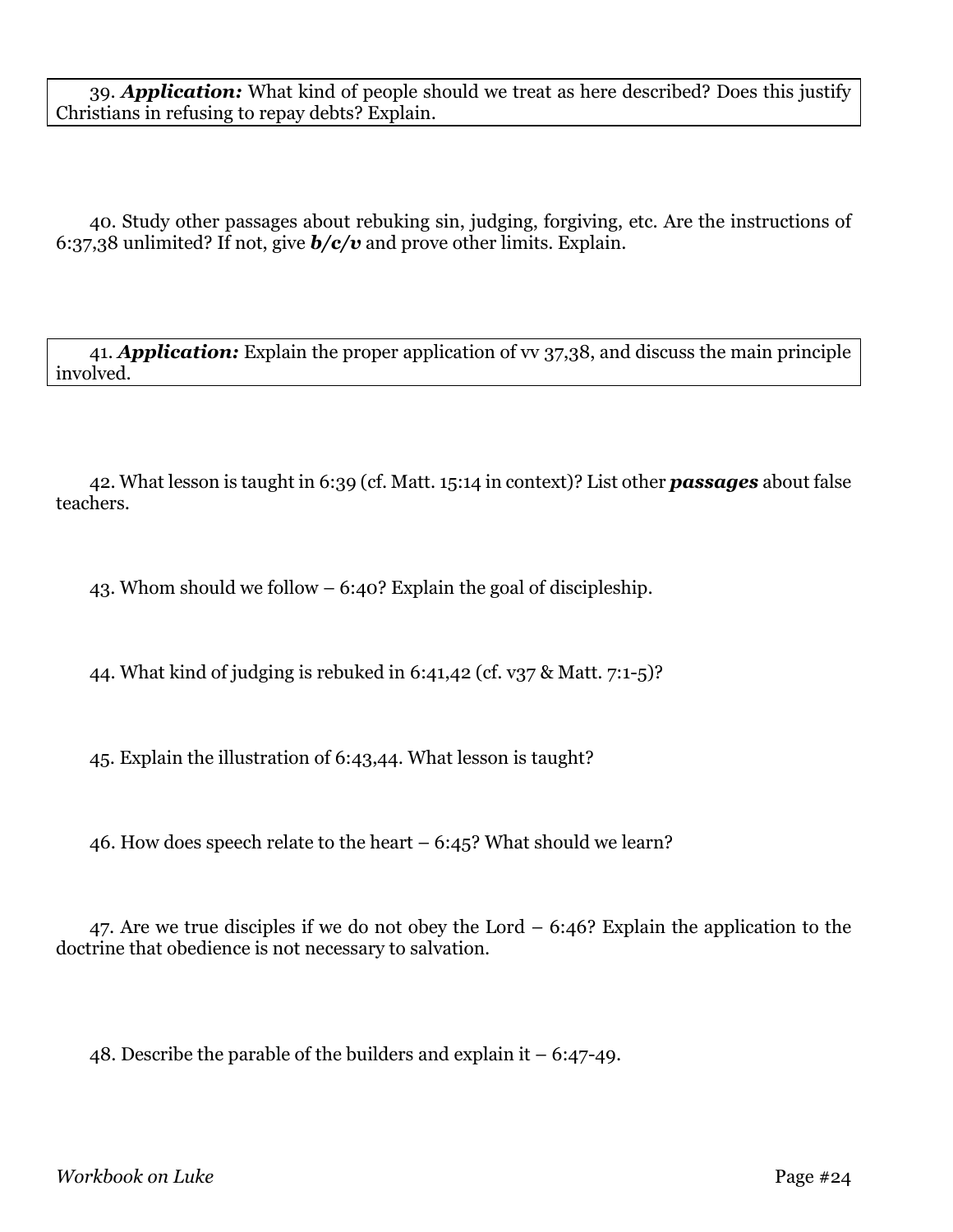Please read Luke 7, then answer the following questions. 1. Who called for Jesus and why  $-7:1-3$ ?

2. What reputation did this man have and why  $-7:4,5$ ?

3. Why did the man say Jesus should not come to his house – 7:6-8?

4. Explain the man's view of authority.

5. What did Jesus say about the man – 7:9? What can we learn?

6. What was the result for the sick servant  $-7:10$ ? What can we learn about the nature of miracles?

7. To what city did Jesus go, and what did He meet as he approached – 7:11,12?

8. What did Jesus say to the young man, and what happened – 7:13-15?

9. What did the people think as a result  $-7:16,17$ ?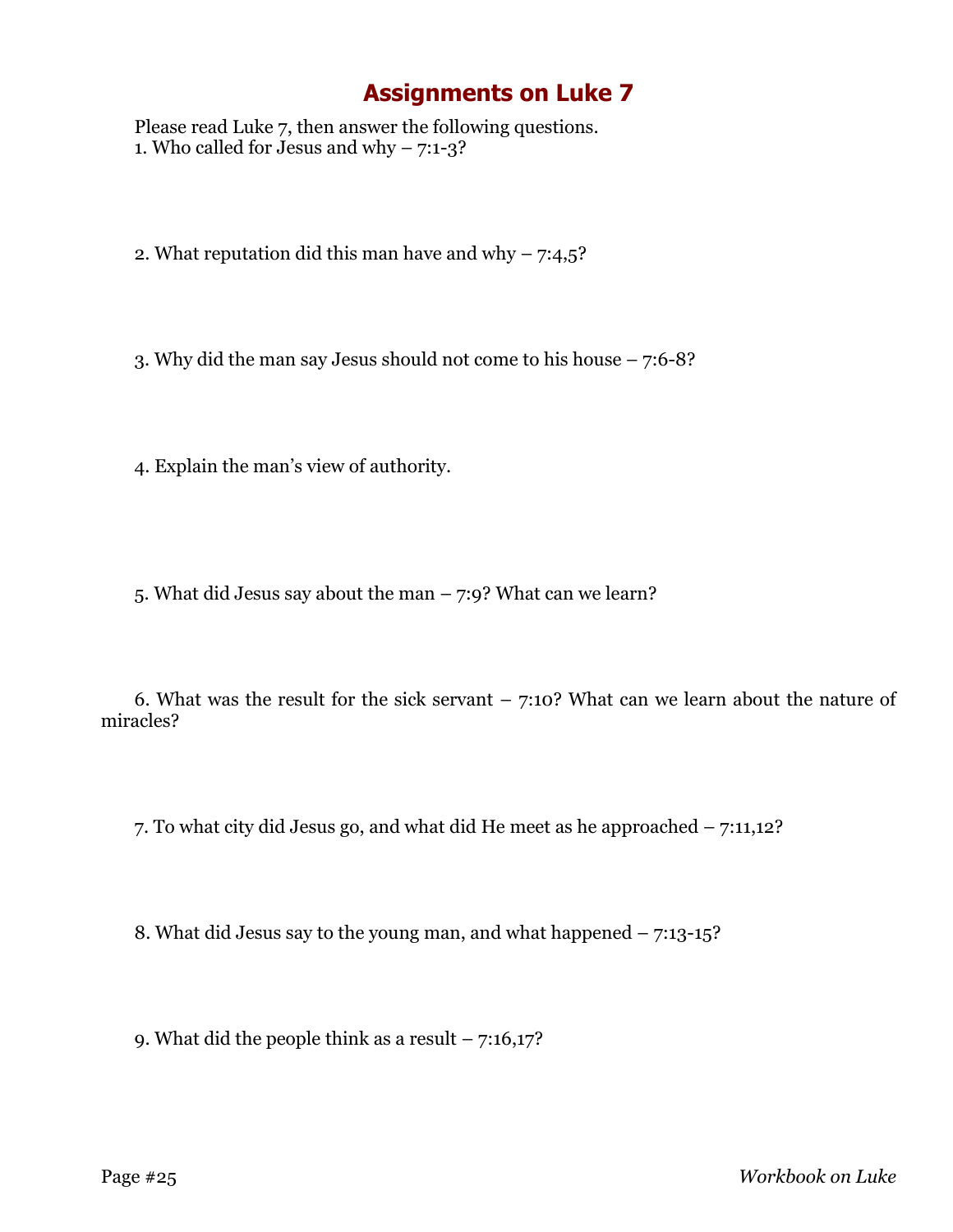#### 10. *Application:* What does the event show about the nature and purpose of miracles?

11. What question did messengers from John the Baptist ask – 7:18-20?

12. How did Jesus answer them  $-7:21-23$ ?

13. What does this show about the purpose of miracles and how we believe in Jesus?

14. What kind of man was John *not* like – 7:24,25? Explain.

15. What kind of man was he, and what prophecy did he fulfill – 7:26,27?

16. How great was he – 7:28? Yet how can others be greater? (Think: In what sense are people in the kingdom greater?)

17. Describe different reactions of people to John – 7:29,30.

18. When people will not be baptized, what can we know about them? Give other *passages*.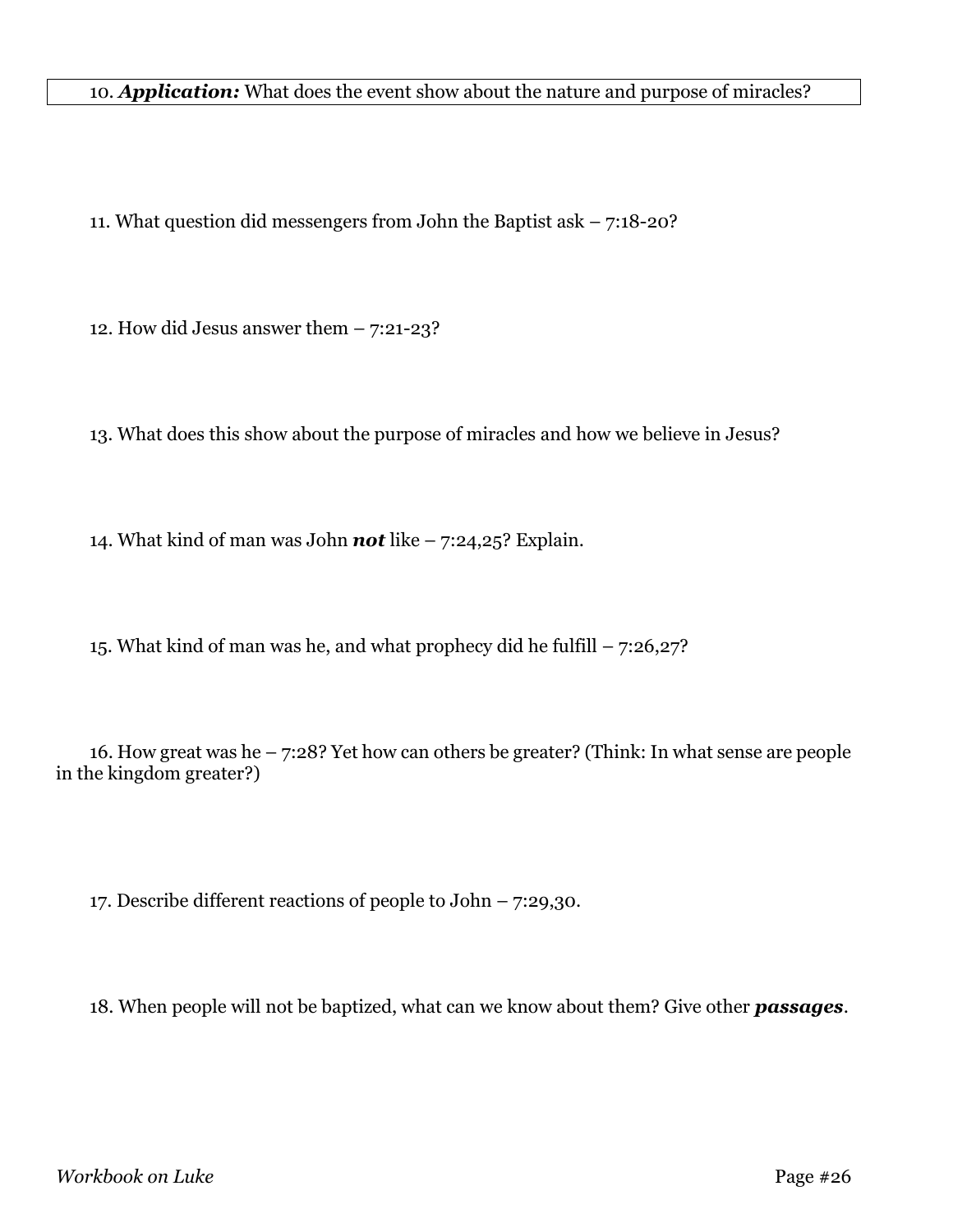19. How did Jesus illustrate people of His day  $-7:31-35$ ? Explain the application.

20. Did John have a demon? Was Jesus a glutton and winebibber? Explain the difference between John and Jesus regarding eating and drinking. (Think: What can we learn about people's criticisms of God's servants?)

21. What did a woman do for Jesus in the home of a Pharisee – 7:36-38?

22. How did the Pharisee criticize Jesus – 7:39? Where else was He similarly criticized?

23. What parable did Jesus offer in response? What answer did Simon give – 7:40-43?

24. How had the woman showed greater honor for Jesus than Simon had – 7:44-47? What did this show about them both? (Think: Of the 3 actions Jesus described, which were required by law? What is Jesus' point?)

25. What blessing did Jesus give the woman, and what did other people think of Him for this – 7:48,49? Where else have we read a similar situation?

26. Does 7:50 prove people today can be saved by faith only without obedience? Explain.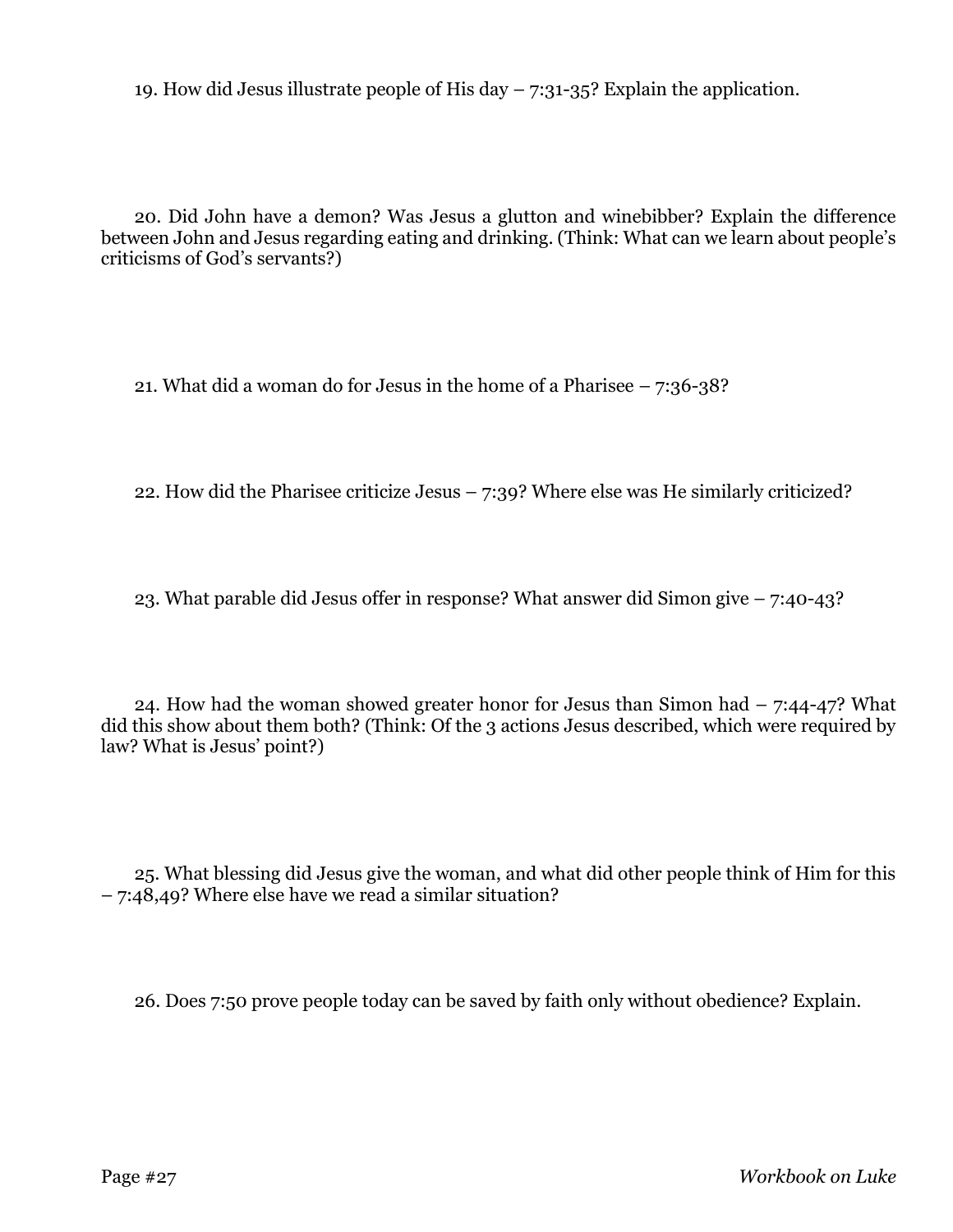Please read Luke 8, then answer the following questions. 1. What had Jesus done for Mary Magdalene – 8:1-3?

2. Who else accompanied Jesus, and what did they do for Him?

3. List four kinds of soil in Jesus' parable? Tell what happened to each of them – 8:4-8.

4. Why did Jesus speak to people in parables – 8:9,10? List other *passages* regarding this and explain what it means.

5. What does the seed represent – 8:11? List other *passages* using this idea.

6. What does the wayside soil represent – 8:12? List some reasons why people fail to understand God's word.

7. What does the rocky soil represent – 8:13? Give examples of temptations that cause people to fall away.

8. What does the thorny soil represent – 8:14? Give examples of things that choke the word in people's lives.

9. *Case Study:* Some claim that a child of God cannot so sin as to be lost. What does this parable teach about such a view? Give a few other pertinent *passages*.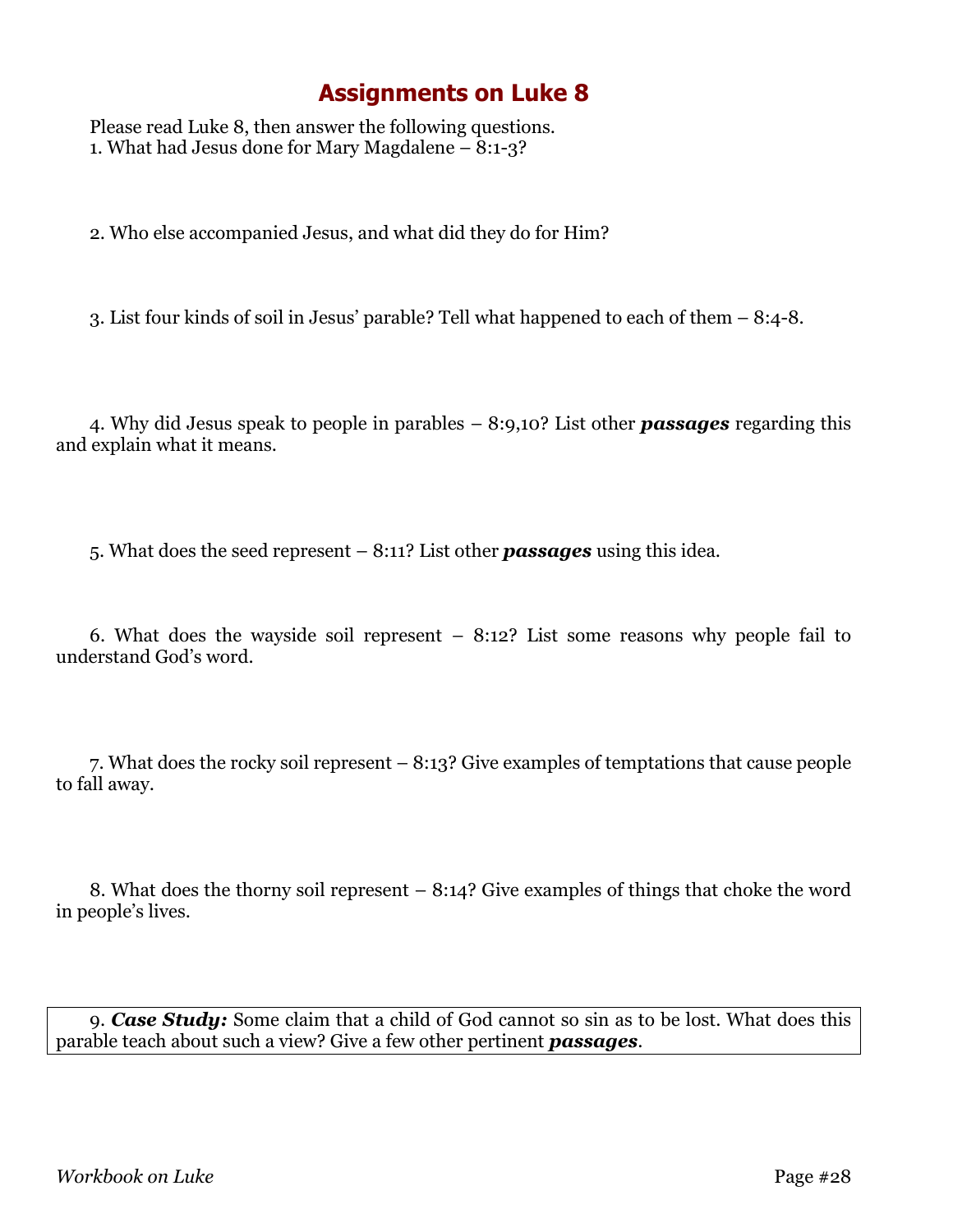10. What does the good soil represent – 8:15? What kind of fruit does Jesus require of His people (see other *passages*)?

11. What must a person do to be good soil?

12. What is and is not done with a lamp (candle)? Why – 8:16?

13. What does light represent elsewhere? Explain Jesus' illustration.

14. What will happen to people's secrets – 8:17? What secrets do men have that will be revealed (see cross-references)?

15. What happens to people according to what they do or do not have – 8:18? How can this be applied spiritually?

16. Who wanted to visit Jesus? How did He respond – 8:19-21?

17. *Case Study:* Catholicism says Jesus was Mary's only child. What conclusion can we reach from this passage?

18. What lessons can we learn regarding the importance of obedience and being members of Jesus' family?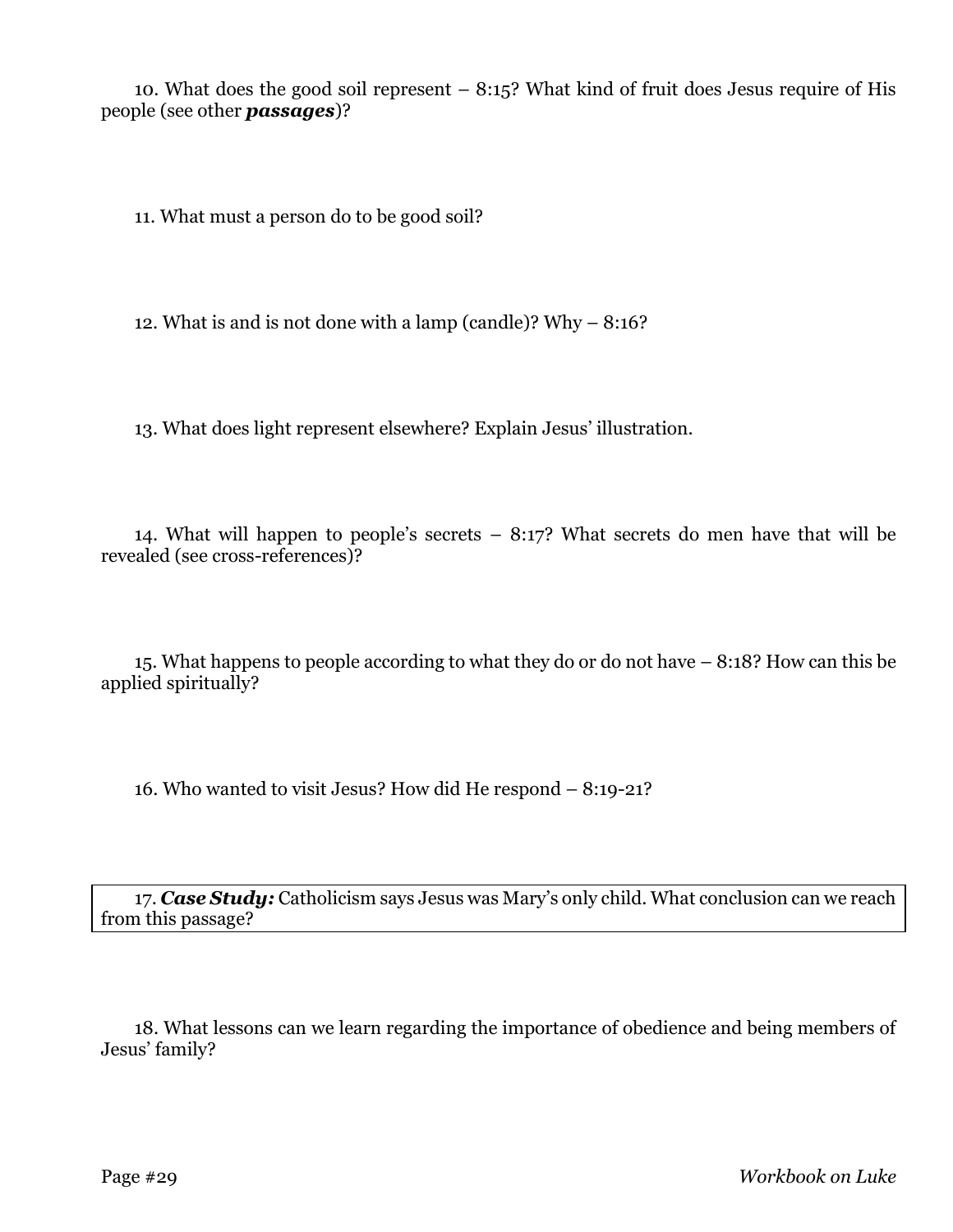19. What problem did the disciples have crossing the sea? How did Jesus solve it  $-8:22-25$ ?

20. What does this miracle prove? How does it illustrate the nature of miracles?

21. What problem did the man have in the land of the Gadarenes (Gerasenes)? How serious was it – 8:26-29?

22. What did Jesus ask the demon(s), and what did they answer  $-8:30$ ? Why?

23. Where did Jesus send them? Why? What happened – 8:31-33?

24. When people came from the city, what was the man like whom Jesus had healed – 8:34,35?

25. What did the people request of Jesus – 8:36,37?

26. What did the cured man request, and how did Jesus respond – 8:38,39?

27. Who was Jairus, and what request did He make – 8:40-42?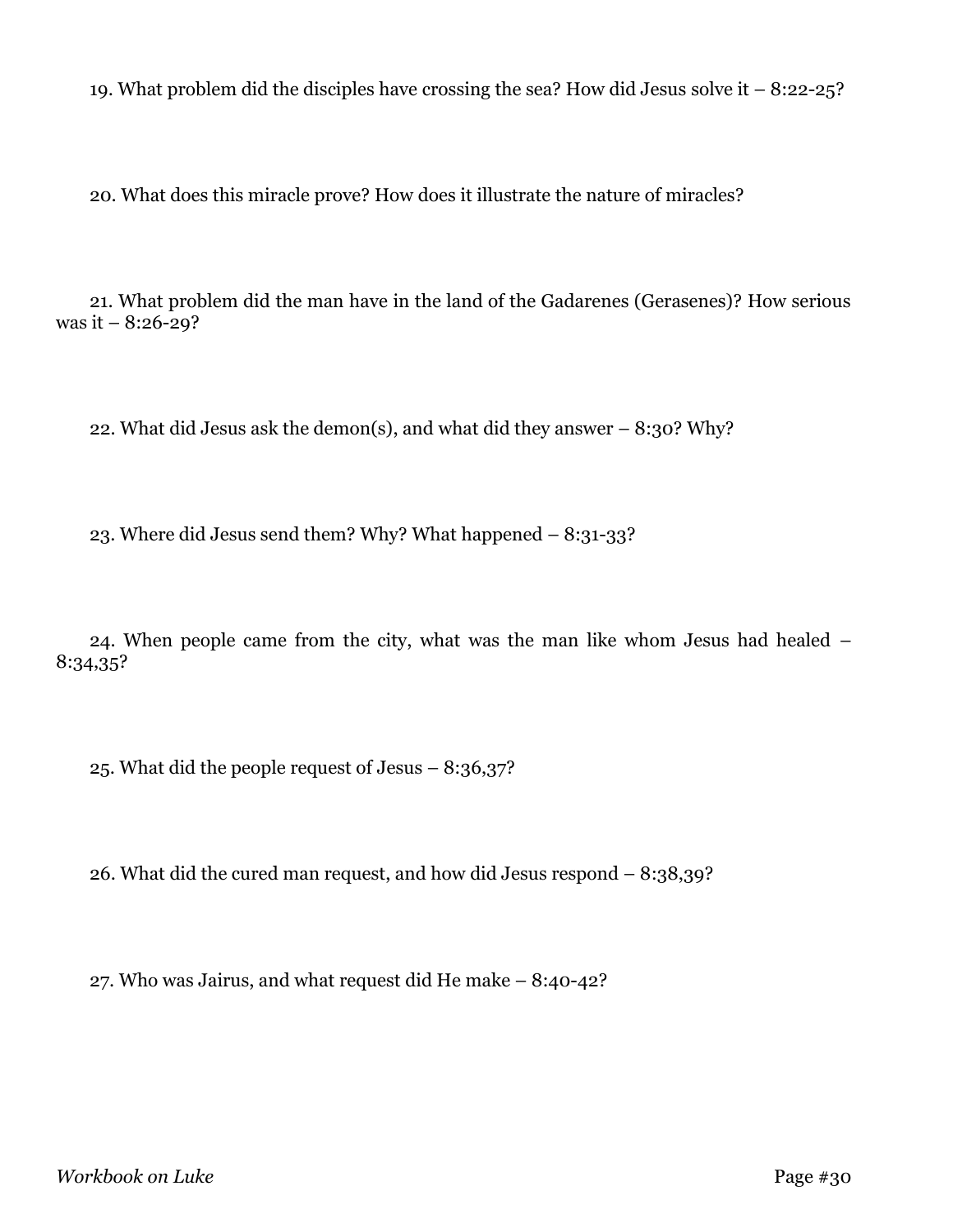28. Describe the healing of the woman with an issue of blood – 8:43,44.

29. What happened when Jesus asked who touched Him – 8:45-48?

30. What message then came regarding Jairus' daughter – 8:49,50?

31. Who went in with Jesus to see the daughter  $-8:51-53$ ?

32. How do we know the girl was dead? (Think: Why did Jesus say she was not dead?)

33. Describe her healing – 8:54,55.

34. Describe the characteristics of this miracle.

35. What instruction did Jesus give the parents regarding talking about the miracle – 8:56? Did He want anyone to ever know about it? (Think: Explain the difference between v56 and v39.)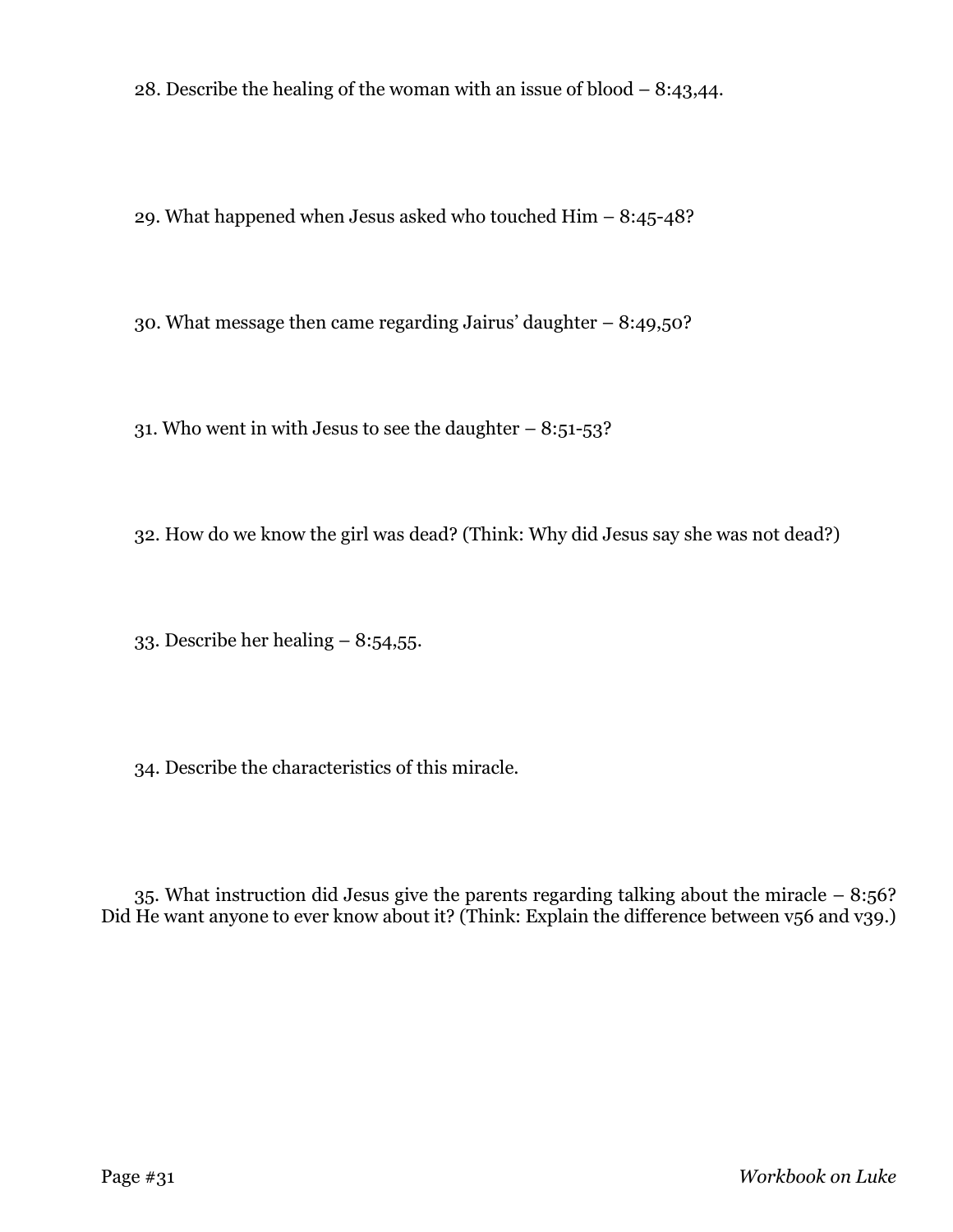Please read Luke 9, then answer the following questions.

1. What power did Jesus give His apostles? What work did He send them to do – 9:1,2? (Cf. Matt. 10:1-15.)

2. *Special Assignment:* This is often called the "limited commission," in contrast to the "Great Commission" of Mark 16:15,16; Matt. 28:18-20; Luke 24:46-49. List several differences between these commissions.

3. What were they *not* to take with them – 9:3? Why not (cf. Matt. 10:1-15)? (Think: Do these rules apply the same way today? Explain and prove your answer.)

4. How should they treat cities that rejected the message – 9:4,5? Cf. Luke 10:10-12. Explain the significance.

5. Who was troubled by reports of Jesus, and why was He troubled – 9:7-9?

6. Check cross-references and explain why he had so treated John.

7. Where did Jesus go (see *map*)? Who followed Him? What did He do for people – 9:10,11?

8. What did the people need? Why did the 12 think they could not help them – 9:12,13?

9. Describe how Jesus provided for them – 9:14-16.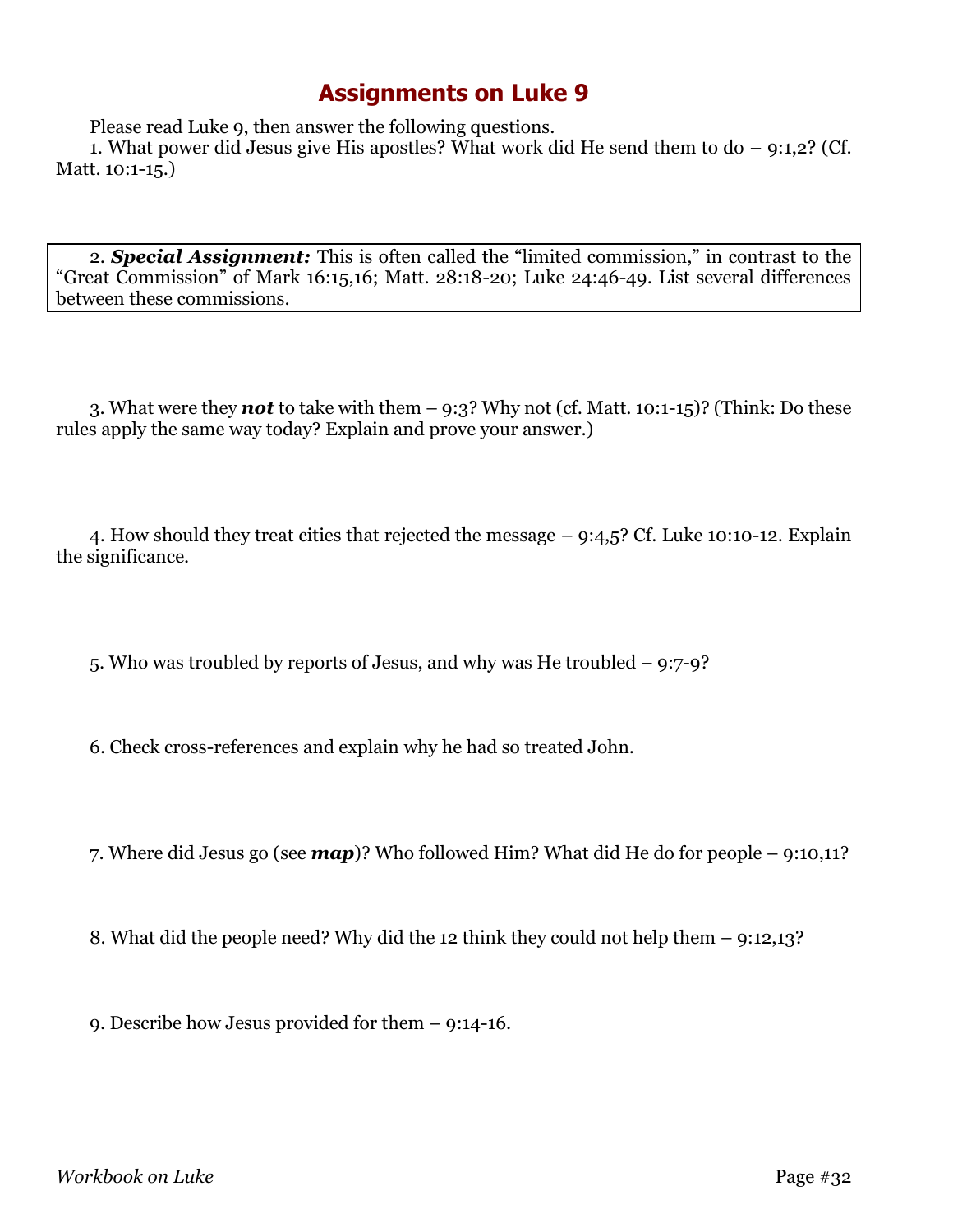10. How many people were present, and how many leftovers were there – 9:17?

11. Explain how this demonstrates the characteristics of miracles. (Think: What can we learn about prayer before meals?)

12. What subject is discussed in 9:18-21? Why is this subject important?

13. What were other people saying about it? Were these high opinions of Jesus?

14. *Application:* Do people today sometimes hold views of Jesus similar to what people did then? Are such views correct? Explain.

15. Who did Peter say Jesus was? What would have led Peter to this conclusion?

16. What did Jesus predict would happen to Him – 9:22?

17. *Application:* Some people claim Jesus did not expect to die. Are they correct? What do Jesus' predictions prove? If He had not arisen, what would they prove?

18. What must one do to "come after" Jesus – 9:23?

19. Explain what it means to deny self.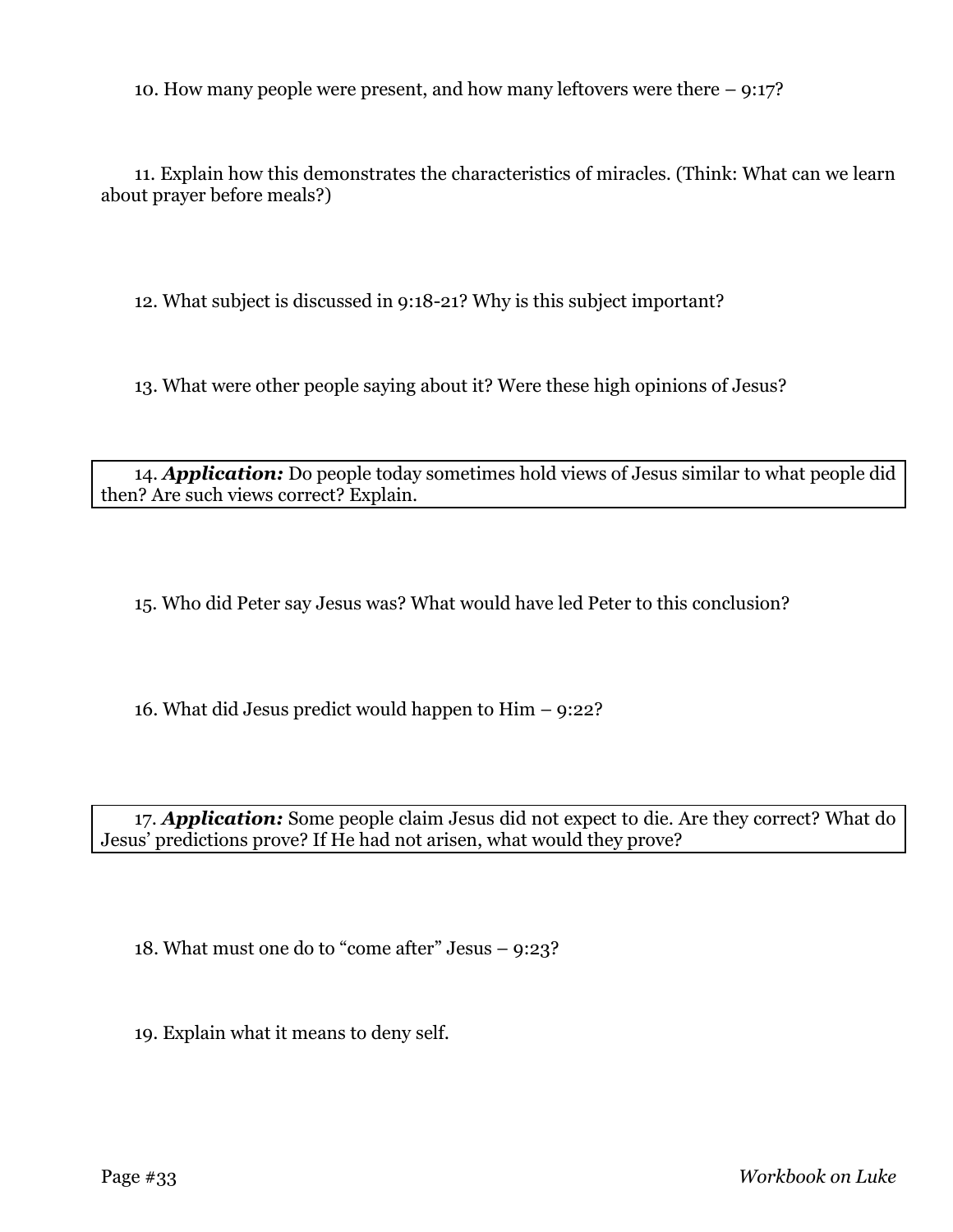20. What purpose did a cross serve? What was Jesus about to do on the cross – 9:22? What does it mean to take our cross and follow Jesus (note the connection to v24)?

21. Explain 9:24 in your own words.

22. What does 9:25 teach about priorities?

23. How are people sometimes ashamed of Jesus? What will happen if we do this – 9:26?

24. *Case Study:* Some people say Jesus did not establish His kingdom when He came to earth, but will establish it when He comes again. Explain the application of 9:27.

25. Who went with Jesus onto a mountain and for what purpose – 9:28?

26. What happened to Jesus' appearance  $-$  9:29? Give another Bible example  $(b/c/v)$  where something similar happened. Explain the significance.

27. Who came to talk to Jesus, and what did they discuss – 9:30,31? (Think: What did these other men have to do with Jesus' death?)

28. What did Peter suggest should be done – 9:33? (Think: What is the significance of this statement? Understanding this helps understand what follows.)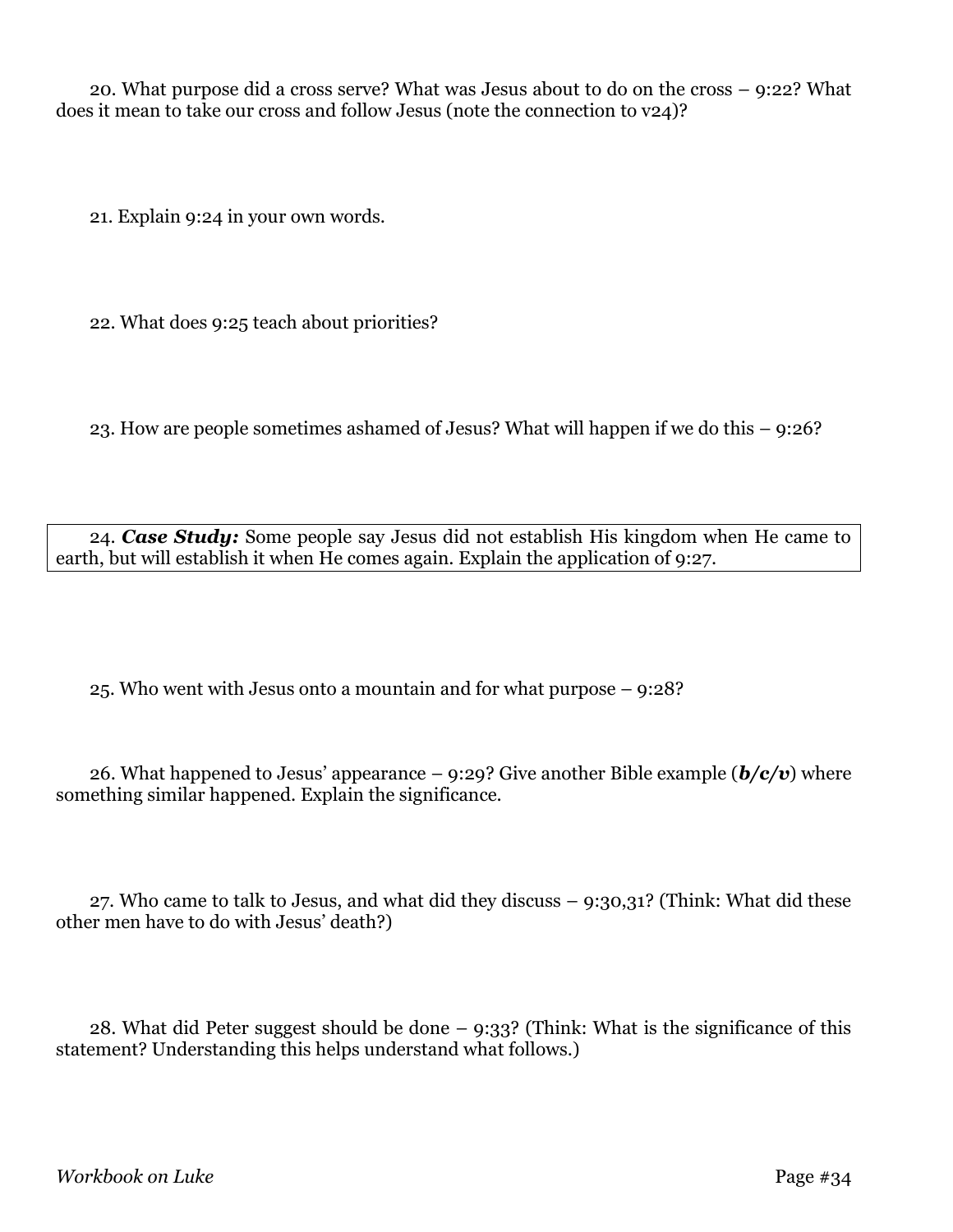30. *Application:* What is the purpose of God's statement that we should hear Jesus? What does this show about Jesus?

31. What is the significance of the fact Moses and Elijah disappeared? What does this teach about Jesus compared to Moses and Elijah? (Think: What application can be made to the Old Testament law?)

32. What problem did a man's son have – 9:38,39?

33. What had the disciples done about it  $-9:40$ ?

34. Describe the boy's healing – 9:41,42.

35. What explanation is given in v41 and parallel passages for the disciples' failure? What was needed to accomplish the miracle?

36. *Case Study:* When modern "faith healers" fail to accomplish miracles, they blame the one to be healed or people in the audience for a lack of faith. What application would the current story have?

37. What did Jesus predict again in 9:44? How did it affect the disciples?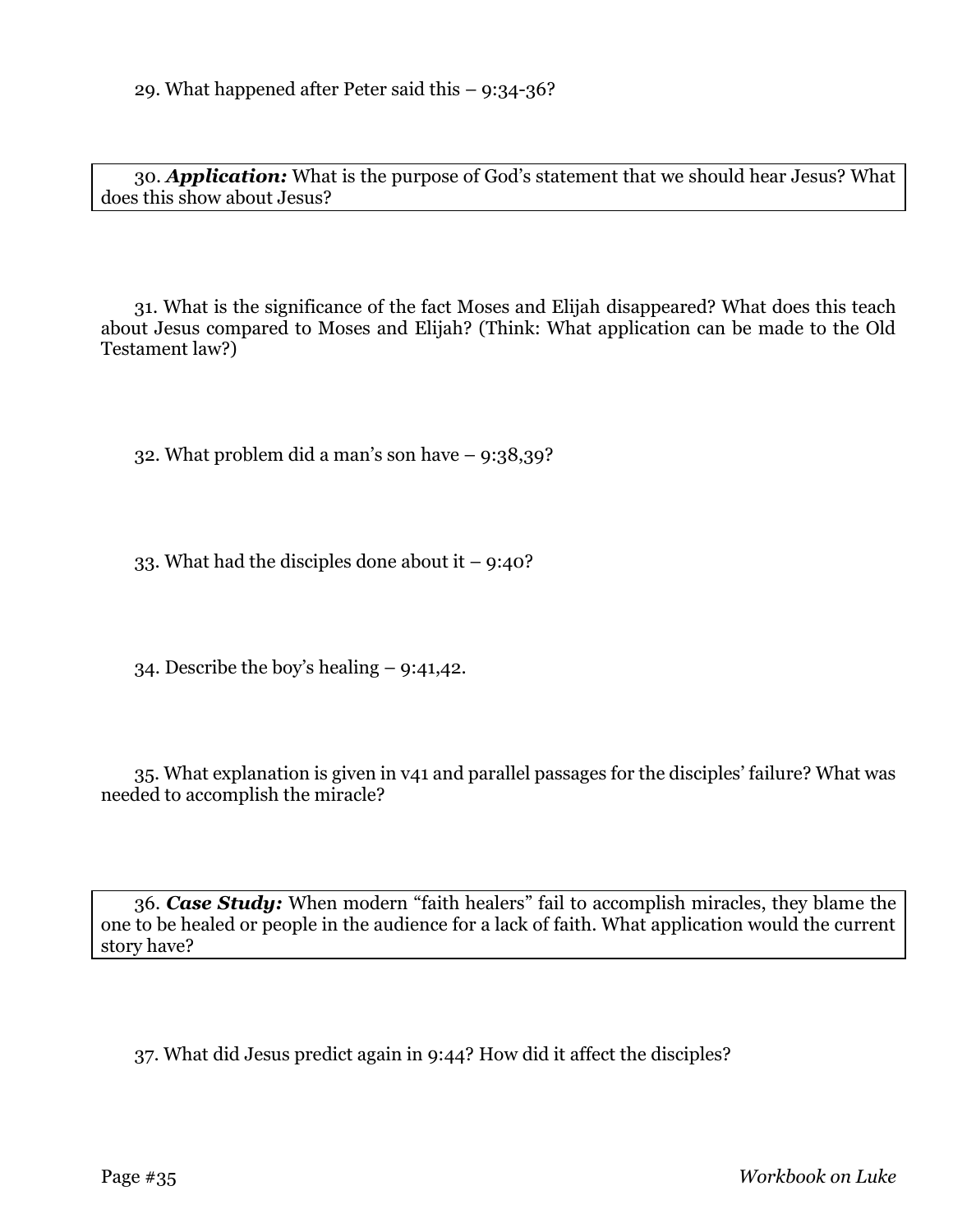38. What dispute arose among them – 9:46? Where else are similar problems described?

39. How did Jesus illustrate the proper attitude disciples should have – 9:47,48? How can one truly be great? Explain.

40. What did John say they had seen, and what did they want to do about it – 9:49,50? How did Jesus respond?

41. *Case Study:* Some say this proves it doesn't matter what church you attend. Is this doctrine true? Proof? (Think: Did God give the power to do miracles to unauthorized people or people teaching error? What does this prove about the man in this event? Cf. Acts 19:13-17.)

42. How did certain Samaritans treat Jesus? Why – 9:51-53?

43. What did James and John want to do? How did Jesus respond – 9:54-56?

44. Tell the story about Elijah referred to here. How did it differ from this event?

45. What commitment did someone express to Jesus – 9:57,58? How did He respond? (Think: Explain the point of Jesus' answer.)

46. What did another want to do before following Jesus – 9:59,60? How did Jesus respond? (Think: Explain Jesus answer.)

47. What did a last person want to do – 9:61,62? How did Jesus respond? (Think: Explain.)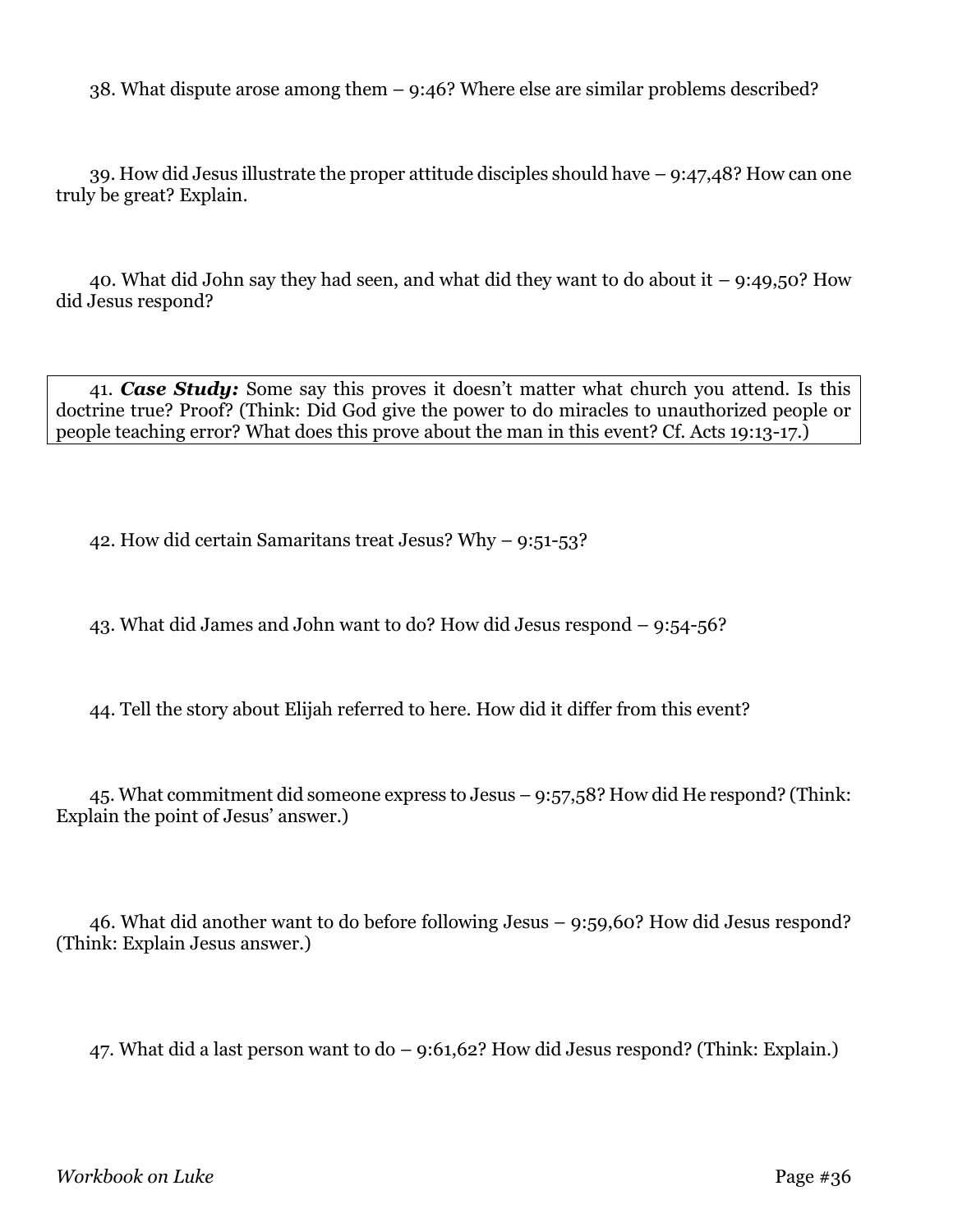Please read Luke 10, then answer the following questions.

1. Whom did Jesus send out next, and where were they to go – 10:1? (Think: What is the advantage of going by twos?)

2. Explain the illustration of the laborers and the harvest – 10:2. What can we learn?

3. In what sense were they like lambs among wolves – 10:3? (Think: How does this harmonize with verses comparing Jesus' disciples to soldiers?)

4. How were their needs provided – 10:3-8? Where else were similar ideas taught?

5. List other *passages* showing how preachers' needs may be met.

6. What job were they being sent to  $do - 10:9$ ?

7. How should they treat people who reject the message – 10:10-12?

8. What cities did Jesus rebuke – 10:13-15? Why? (Locate these cities on a *map*.)

9. What lesson is taught regarding Jesus' message in 10:16?

10. *Case Study:* Some people say we must obey the "red letters" of what Jesus personally said, but we do not need to obey the apostles' teaching. Explain the application of v16.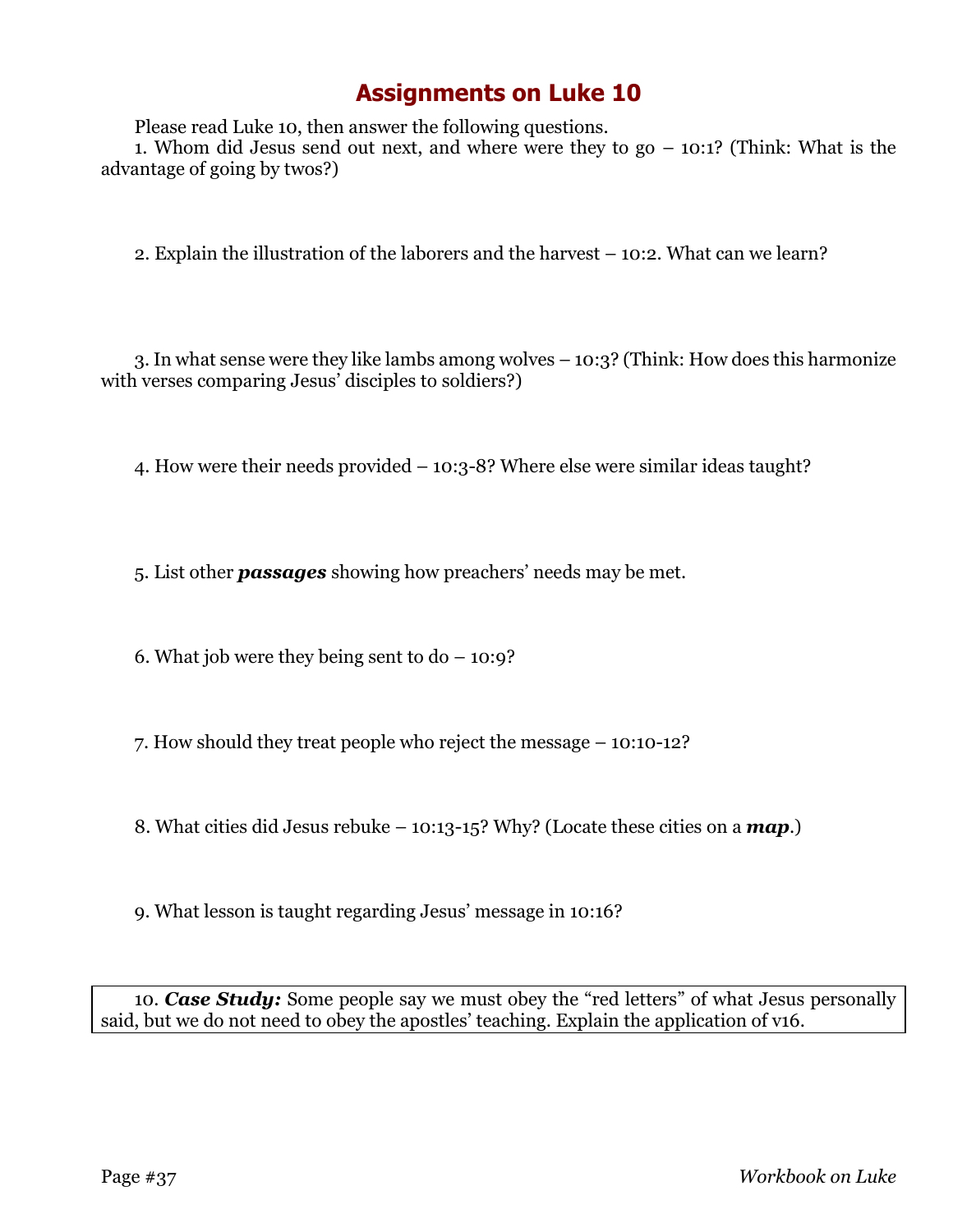11. Why did the 70 rejoice? What did Jesus say should give them greater cause of joy – 10:17- 20? (Think: Explain vv 18,19. In what sense did Satan fall from heaven?)

12. Who received the gospel and who did not – 10:21? (Think: How is this so? Cf. Matt. 11:25- 27; 1 Cor. 1:18-25.)

13. Who can know about the true Father and the Son – 10:22?

14. Who had not received these teachings – 10:23,24? Why not (see Eph. 5:3-5; Heb. 1:1,2; 1 Peter 1:10-13)?

15. What question did a lawyer ask? To what source did Jesus send him for the answer – 10:25,26?

16. What did the man say the law taught? So what was the answer to his original question – 10:27,28? (Think: Why are these commands so important? Where else did Jesus discuss them?)

17. What did the man ask next  $-10:29$ ?

18. What happened to the man on the Jericho road? How did the priest and Levite treat him 30-32?

19. Who helped the man? Describe all he did – 10:33-35

20. Why might the priest and Levite have been expected to help him? Why might the Samaritan have not been expected to help him?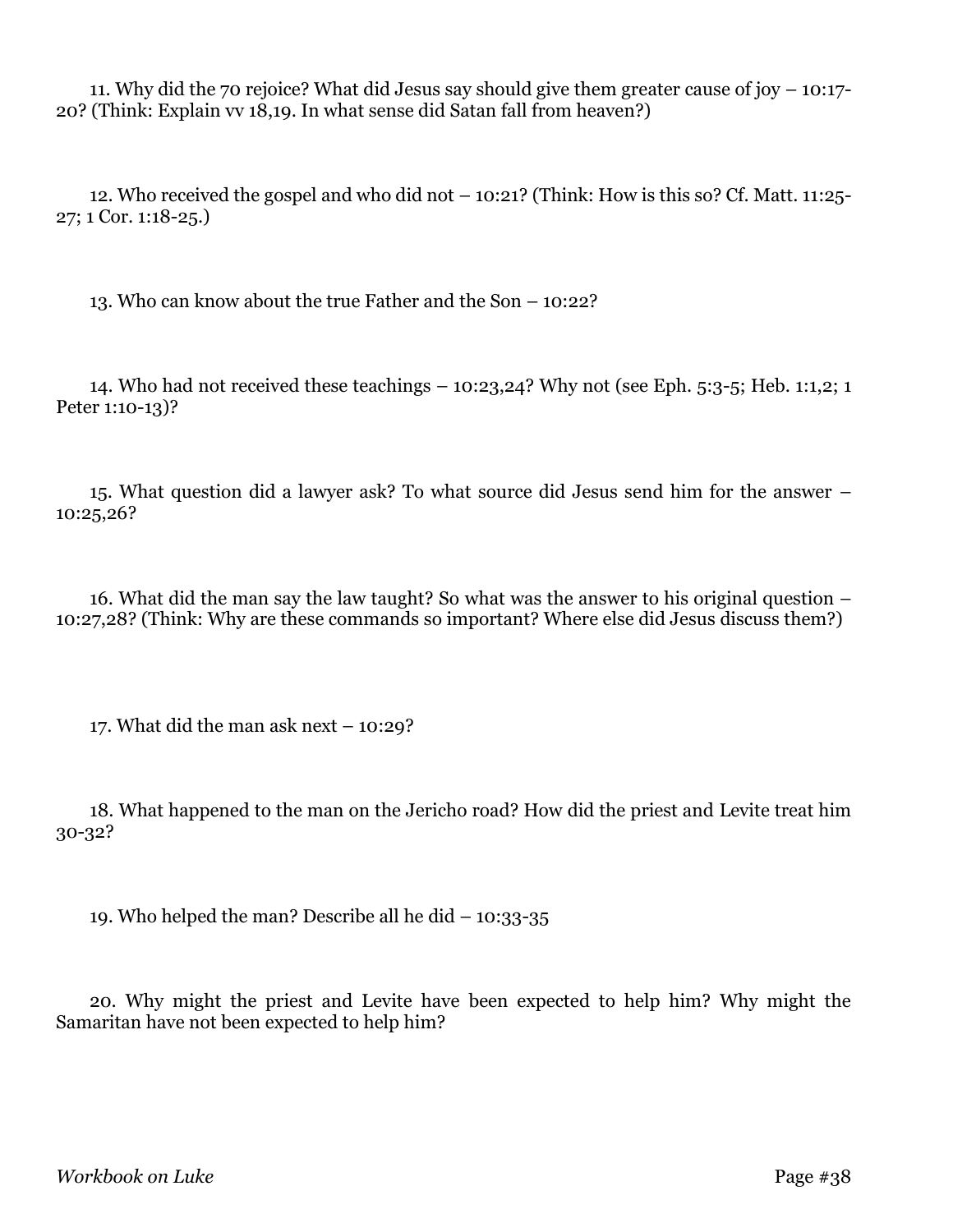21. What question did Jesus then ask the lawyer, and how did he answer – 10:36,37?

22. What application did Jesus make – 10:37?

23. *Application:* Summarize the lessons we can learn about love, who our neighbor is, and what love leads us to do for others.

24. Name the sisters in whose home Jesus visited – 10:38,39.

25. What did each of the women do when Jesus visited – 10:39,40?

26. What complaint did Martha raise?

27. How did Jesus respond – 10:41,42?

28. *Application:* Was Martha selfish? Was she doing something sinful of itself? What was her mistake?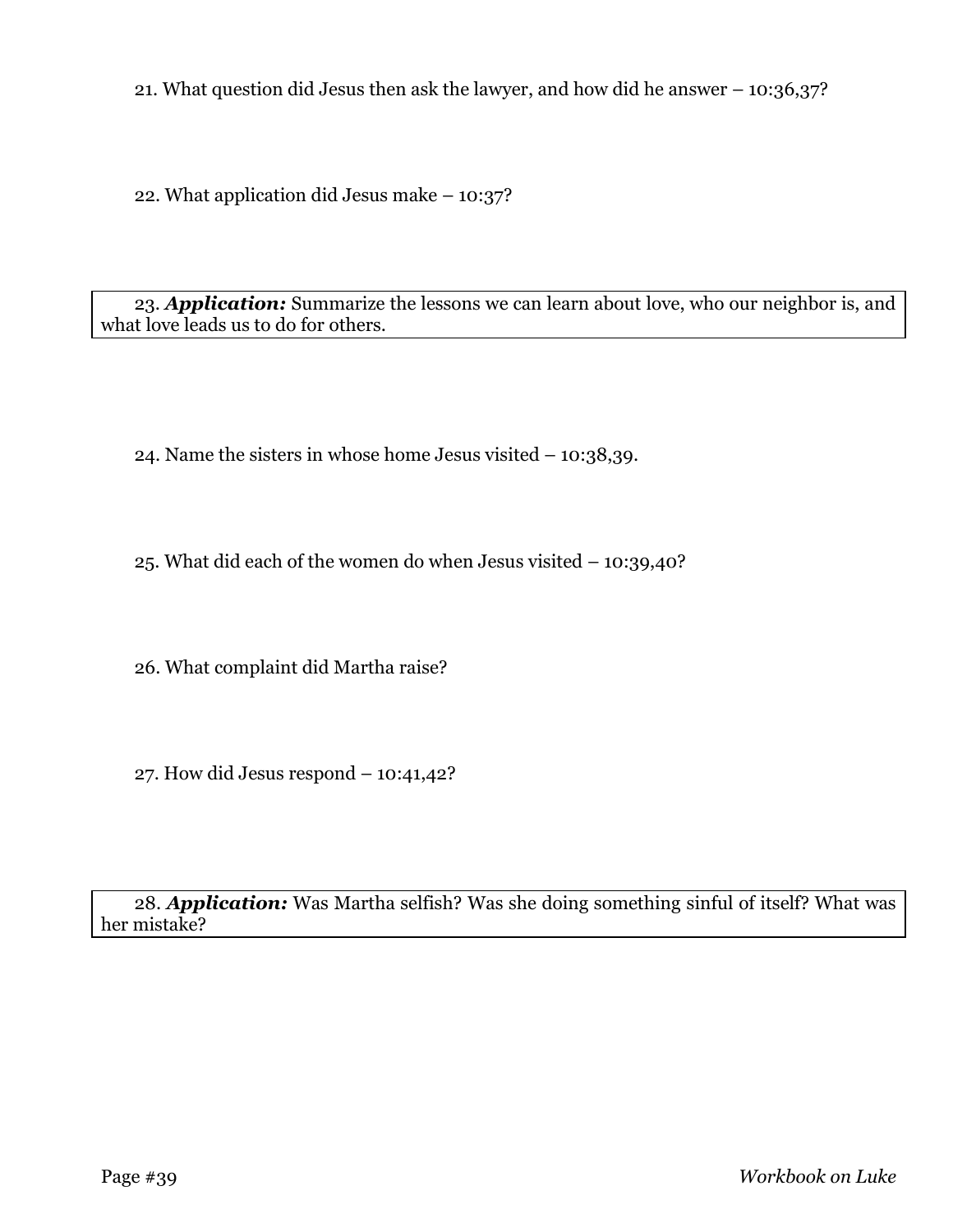Please read Luke 11, then answer the following questions. 1. As Jesus prayed, what did His disciples request – 11:1?

2. *Case Study:* Many people repeatedly recite the prayer of 11:2-4 word-for-word. Is this what Jesus intended? Explain. Note Matt. 6:7ff.

3. Explain each phrase from the model prayer and give other Scriptures regarding it: \* Hallowed be Your name

\* Your kingdom come

\* Your will be done on earth as it is in heaven

\* Give us day by day our daily bread

\* Forgive us our sins as we forgive [others]

\* Do not lead us into temptation but deliver us from the evil one

4. In Jesus' parable, what request did a man make – 11:5,6? What was unusual about it?

5. How would his friend respond – 11:7,8? Why? (Note: *Define* "importunity" – KJV.)

6. *Application:* What lesson should we learn about prayer?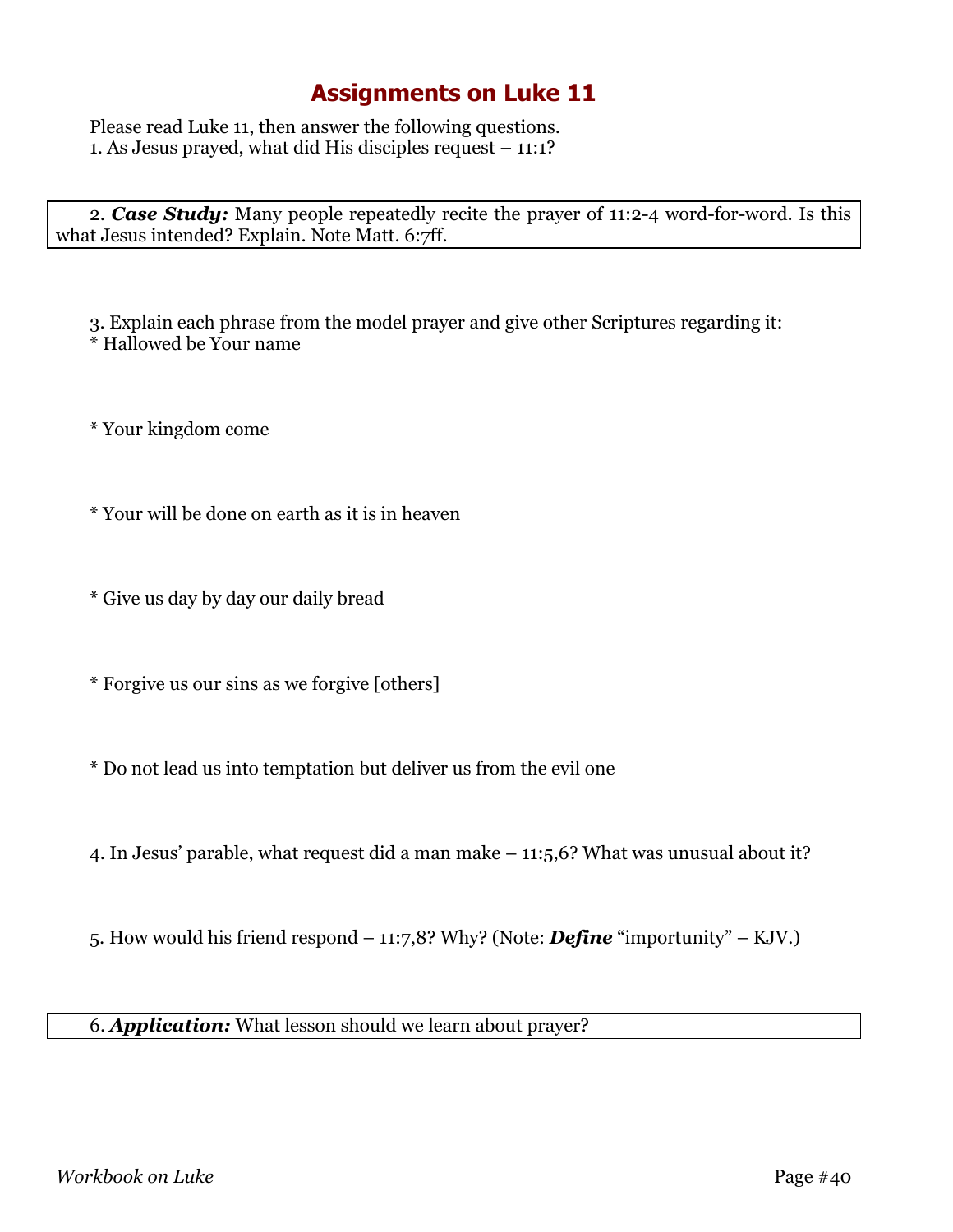7. What should we learn from Jesus' statement about "ask, seek, knock" – 11:9,10?

8. List other *passages* about the power of prayer and God's answers to prayer.

9. What does a father do about his son's requests – 11:11-13?

10. What should we learn about God's response to prayer?

11. *Special Assignment:* Is God's promise to answer prayer absolute and unconditional? Explain, and prove your answer.

12. What miracle did Jesus do – 11:14?

13. How did some explain the miracle – 11:15? (Think: Were Jesus' opponents able to deny His miracles? What can we learn?)

14. *Case Study:* Suppose people claim that we are like these people when we deny faith healers do miracles today. How would you respond?

15. What did other people ask Jesus to do – 11:16? What was unreasonable about this?

16. Explain the illustration of the house divided – 11:17,18.

17. List other *passages* about the importance of unity vs. division.

18. What should people learn from Jesus' power to cast out demons – 11:20? (Think: Did their sons really cast out demons? What does v19 mean?)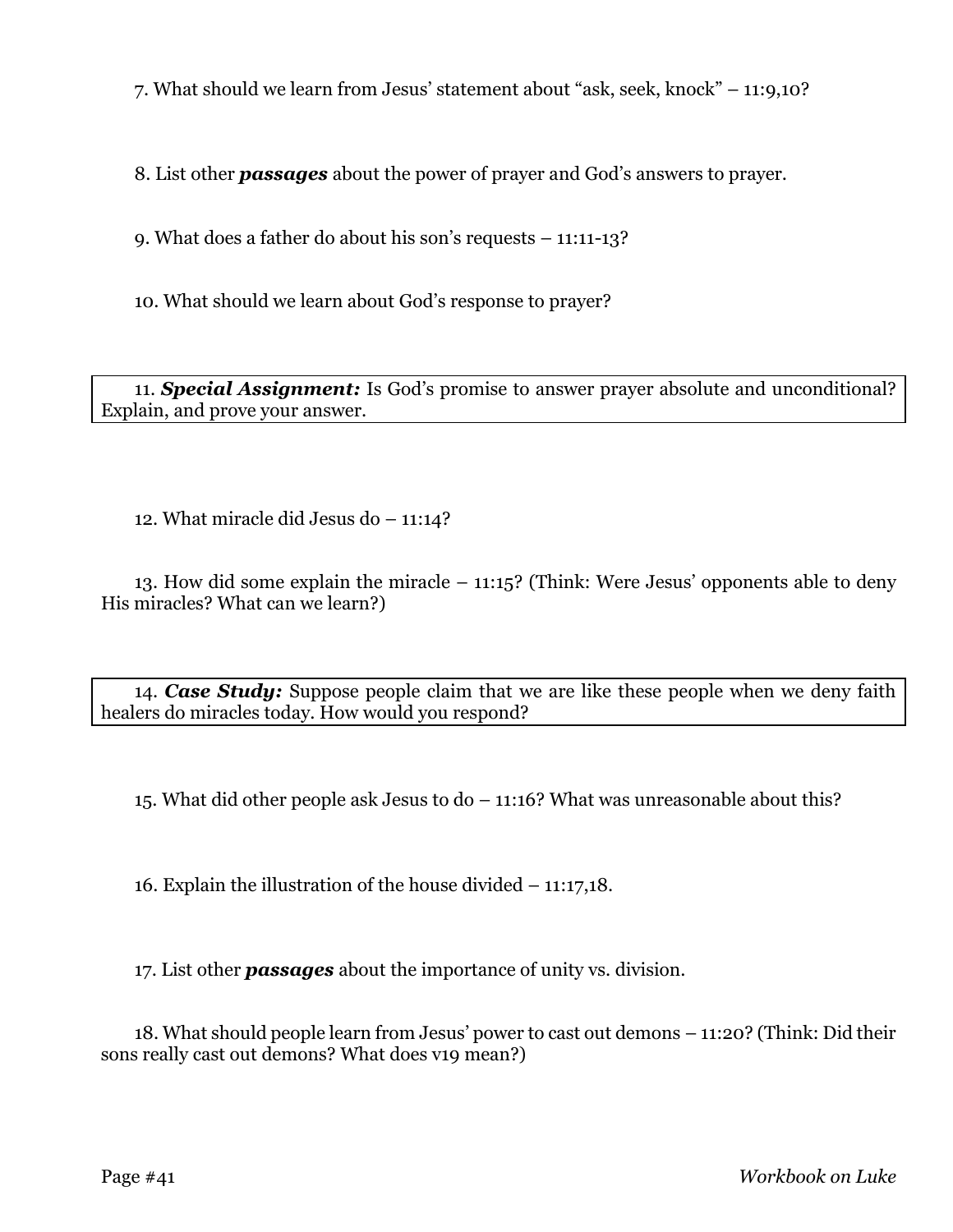19. Explain the illustration of the strong man and the stronger man – 11:21,22. What is the point in context?

20. Can we be neutral about Jesus? What application does 11:23 have?

21. What did the unclean spirit find when it returned to the man it had left? What did it do – 11:24-26?

22. What application did Jesus intend from this story (note Matthew's account)? What lessons can we learn?

23. What blessing did a bystanding woman pronounce – 11:27? (Think: What did she mean?)

24. Whom did Jesus say was more blessed – 11:28?

25. *Case Study:* Catholicism exalts Mary to near Deity, because she was Jesus' mother. What can we learn about this from Jesus' statement?

26. Connect 11:29 to v16 and compare to Matthew 12:38-42. Was it always wrong to ask for a sign? Had these people seen signs? What is Jesus' point?

27. Explain the sign of Jonah – 11:29,30 (cf. Matthew's account). Did Jesus completely refuse all signs to the people?

28. *Case Study:* Some people claim they can do miracles today, but they use these verses to prove we should not challenge them to show us any. What is the proper application of the context?

29. What did the Queen of the south and the Ninevites do that Jesus approved – 11:31,32?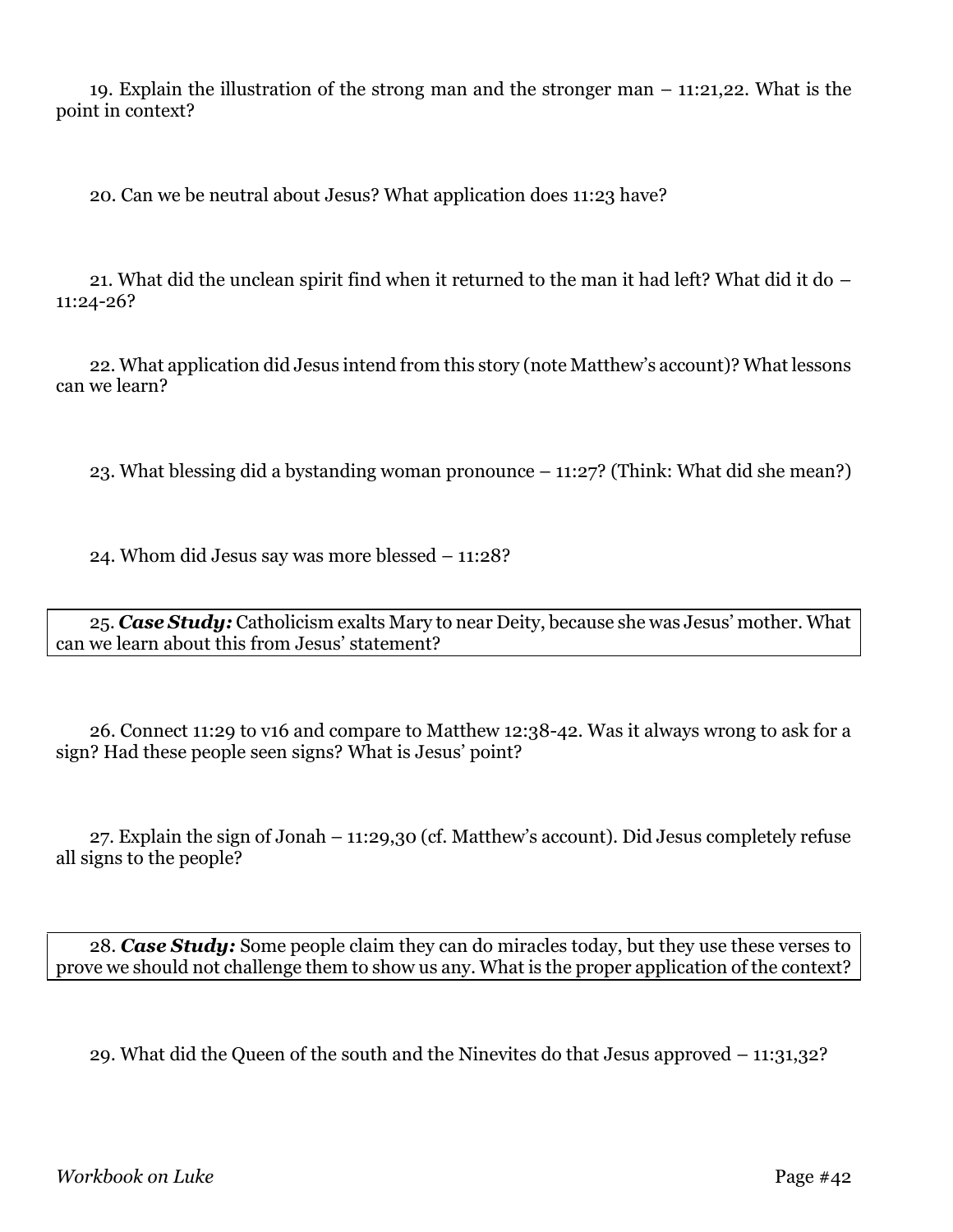30. Explain how these people would condemn Jesus' generation.

31. What is and is not done with a lamp (light)  $-$  11:33? Why?

32. What does light represent in other Scriptures? What is Jesus' point here?

33. What are the consequences of having a good eye vs. a bad eye – 11:34-36?

34. Explain Jesus' point and application regarding the eyes.

35. What amazed the Pharisee who invited Jesus for a meal – 11:37,38? Where else is this subject discussed?

36. What did Jesus teach the Pharisees regarding externals and internals – 11:39?

37 What lessons should they learn from this – 11:40,41?

38. What did the Pharisees do, and what did they leave undone – 11:42?

39. *Special Assignment:* Study Matt. 23:23,24. Is Jesus rebuking them for straining out gnats? Is He saying less weighty commands do not matter? What is His point?

40. Discuss the meaning of the things Pharisees passed by. Why are they important?

41. What does 11:43 show about the Pharisees?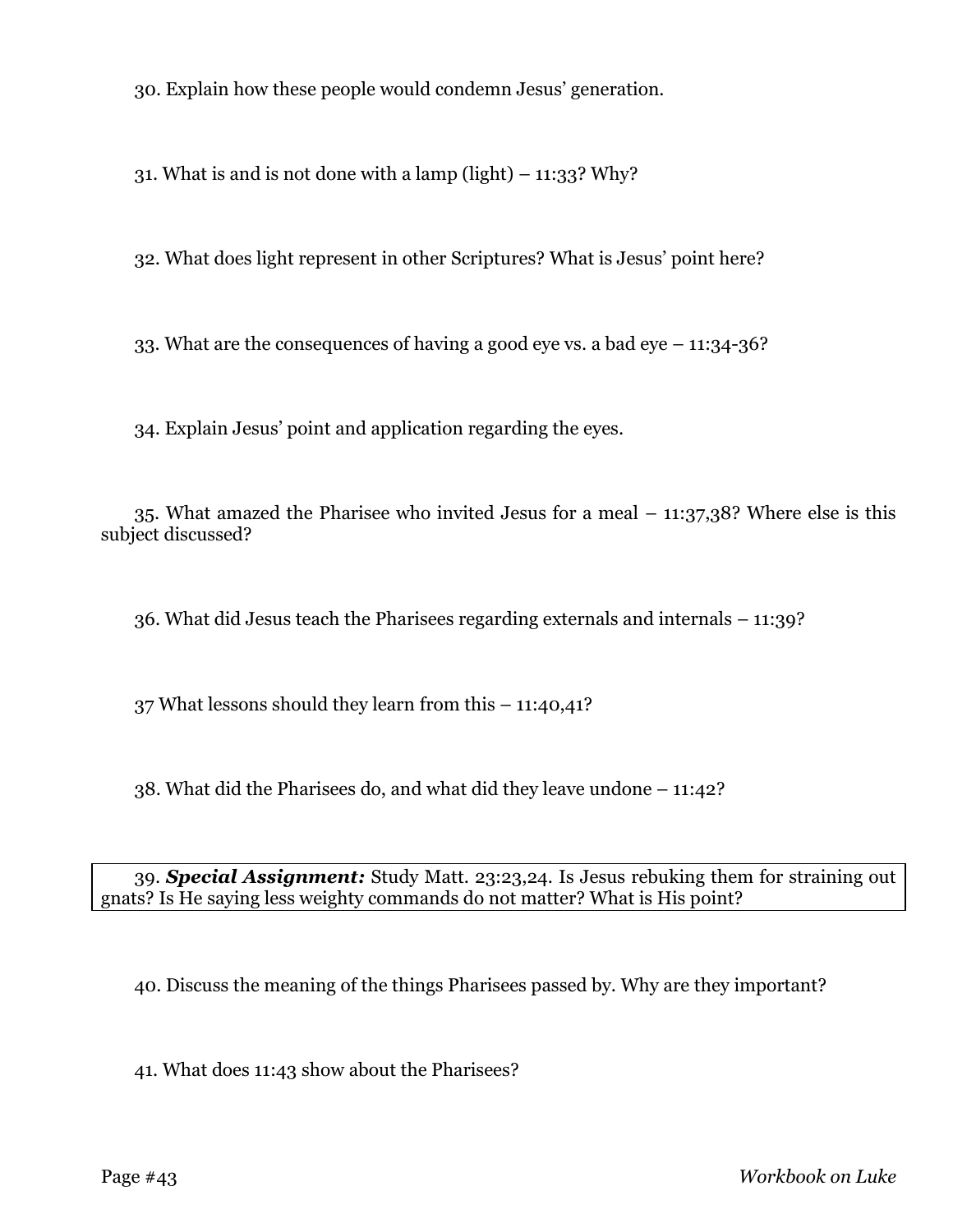42. Explain how they were like graves – 11:44.

43. *Application:* What are some ways people today may be like the Pharisees?

44. What other group also felt rebuked – 11:45? Did Jesus apologize?

45. What burdens did lawyers put on others – 11:46? Explain Jesus' point.

46. How did Jesus illustrate the lawyers' ability to recognize the guilt of others while ignoring their own  $-11:47,48?$ 

47. Whom would Jesus send to them, and how would they be treated – 11:49?

48. What examples did Jesus give of martyred servants of God – 11:50,51? Give *b/c/v* for each.

49. How was Jesus' generation like their ancestors?

50. What did the lawyers do to hinder knowledge – 11:52? Explain.

51. How did the scribes and Pharisees react to Jesus' rebuke – 11:53,54?

52. *Application:* What reaction may we expect from religious leaders today when we rebuke their errors?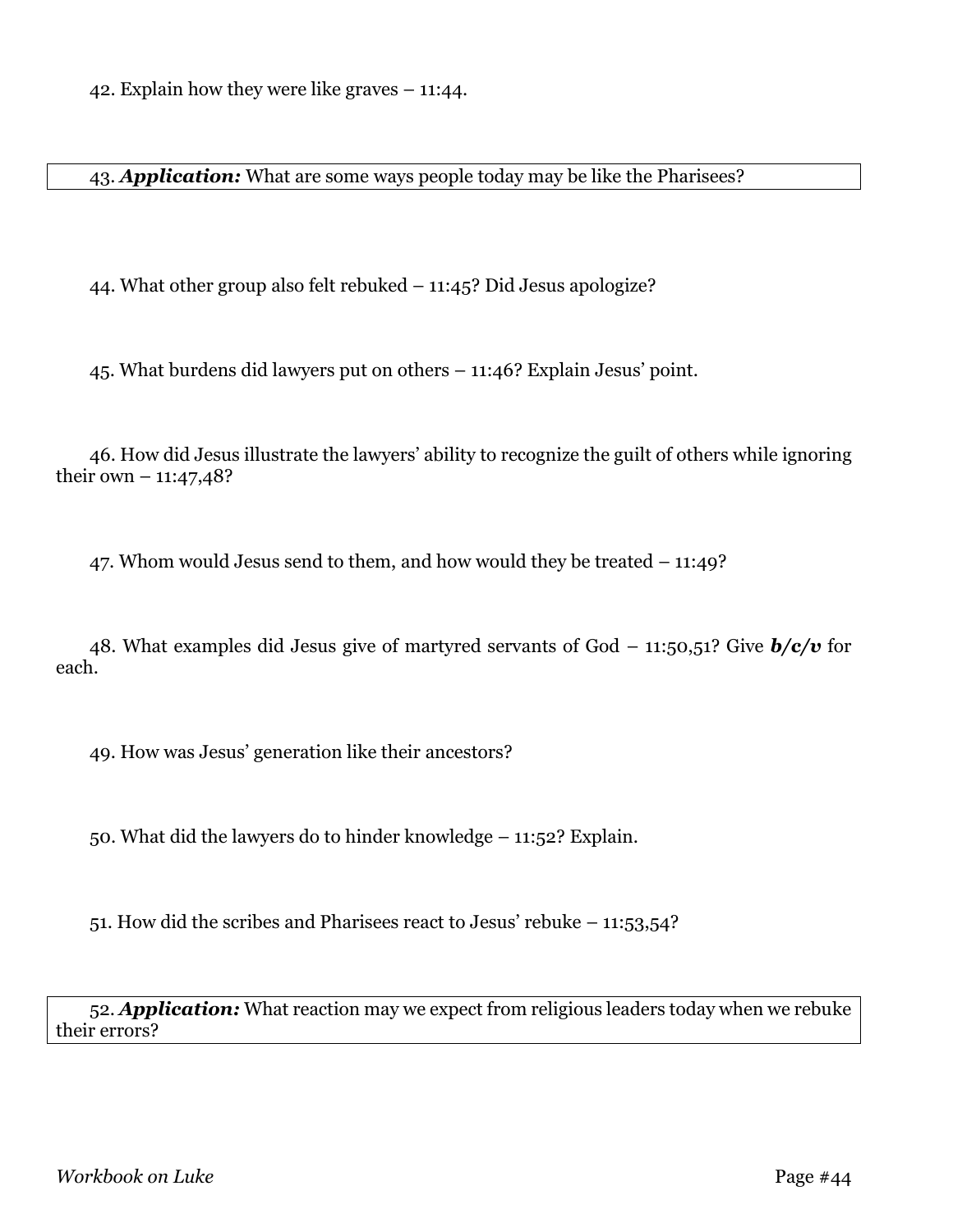Please read Luke 12, then answer the following questions. 1. What did Jesus warn people about in 12:1? Explain the comparison.

2. What can we know about things people do – 12:2,3? Why is this bad for hypocrites?

3. Whom should we fear, and whom should we not fear – 12:4,5? Why?

4. *Application:* What does this show about the punishment of the wicked? Is death the main punishment?

5. How does God illustrate His personal care for His creatures – 12:6,7?

6. Explain how this knowledge may help us.

7. What are the consequences of confessing or denying Christ – 12:8,9?

8. List other *passages* about confessing or denying Christ.

9. *Define* "blaspheme." List other *passages* about blasphemy, especially blasphemy of the Holy Spirit – 12:10. (Think: Why would blasphemy of the Holy Spirit not be forgiven?)

10. What did they not need to be concerned about – 12:11,12? Why not?

11. List other *passages* about the guidance of the Holy Spirit. (Think: Does this promise apply in the same way to us today? Explain.)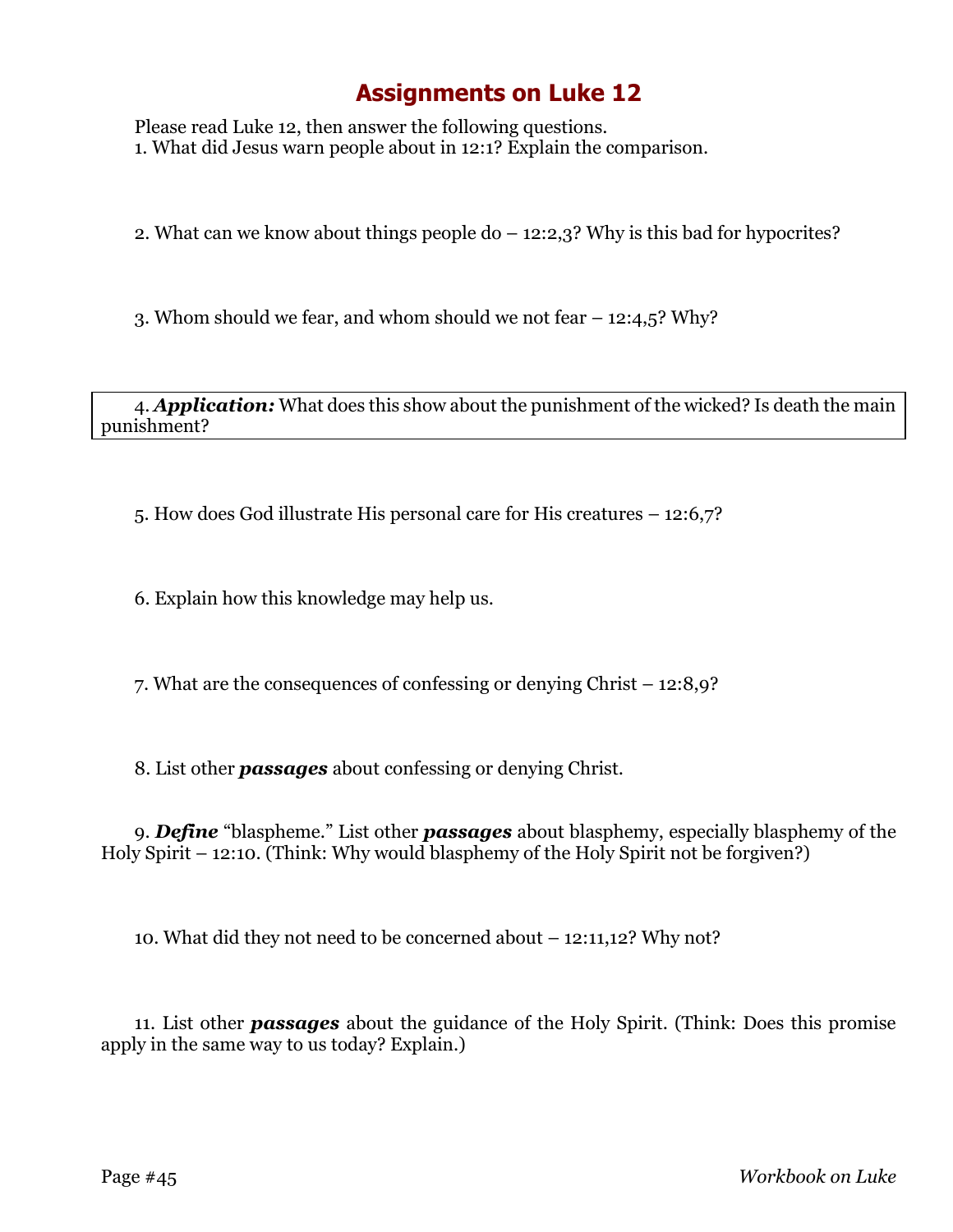12. What request did a man in the crowd make – 12:13?

13. What first reason did Jesus give for refusing – 12:14?

14. What did Jesus warn about – 12:15?

15. *Define* "covet." List other *passages* about coveting and/or about emphasis on material things. (Think: Are inheritances ever a source of strife today?)

16. Describe the rich farmer's prosperity – 12:16,17.

17. What demonstrates his emphasis on physical things – 12:18,19?

18. What happened to demonstrate he was foolish – 12:20,21?

19. *Application:* What can we learn about the inadequacy of trusting material things?

20. What should we not worry about? What is more important – 12:22,23?

21. How do birds and flowers illustrate that we need not worry – 12:24-28?

22. Can worry improve our physical status? What can we learn?

23. What priority should we pursue rather than material things – 12:29-31? List other *passages* about spiritual priorities.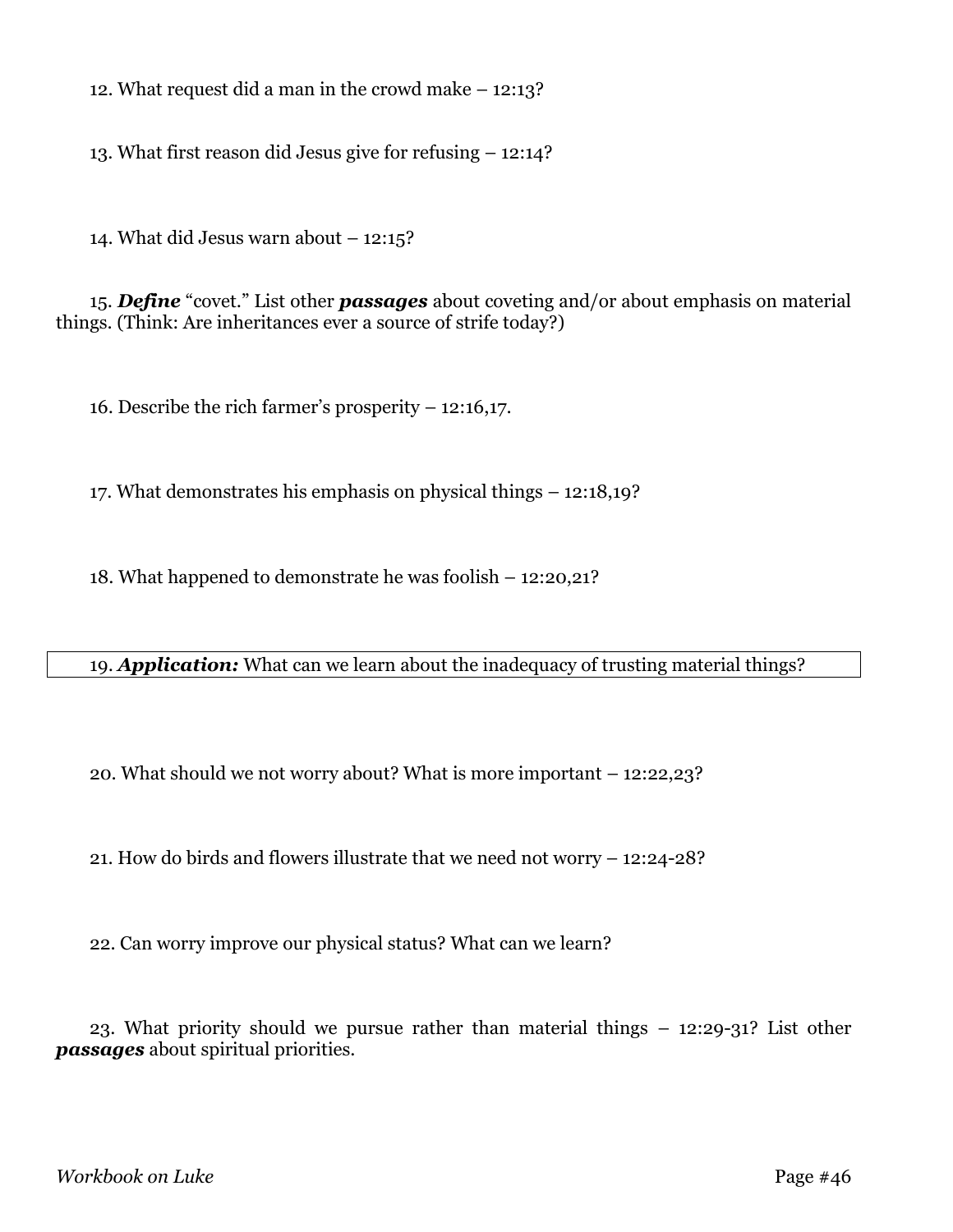24. What did the Father promise to give – 12:32? (Think: When and how was this promise fulfilled?)

25. Where should our treasure be – 12:33,34? How do we place our treasure there?

26. Why should we seek this treasure?

27. What should faithful servants do – 12:35-38?

28. How will the master reward faithful servants?

29. To what does Jesus compare the time of His coming – 12:39?

30. What can we know about the time of His coming – 12:40? So what should we do?

31. *Define* "steward." What was the steward in Jesus' parable supposed to do – 12:41?

32. What reward will be given to faithful stewards – 12:43,44?

33. What punishment will be given to unfaithful stewards – 12:45,46?

34. *Application:* List at least 3 lessons we can learn from this parable.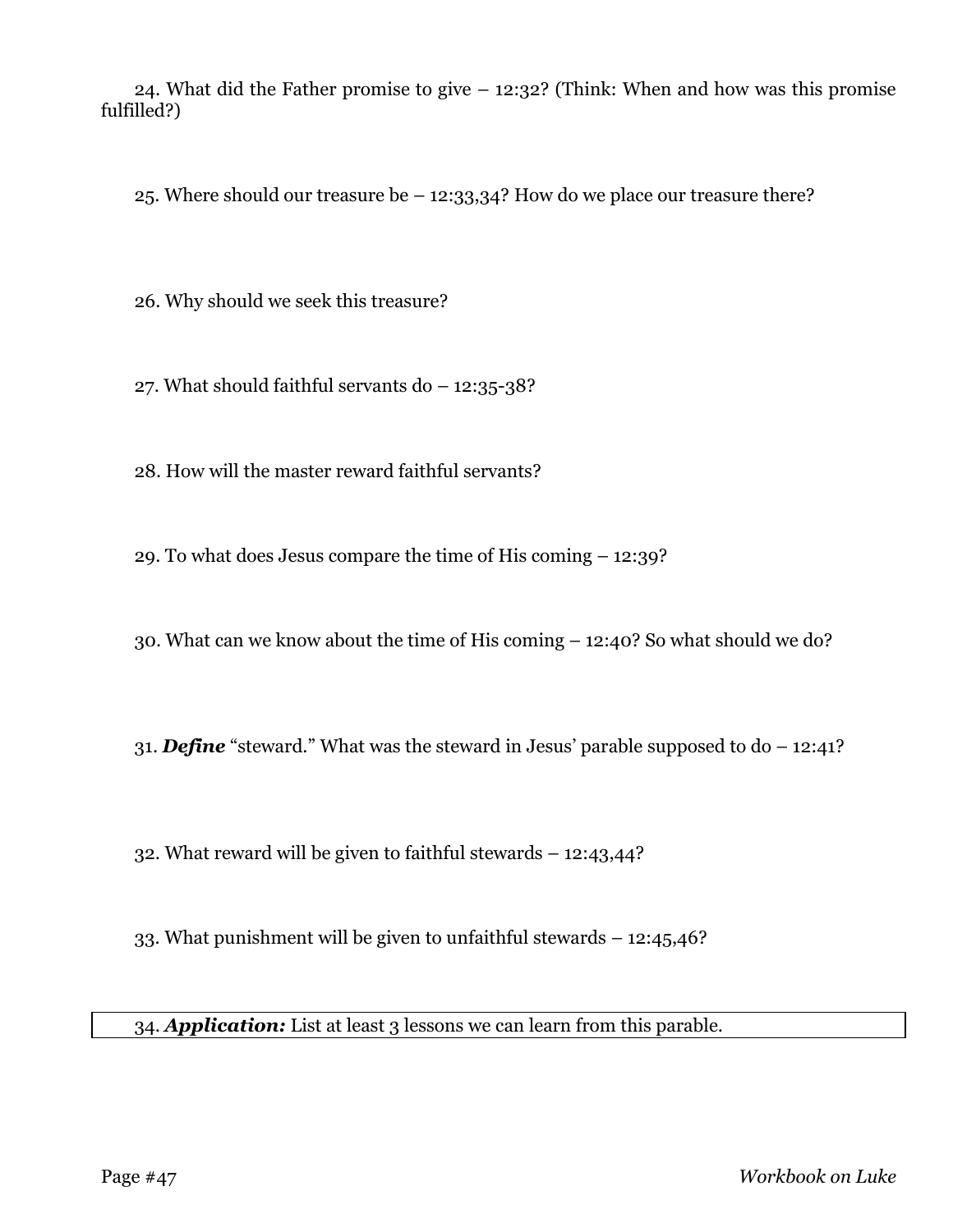35. Explain the teaching about servants who do or don't know the master's will – 12:47,48.

36. How do circumstances affect the Lord's expectations? (Think: What should we learn?)

37. What did Jesus send to earth  $-12:49$ , and what was He expecting to undergo (v50)? With what attitude did He anticipate these events?

38. List parallel passages to these verses in other gospel accounts. Are the fire and baptism literal? (Think: Explain Jesus' meaning.)

39. What problem did Jesus expect disciples to face – 12:51-53? List similar passages.

40. Did Jesus teach the importance of peace and unity? List *passages*. (Think: Who then is responsible for the division and conflict Jesus describes?)

41. *Application:* List applications we should make from Jesus' teaching here.

42. What kind of signs could people often recognize – 12:54-56?

43. What signs do people often fail to recognize – 12:56,57? What should we learn?

44. What should we do to settle issues with an adversary  $-12:58,59$ ? Why? (Think: What application should be made of this teaching. Does it apply physically or spiritually?)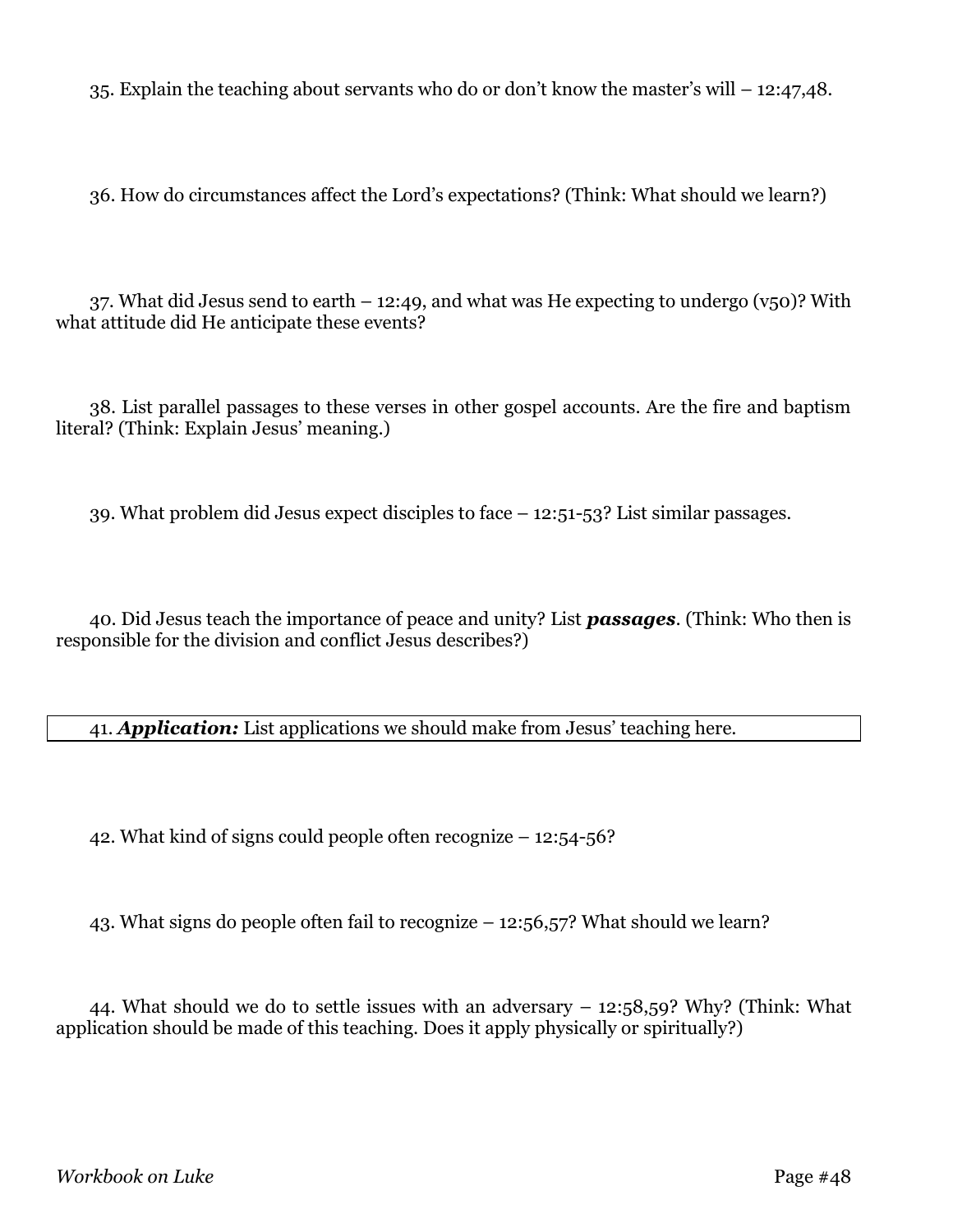Please read Luke 13, then answer the following questions. 1. What happened to the Galileans and the people in Siloam – 13:1-5?

2. What question did Jesus ask about each, and what answer did He give?

3. *Define* "repentance." List other *passages* about it. (Think: When a person suffers physically, is this necessarily a consequence of his own sins? Explain.)

4. What did the man want to do to the fig tree and why? What did the keeper of the vineyard suggest instead  $-13:6-9$ ?

5. *Application*: What can we learn about God's patience and justice in dealing with sin? (Think: What may we learn about our need for patience and justice in dealing with sin?)

6. What problem did a woman have? How long had she had it – 13:10,11?

7. Describe what Jesus did for her – 13:12,13.

8. Explain how this again demonstrates the characteristics of true miracles.

9. What criticism did the synagogue ruler raise – 13:14? Where else has this been discussed?

10. How did Jesus answer the complaint – 13:15,16?

11. Who did Jesus say had caused this woman's problems? Explain what we can learn about the ultimate source of suffering.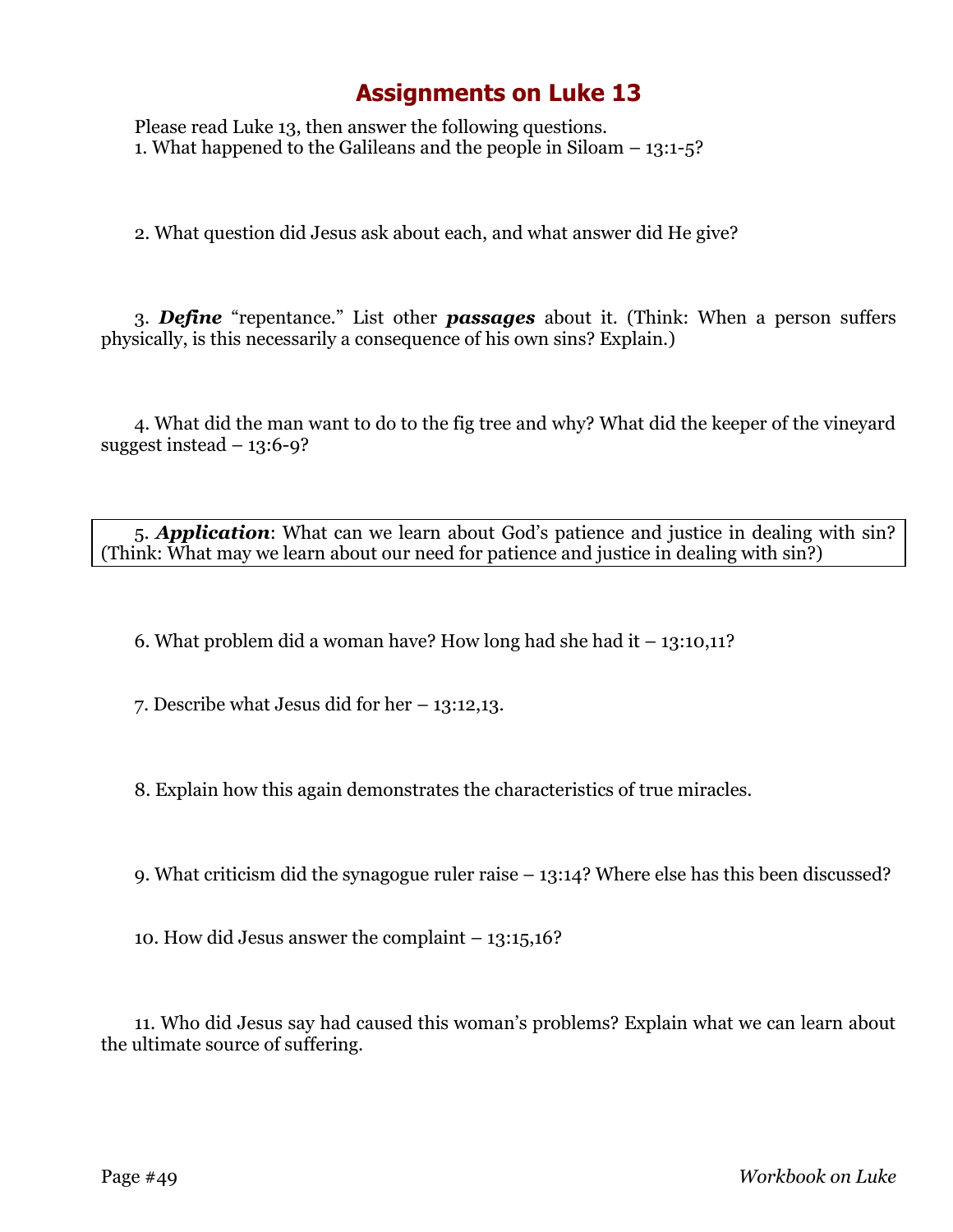12. What happened to the mustard seed in Jesus' comparison – 13:18,19?

13. How is the kingdom like that mustard seed?

14. To what is the kingdom compared in 13:21? Explain the point.

15. What was Jesus asked in 13:23? What other passages help answer this question?

16. According to – 13:24,27, why will many not be able to enter? Explain.

17. *Case Study:* A friend says your belief must be wrong because most denominations reject it. And, "How could all these good people be wrong?" How would you respond?

18. What reason did people offer why they should be accepted – 13:26? (Think: What does this indicate about who it was that Jesus was specifically speaking about?)

19. Who would enter instead of them – 13:29,31? (Think: What is meant by people from east, west, etc.?)

20. What warning was given in 13:31,32? How did Jesus reply? (Think: In what sense was Herod a fox?)

21. What reason did Jesus give in 13:33 why He could not be killed? (Think: Was He serious? Note  $v34.$ )

22. What had Jerusalem done (13:34,35), and what would happen as a result?

23. What did Jesus want to do for them, and why could He not do it? (Think: What does this show about man's power to choose good or evil?)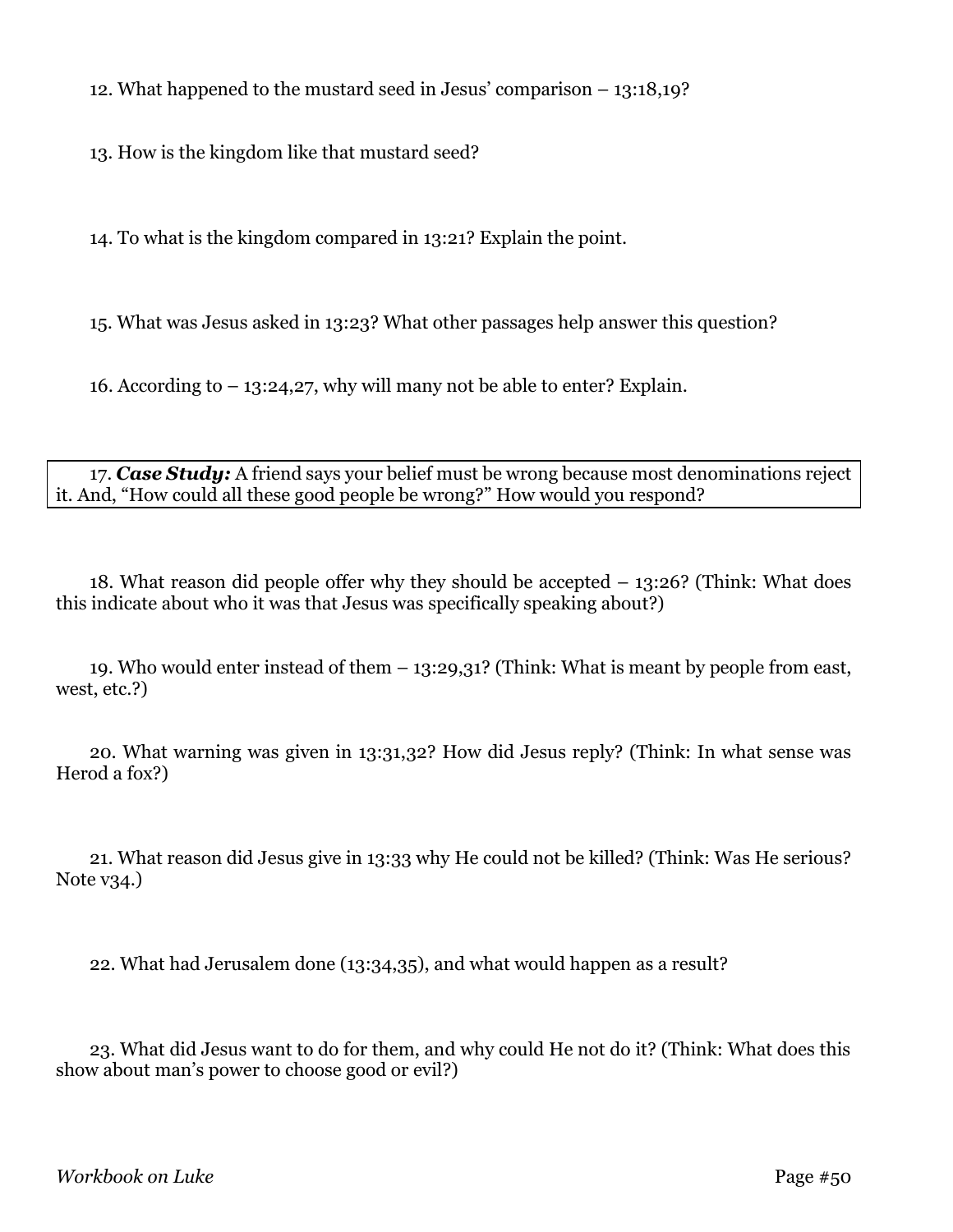Please read Luke 14, then answer the following questions. 1. What problem did the man in 14:1,2 have? Describe this disease.

2. What day was it? What did Jesus ask – 14:3? Where else has this been discussed?

3. What argument did Jesus use to prove His conduct was correct – 14:4-6?

4. What did He do for the man? What effect did this have on the Pharisees?

5. What conduct did Jesus observe – 14:7? What did this show about them?

6. What instruction did He give? Why – 14:8-10?

7. What lesson should we learn – 14:11? Explain it.

8. *Application:* Name situations today where people should apply this principle.

9. Whom did Jesus say to invite to a meal – 14:12-14? Is it wrong to invite friends?

10. Explain Jesus' point. What purpose did Jesus emphasize in hospitality?

11. What did one at the table say would be a real blessing – 14:15?

12. In response Jesus described a man who invited people to enjoy what – 14:16?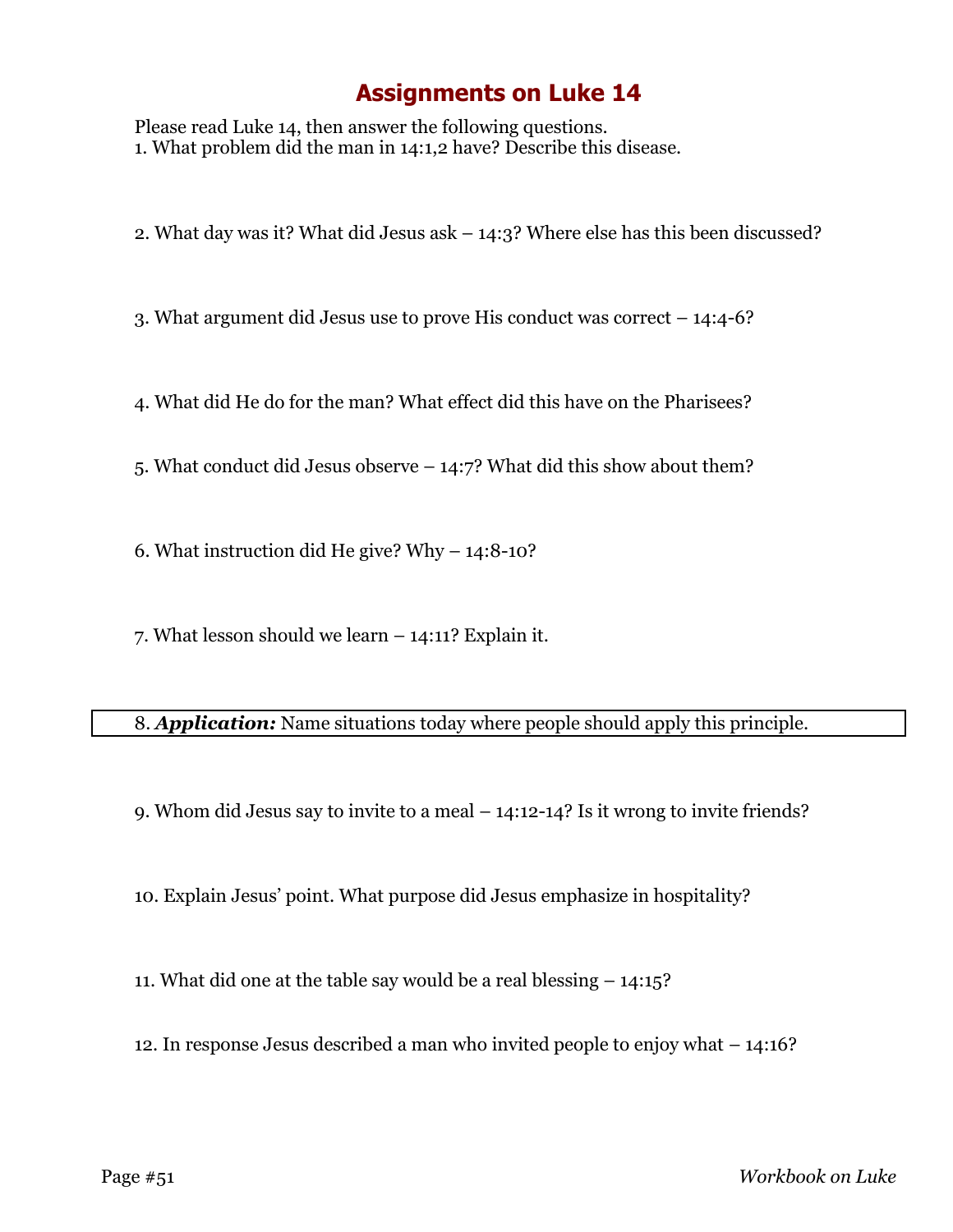13. What did people do who had been invited – 14:17-20? List examples Jesus gave.

14. Were these valid excuses? Explain. (Think: How does this respond to the statement in v15? Whom do these excuse-makers represent?)

15. *Application:* List excuses people today make regarding the kingdom.

16. What did the master say to do to find people for the feast – 14:21-24? (Think: Whom do these people represent?)

17. What would happen to the original excuse-makers?

18. What must one do to be Jesus' disciple – 14:26?

19. List other similar *passages*. Explain the meaning of "hate" here.

20. Where else has Jesus discussed bearing our cross– 14:27? Explain the meaning.

21. Describe Jesus' two examples of counting the cost – 14:28-32.

22 *Application:* Explain Jesus' point. What should we learn? Is He discouraging us from being disciples? (Think: Is there a connection to the parable of the feast – vv 15-24)?

23. What sacrifice is required according to 14:33? (Think: Are all people always required to make this sacrifice?)

24. Explain the illustration of salt, and tell how it relates to Jesus' point – 14:34,35.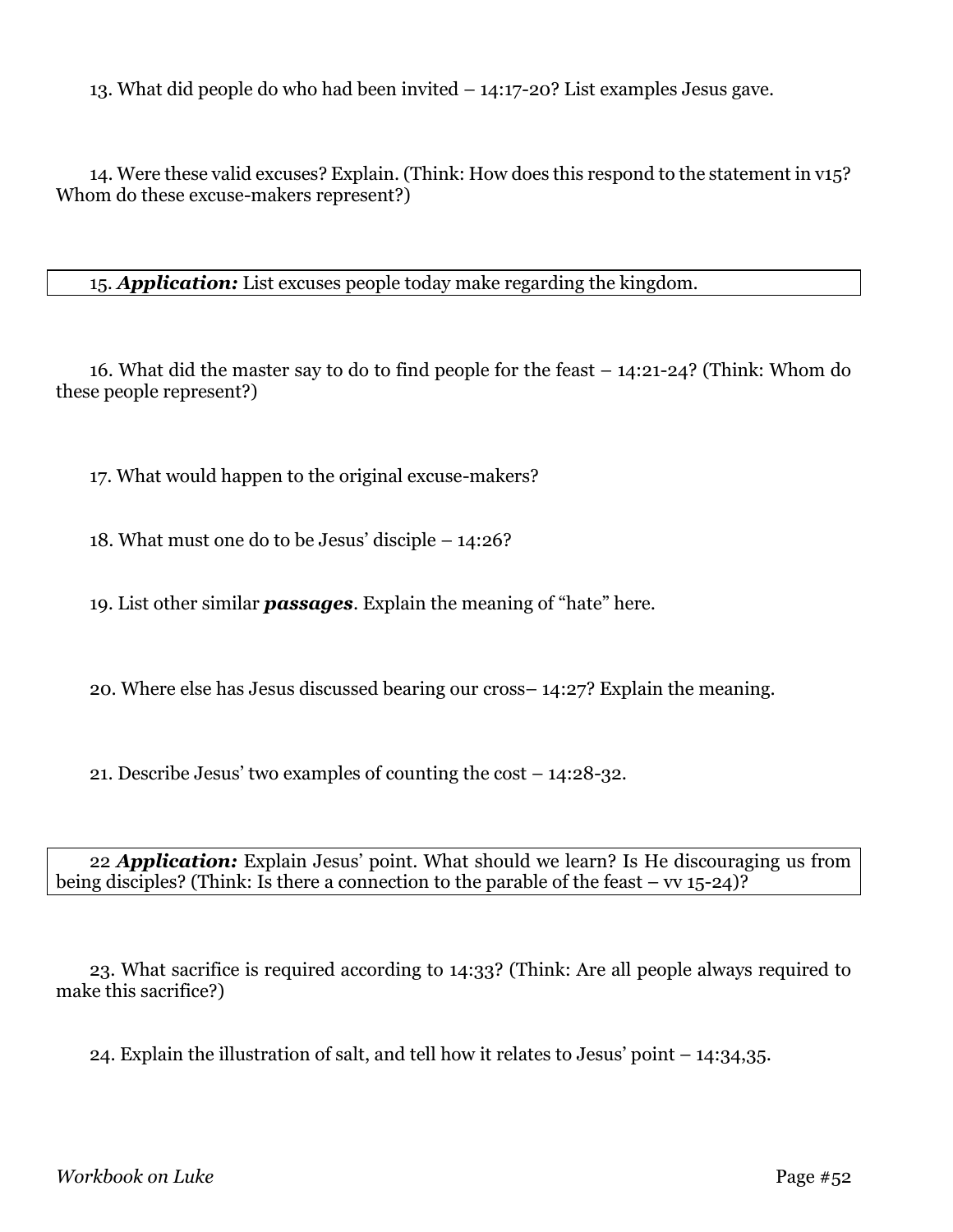Please read Luke 15, then answer the following questions. 1. What happened that led people to criticize? What was their criticism  $-15:1,2$ ?

2. Where else were such criticisms raised, and how did Jesus answer them then?

3. What happened to the sheep in the first parable? What did the shepherd do – 15:4-7?

4. List other *passages* comparing people to sheep. List some ways we are like sheep.

5. List some ways God (Jesus) is like a shepherd.

6. What did the shepherd do when he found the sheep? What application did Jesus make?

7. In the second story what did a woman lose, and what did she do about it – 15:8-10?

8. How did she act when she found it, and what application did Jesus make?

9. *Application:* What lessons should the Pharisees have learned from these stories, and what lessons should we learn?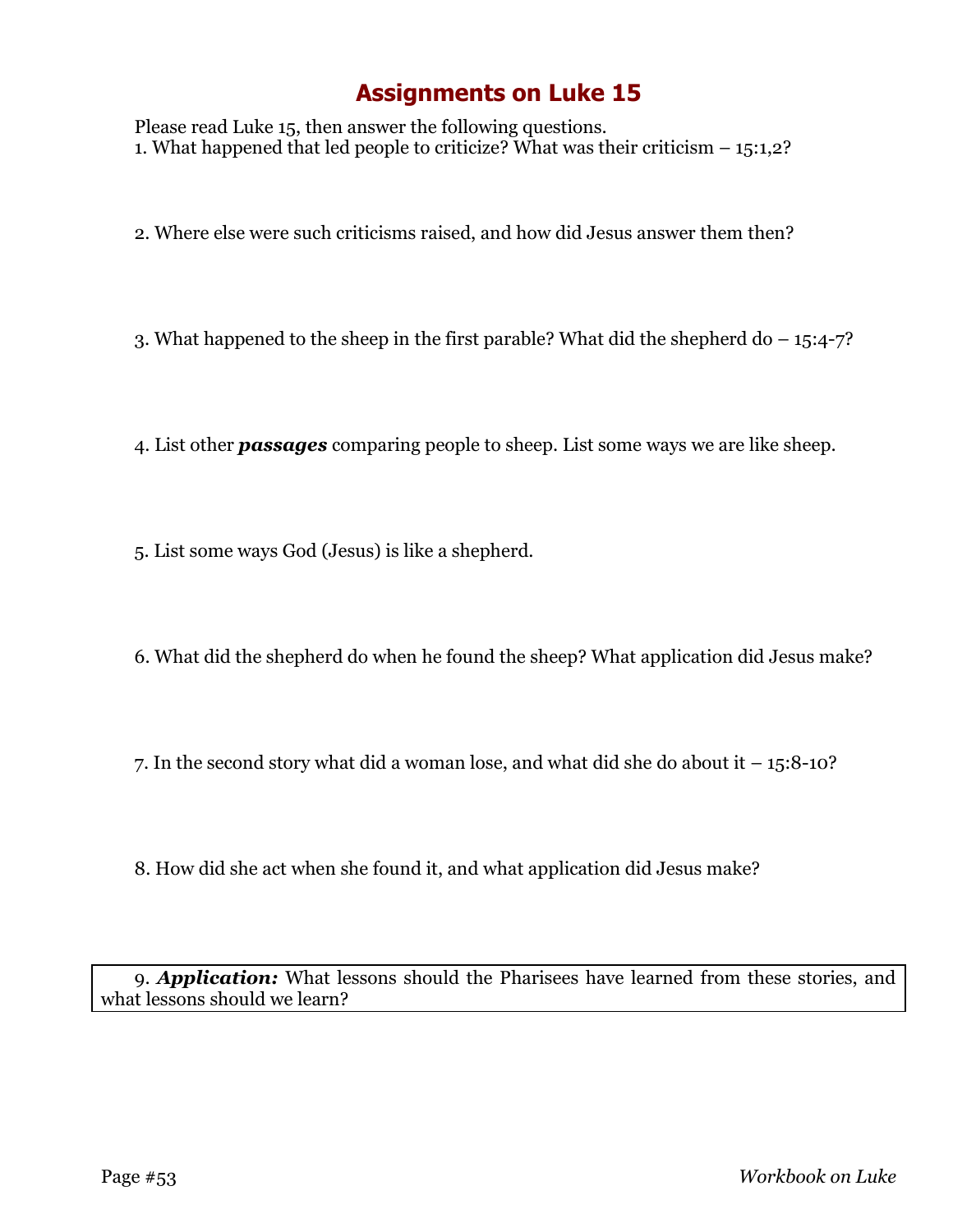10. In the third story, what did the younger son do with his inheritance – 15:11-13?

11. *Define* "prodigal." What did the son waste his money on – 15:30?

12. Whom does this son represent?

13. *Special Assignment:* Can a child of God so sin as to be lost? List other *passages* that prove your answer.

14. What happened to the son's money, and what problems did he face – 15:14?

15. What did he do to solve these problems – 15:15?

16. Note: "No one gave him anything" – 15:16. Did the father know the son's problems  $(v24)$ ? Why would he not help him?

17. *Application:* What lessons can we learn regarding the consequences of sin and helping people avoid those consequences?

18. What solution did the son decide on – 15:17-19?

*Workbook on Luke* Page #54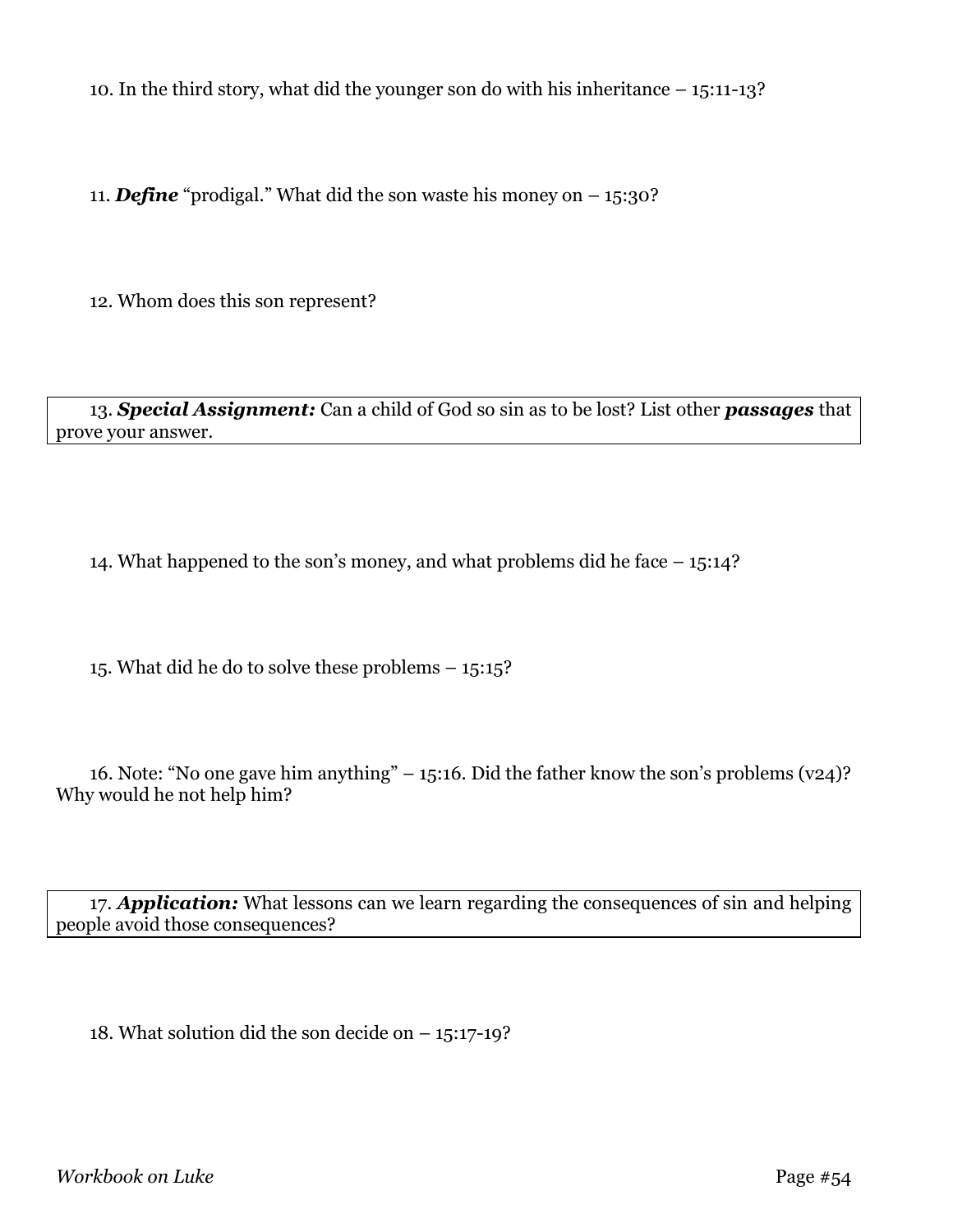19. *Define* "repentance." List other *passages* about it.

20. How did the prodigal express repentance? List other *passages* about what repentance must lead to.

21. What did the father do when he saw his son – 15:20? What does this demonstrate about the father's forgiveness?

22. What celebration resulted – 15:22-24? Why? (Think: How does this relate to the first two stories Jesus told in this chapter?)

23. How did the older son react when he heard? What reason did he give – 15:25-30?

24. How did the father answer the older son  $-15:31,32$ ?

25. *Application:* Whom does the older son represent? What lessons should we learn?

26. List other *passages* about Christians' love for the lost and willingness to forgive.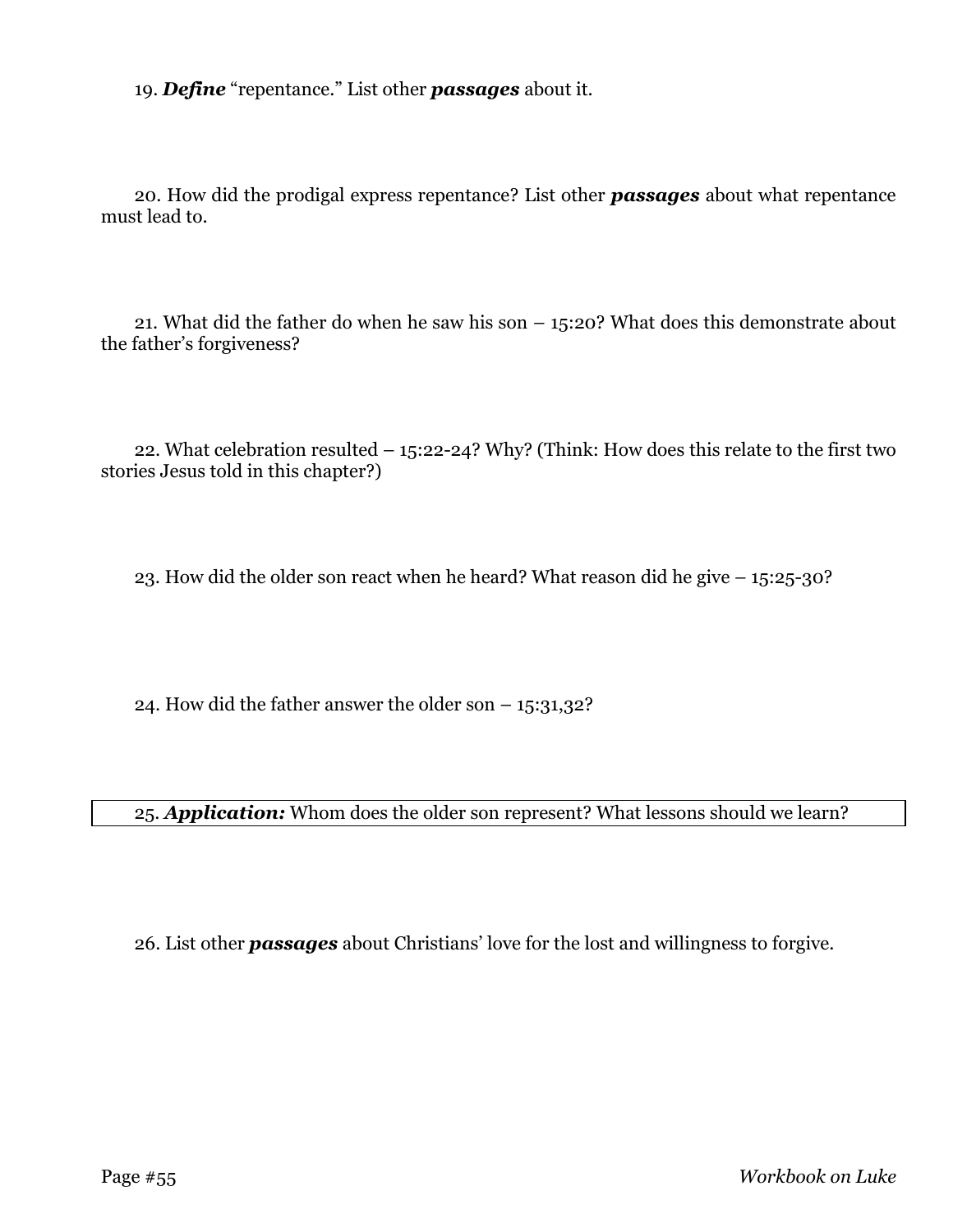Please read Luke 16, then answer the following questions. 1. What is a steward? What accusation was made against this steward – 16:1?

2. How did the master respond to the steward – 16:2? (Think: What does this show about stewardship?)

3. What problem did the steward face then – 16:3?

4. What did he do to solve his problem – 16:4-7? (Think: How would this help him? Was this honest toward his master?)

5. For what did the master commend the steward – 16:8,9? For honesty?

6. What did Jesus expect us to learn from this example – 16:8,9?

7. Explain the principle of – 16:10.

8. *Application:* Do we need great blessings in order to please God – 16:11,12? Explain. If we don't use properly what we have, what would the consequences be?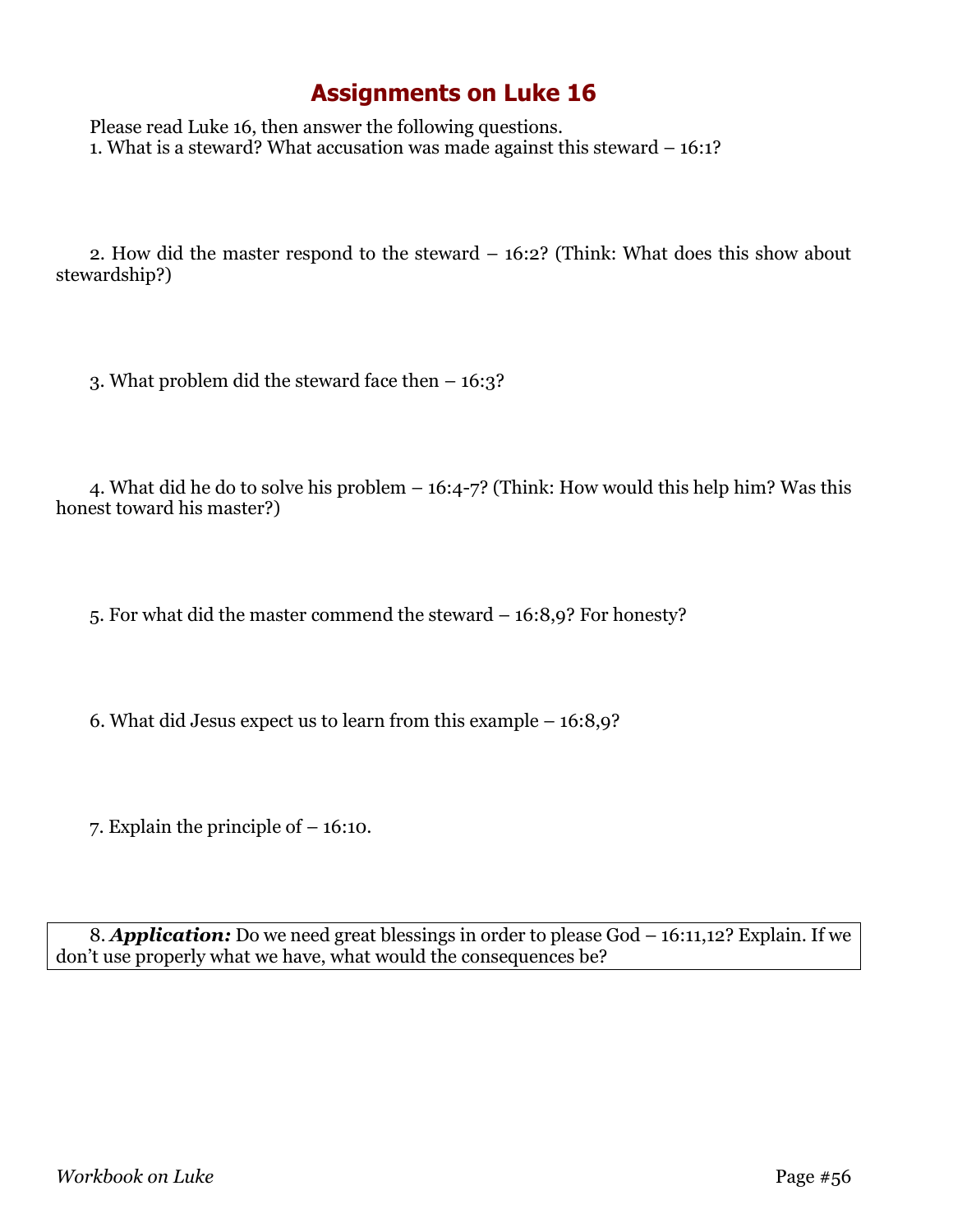9. *Define* mammon.

10. How many real masters can one have – 16:13? Explain.

11. *Application:* What lessons should we learn about money?

12. How does God's evaluation compare to man's? What errors can this lead to – 16:15?

13. What was preached till John, and what was preached since – 16:16? (Think: Did the law end with John? Explain.)

14. Did the law fail? Would it be removed – 16:17? Explain and give *b/c/v*.

15. Explain Jesus' teaching about divorce and remarriage – 16:18. What exception is taught elsewhere (give *b/c/v*)?

16. *Special Assignment:* To whom does this teaching apply? What should people do if they are in an unscriptural remarriage? Prove your answers.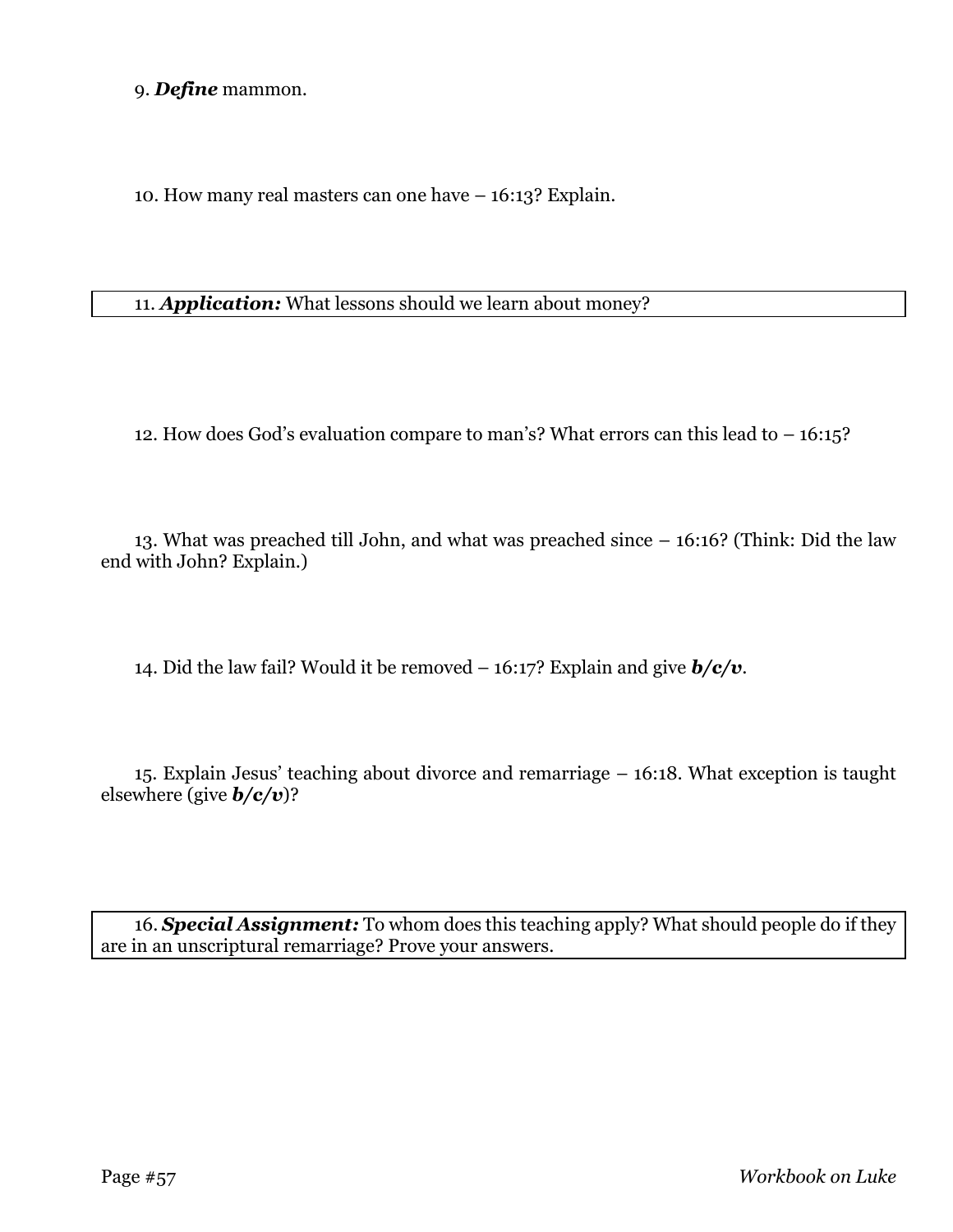17. Compare the rich man's life and death to Lazarus' life and death – 16:19-22. (Think: Could these events really have happened? Give evidence.)

18. Describe the condition each man was in after death – 16:23-25.

19. What request did the rich man make – 16:24? Why? What does this show about his circumstances?

20. What two reasons did Abraham give for denying the request – 16:25,26?

21. *Application:* Do people receive their final rewards while on earth? Can our destinies be changed after death? Explain and prove your answers.

22. What did the rich man request next – 16:27,28? (Think: Did this occur before or after judgment day? Proof?)

23. What reason did Abraham give for refusing this request – 16:29-31? In what sense did people "have" Moses and the prophets?

24. What can we learn about the power and preservation of Scripture? Do we need modern miracles to convince us to believe the Bible? Explain.

25. *Application:* State at least three lessons we can learn from this story about the state of man after death.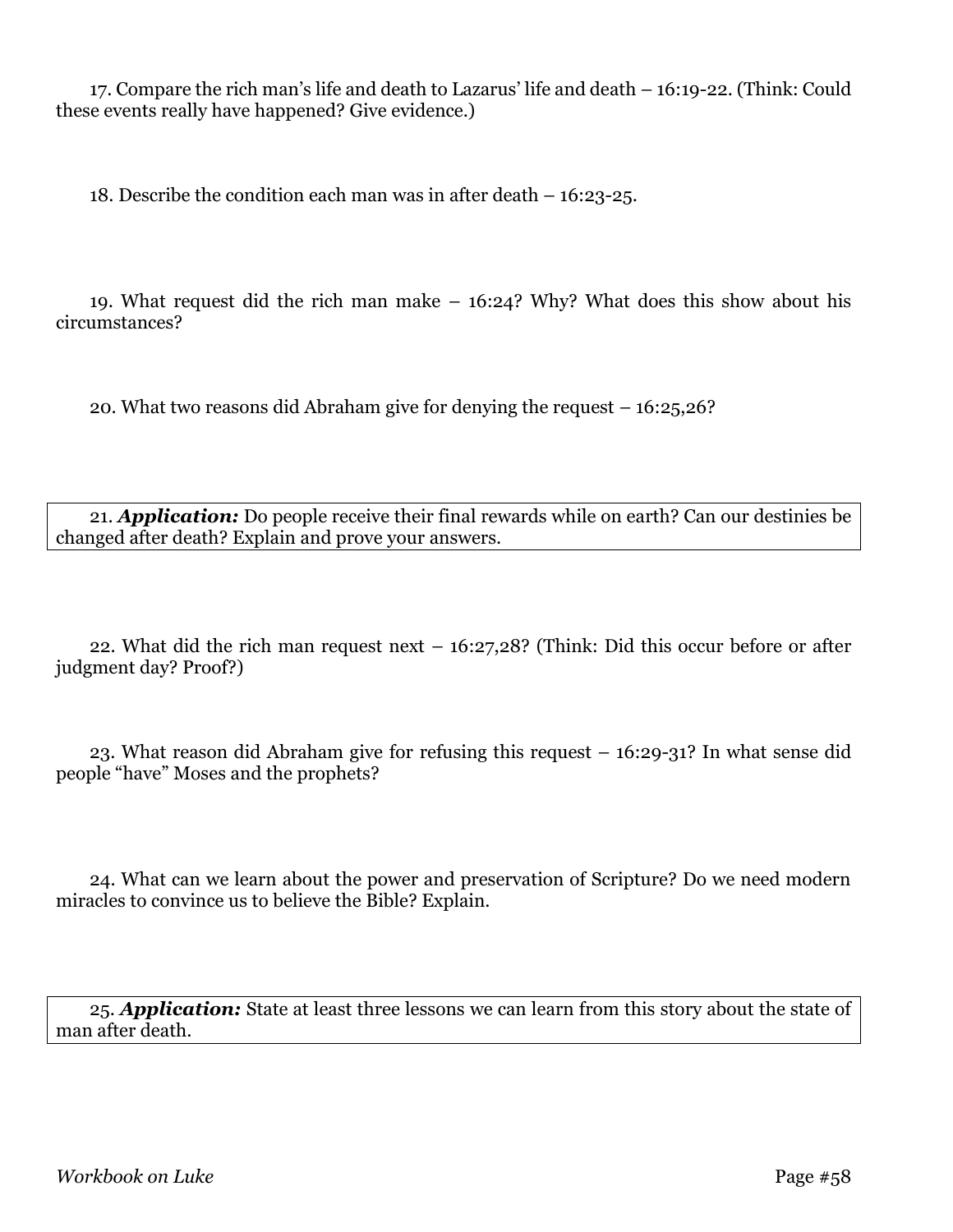Please read Luke 17, then answer the following questions.

1. How did Jesus describe the condition of one who offends others – 17:1,2? (Think: Study parallel passages and explain the meaning of "offend.")

2. List other *passages* regarding tempting others to sin and being a stumbling block.

3. *Application:* List examples of ways people sometimes cause others to stumble.

4. How should we treat a brother who sins against us  $-17:3,4$ ?

5. What should the brother do to receive forgiveness?

6. List other *passages* about forgiving others.

7. How did Jesus illustrate the power of faith – 17:5,6? (Think: Is this literal? Explain.)

8. How does a master treat a servant for the work he does – 17:7-10?

9. Explain the lesson taught by the master and servants.

10. Describe the miracle Jesus did for the ten lepers – 17:11-14 (cf. 5:14).

11. What did one leper do when he had been healed? What did Jesus ask – 17:15-19?

12. List other *passages* about thankfulness.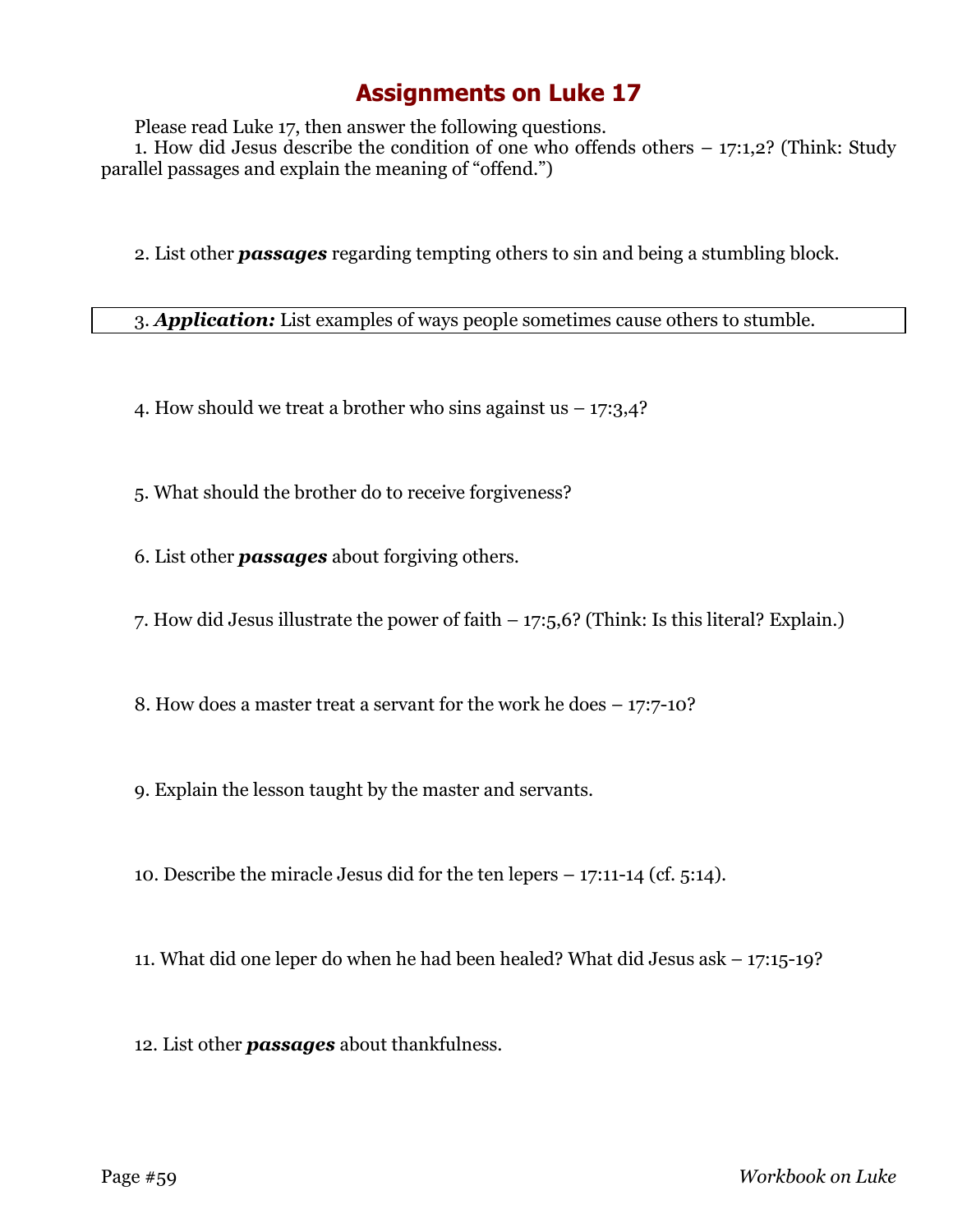13. What question was asked of Jesus, and how did He answer – 17:20,21?

14. Explain what this means regarding the nature of the kingdom (cf. John 18:36).

15. How did Jesus describe the day of the Son of Man – 17:22-24? What should disciples *not* do? (Think: What is the point?)

16. What would happen to Jesus first  $-17:25$ ?

17. What happened in Noah's day – 17:26,27? Give Old Testament *b/c/v*.

18. What happened in Lot's day – 17:28,29? Give *b/c/v*.

19. What lessons should we learn from these two examples – 17:30? (Think: What do Jesus' statements prove about the historical nature of these events?)

20. What should people not do at that time  $-17:31$ ?

21. Explain how Lot's wife illustrated His point  $-17:32,33$ . Give  $b/c/v$ .

22. List 3 illustrations Jesus gave of people being separated – 17:34-36. (Think: Study the denominational concept of the Rapture. Does this passage support the concept? Explain.)

23. Explain the illustration of the eagles (vultures) – 17:37.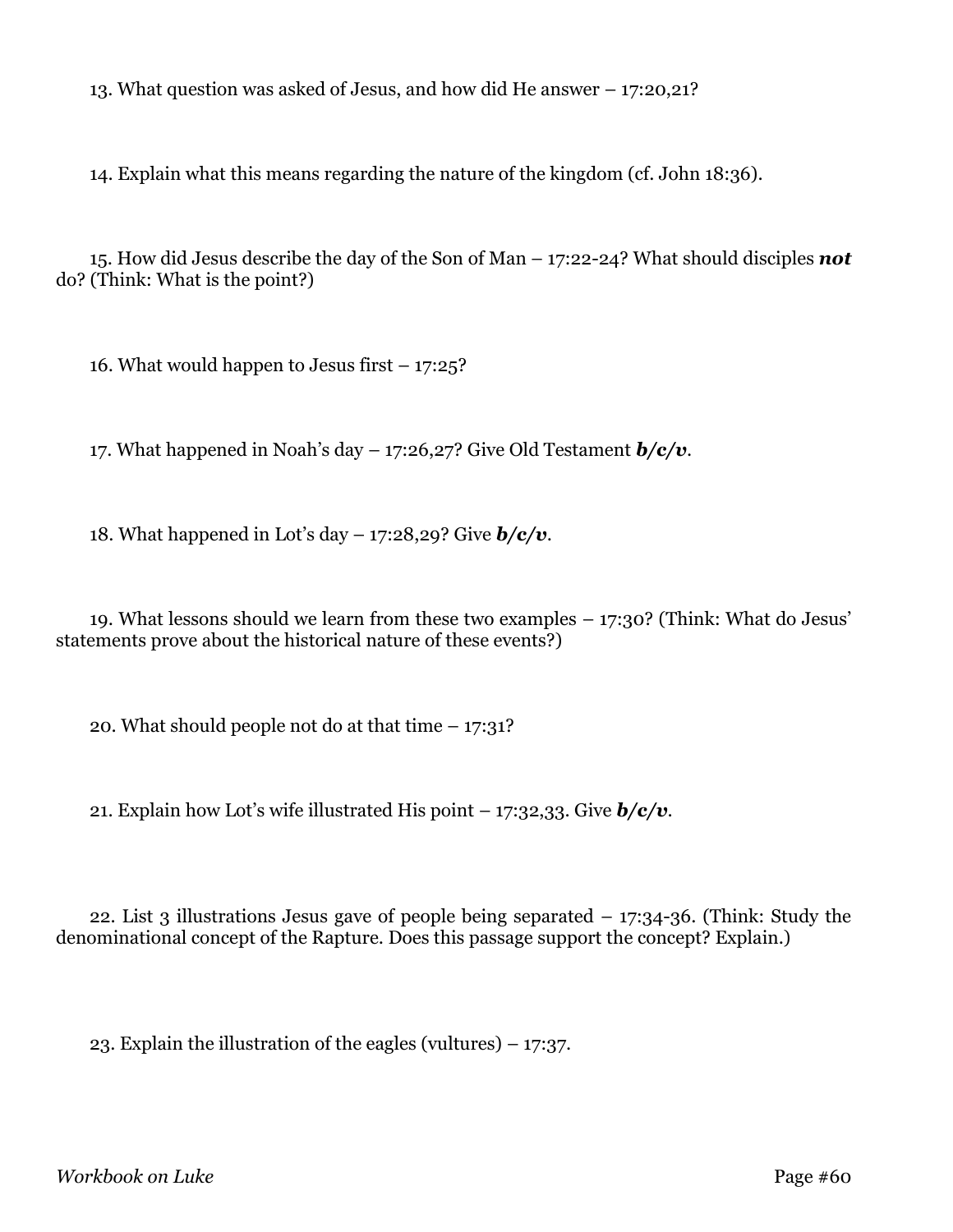Please read Luke 18, then answer the following questions. 1. What kind of man was the judge in the parable – 18:1-3? What did the widow request?

2. Did the judge want to grant the request? What motivated him to do so  $-18:4,5$ ?

3. What lesson does the parable teach – 18:6-8? (Think: How do you harmonize this with Jesus' warning against vain repetitions – Matt. 6:7?)

4. What two men are described in 18:9-14? What are they doing, and where?

5. Describe the self-righteousness of the Pharisee.

6. Describe the humility of the publican (tax collector).

7. What lesson(s) did Jesus say the story teaches?

8. *Application:* Does the story prove we can be saved without obeying God? Explain. Does it prove a sinner can be saved today by prayer without baptism? Explain

9. Who were being brought to Jesus? Why – 18:15?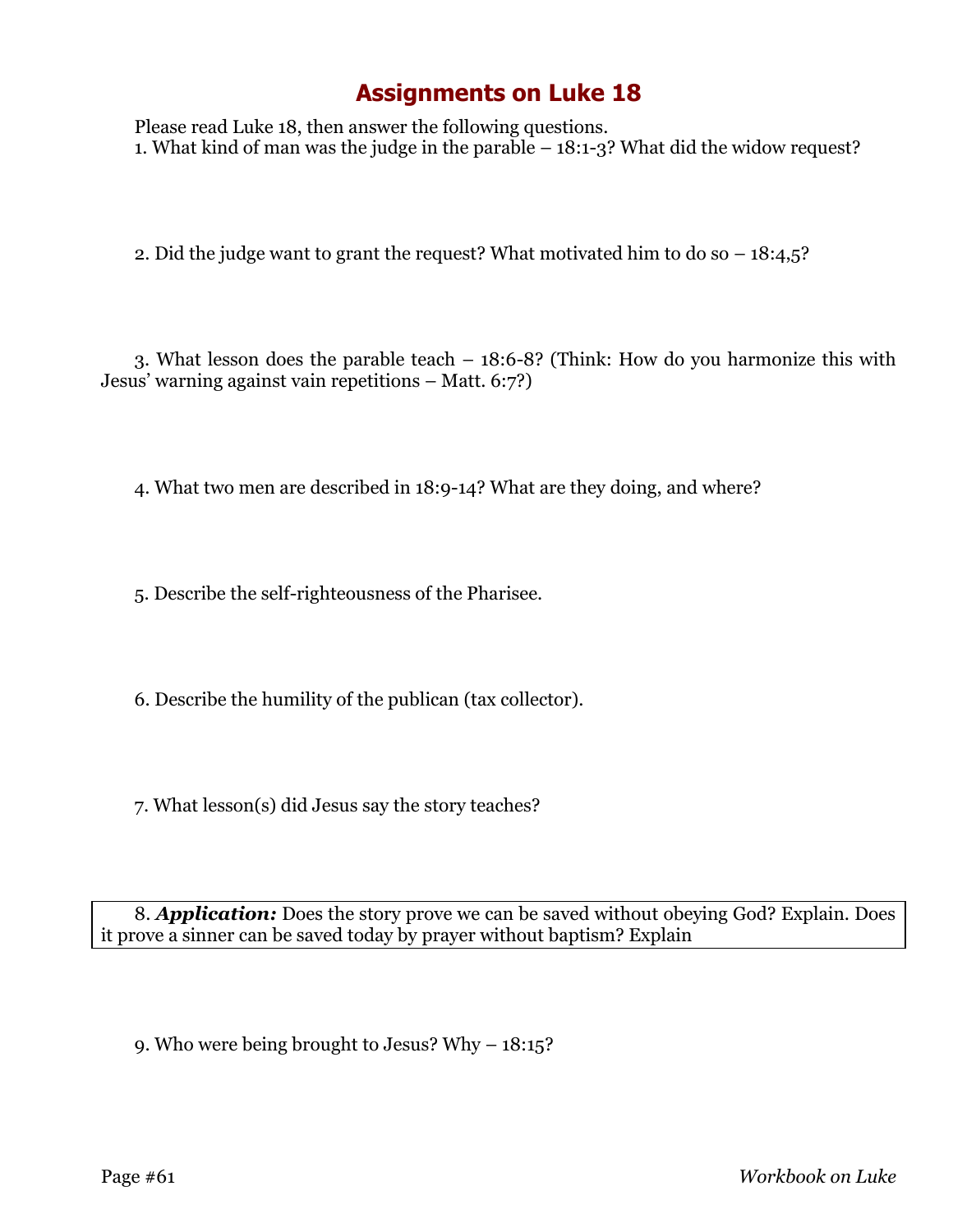11. *Special Assignment:* Explain the doctrine of total inherited depravity. What can we learn about it from this passage?

12. Did Jesus baptize children? Did He say little children need baptism? Explain.

13. Who asked a question? What did he ask – 18:18? (Think: How important is the question?)

14. What point did Jesus make regarding His goodness – 18:19? (Think: Was Jesus denying His goodness or emphasizing His Deity?)

15. How did Jesus say the man could have eternal life? How did he respond – 18:20,21?

16. What did Jesus say the man lacked? What should he do about it? How did the man respond – 18:22,23? (Think: Why give this instruction? Must we all literally do this? Explain.)

17. In what sense are riches a problem – 18: 24,25 (cf. Mark 10:24)?

18. Explain the point of the camel and the needle.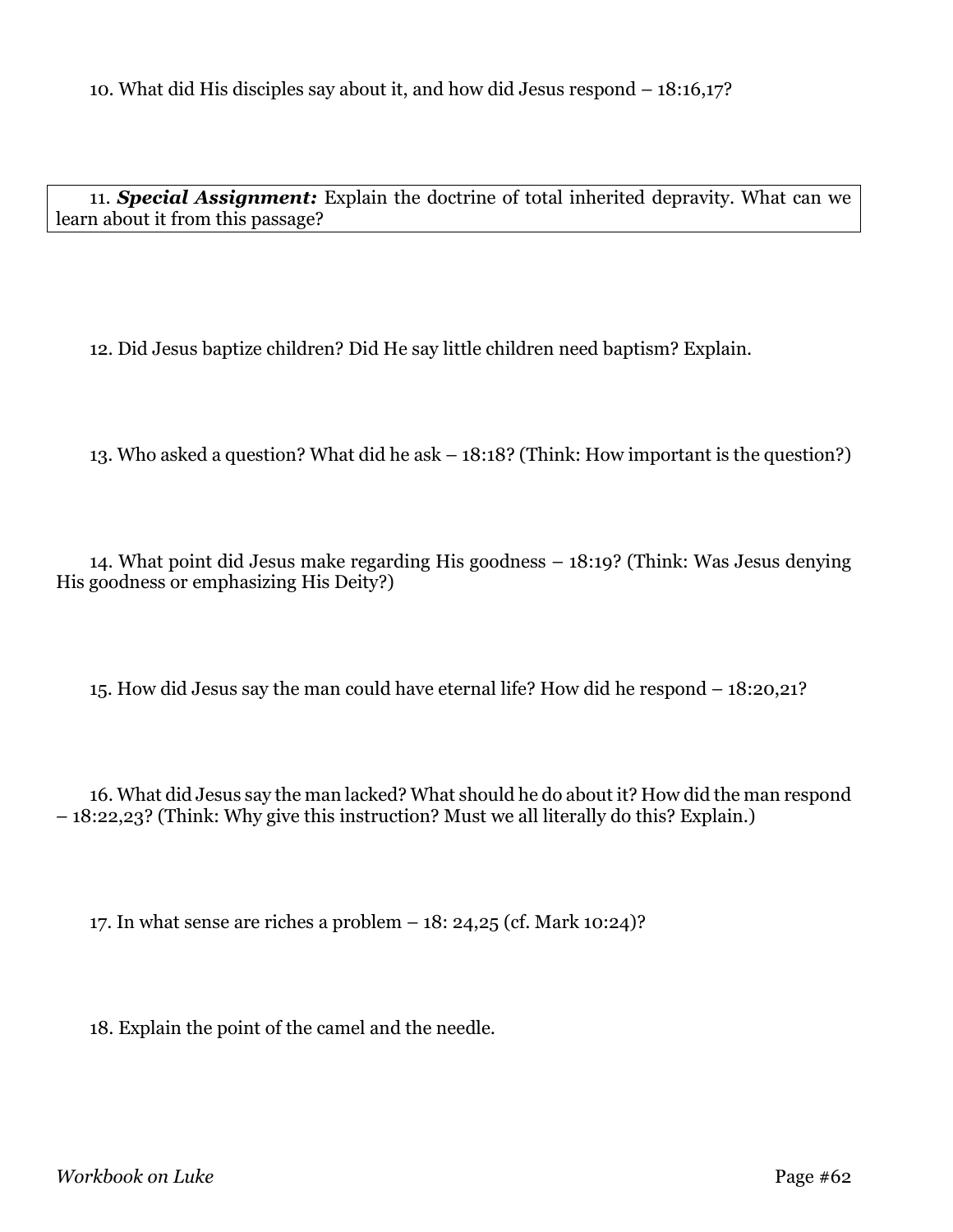19. List other *passages* regarding problems involved with wealth.

20. How did hearers react to Jesus' statement, and how did He answer – 18:26,27? (Think: How did this answer satisfy the question?)

21. List other *passages* regarding God's power.

22. What sacrifices had apostles made – 18:28?

23. What rewards did Jesus offer for those who made such sacrifices – 18:29,30?

24. *Application:* Name ways people may sacrifice some of the things Jesus refers to.

25. List several specific details of Jesus' prediction in 18:31-33.

26. Where else did Jesus make similar predictions?

27. *Case Study:* Suppose someone argues that God did not expect Jesus to die. How would you prove they are mistaken?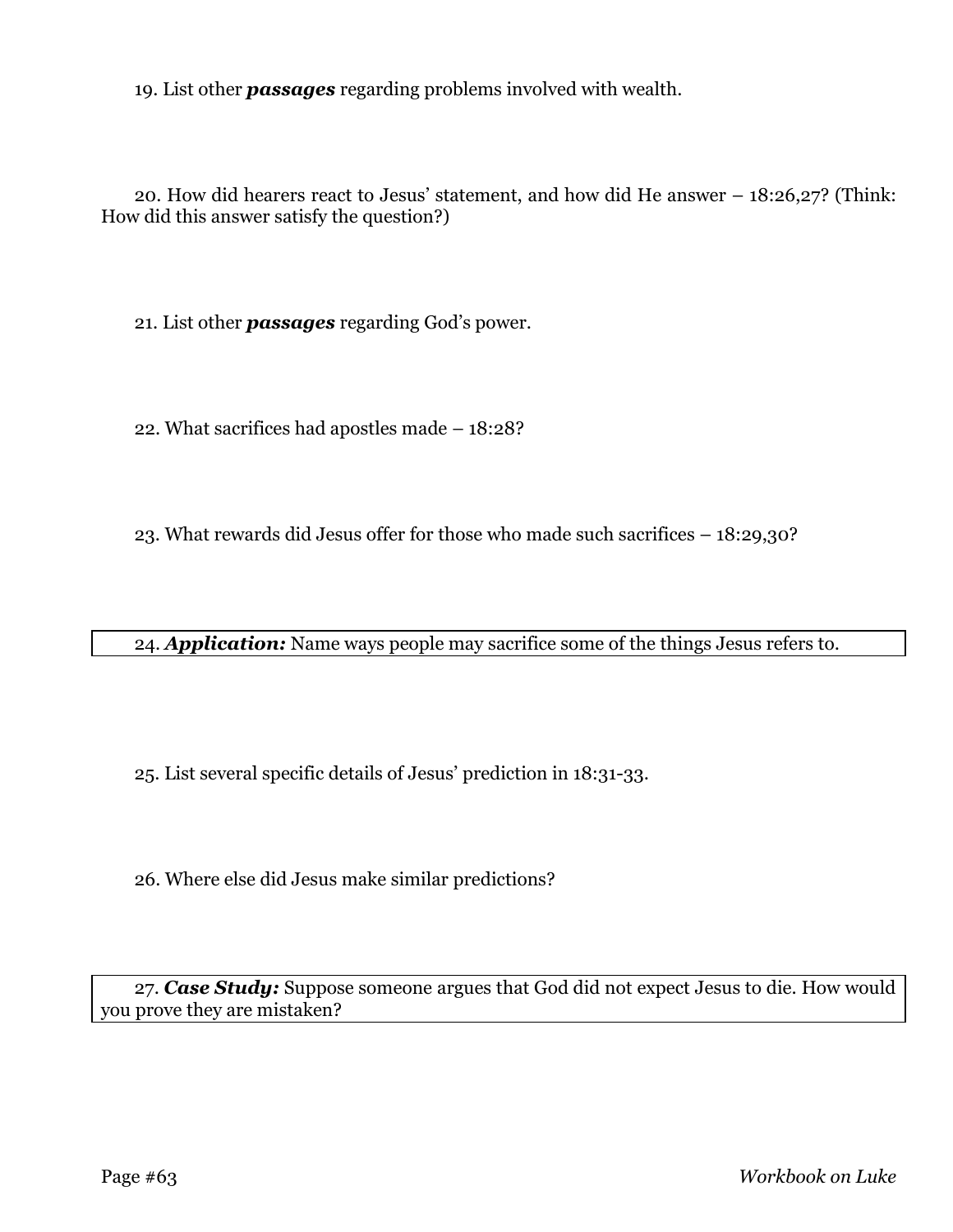28. What effect did this have on the 12? Why – 18:34?

29. What man did Jesus meet near Jericho – 18:35? According to parallel accounts, what was his name?

30. What problem did he have, and what was he doing?

31. What did he ask, and what was he told  $-18:36,37$ ?

32. What did he request of Jesus – 18:38?

33. What did the people tell him, and how did he respond – 18:39?

34. When Jesus called him, what did Jesus ask? How did the man respond – 18:40,41?

35. *Application:* What did Jesus say had saved the man – 18:42,43? What can we learn about salvation by faith? Did the man do anything to be saved?

36. List characteristics of miracles in this story.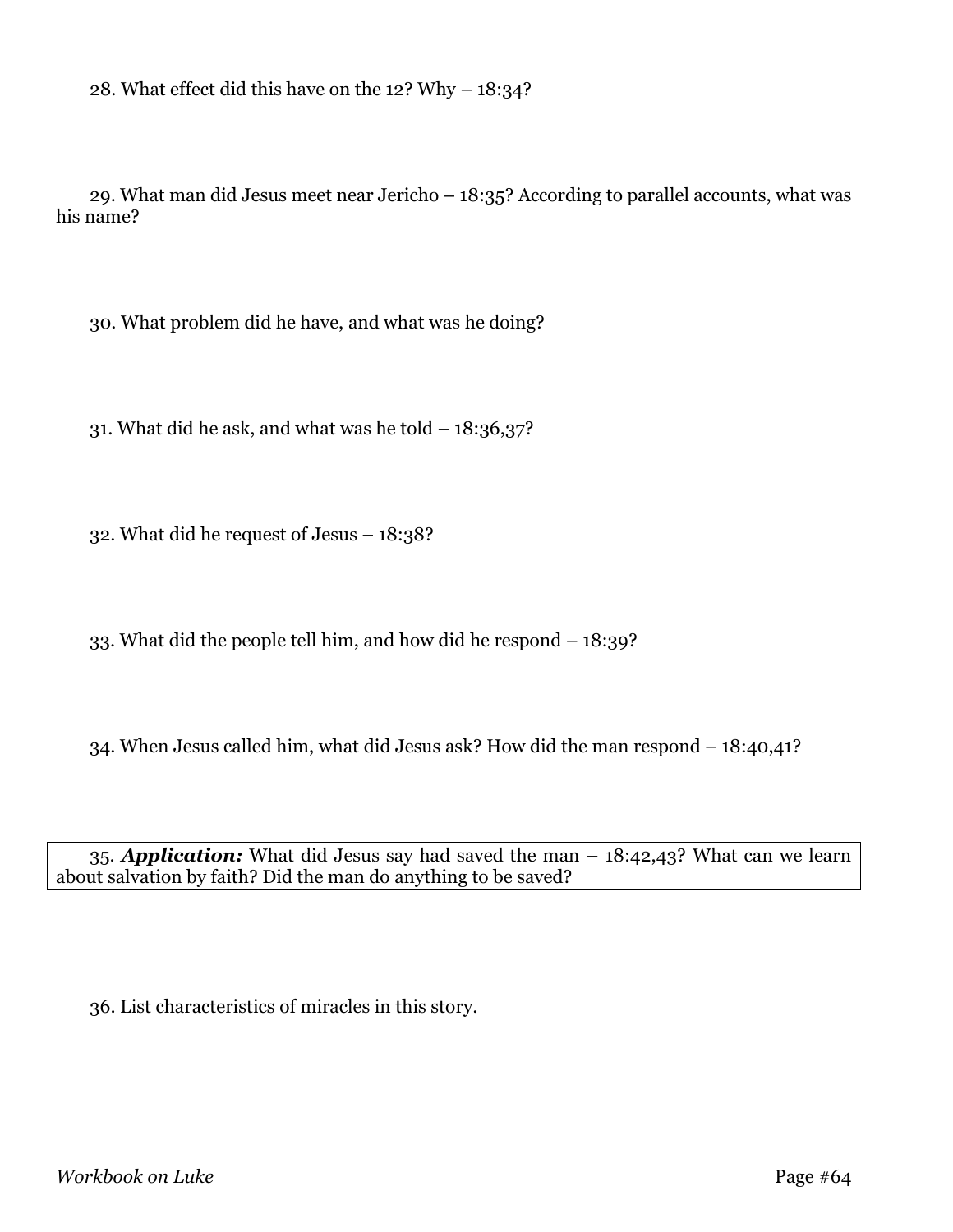Please read Luke 19, then answer the following questions. 1. List 3 facts about Zacchaeus – 19:1-3.

2. What did he do to see Jesus? Why – 19:4?

3. What did Jesus say to Zacchaeus? How did Zacchaeus respond – 19:5,6?

4. What did some folks think about this – 19:7? List other similar *passages*.

5. What did Zacchaeus promise to do – 19:8? (Think: Did he give all he owned? Compare him to the rich young ruler.)

6. *Special Assignment: Define* "restitution." List other *passages* about it. How did Zacchaeus illustrate it?

7. Why did Jesus say He had come – 19:9,10? How did this relate to Zacchaeus?

8. As Jesus neared Jerusalem, what did some folks expect – 19:11? What had Jesus said in v10 that should have affected their view of the kingdom? (Think: What can we learn?)

9. In the parable of the pounds (minas) why did the nobleman leave – 19:12-27? How was this like Jesus?

10. What charge did he give his servants?

11. How did some people react to his leadership? (Think: What does this represent?)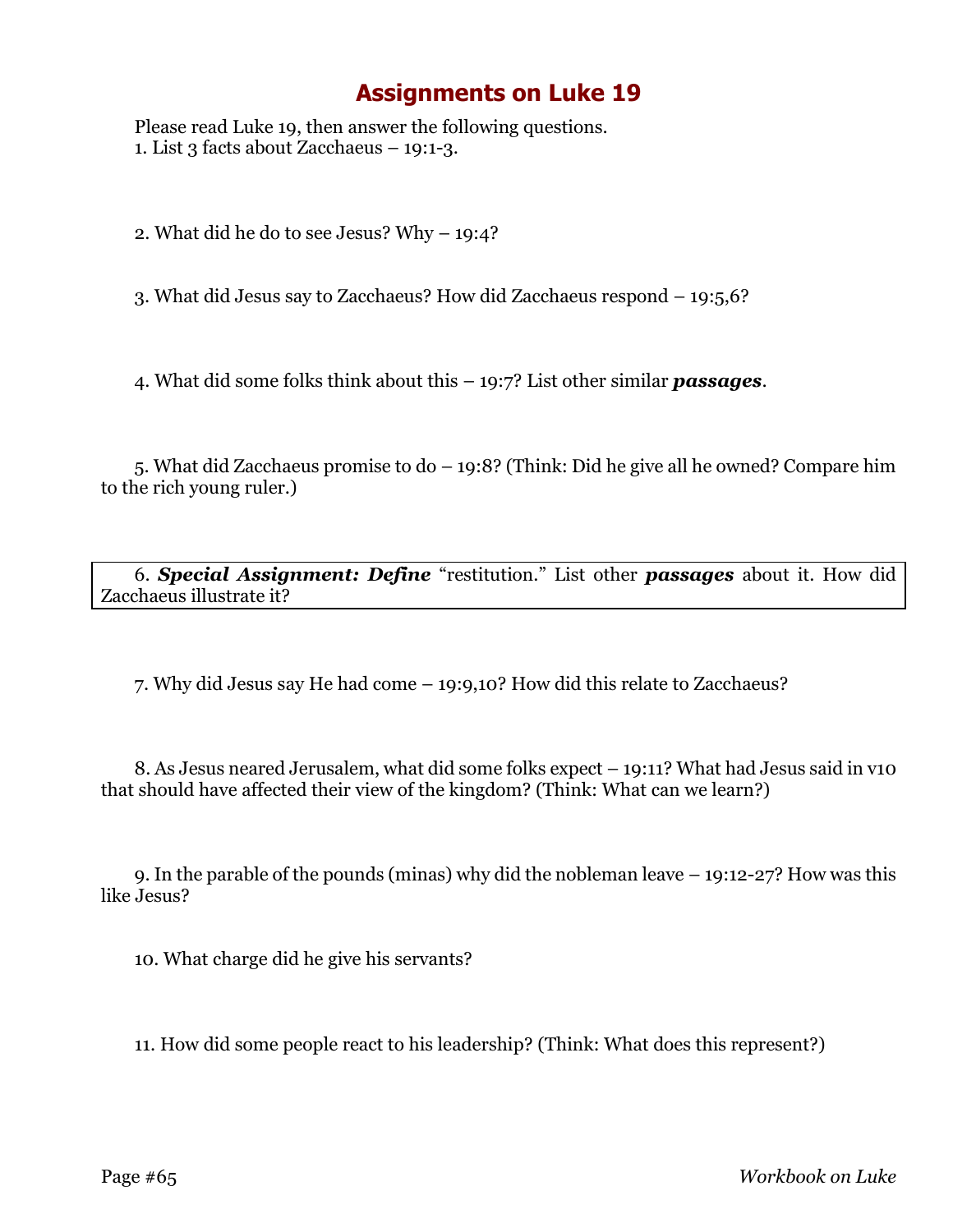12. When did he return? What did he do when he returned?

13. How did he treat the first two servants?

14. What other parable does this remind us of? How is it different?

15. What had the last servant done with the money the master entrusted him? What excuse did he offer?

16. Whom did he blame for his unfaithfulness? Were his accusations valid? Explain.

17. What was really his problem? What should he have done?

18. What verdict did the master reach about him? How did he justify the decision?

19. What was his verdict regarding those who did not want him to be king? What should we learn?

20. What places did Jesus approach in His travels – 19:29,30? What did he assign two disciples to do?

21. What problem did He anticipate they would have, and how were they to handle it  $-19:31$ ? (Think: Why would this response be adequate?)

22. What happened when the disciples obeyed – 19:32-34?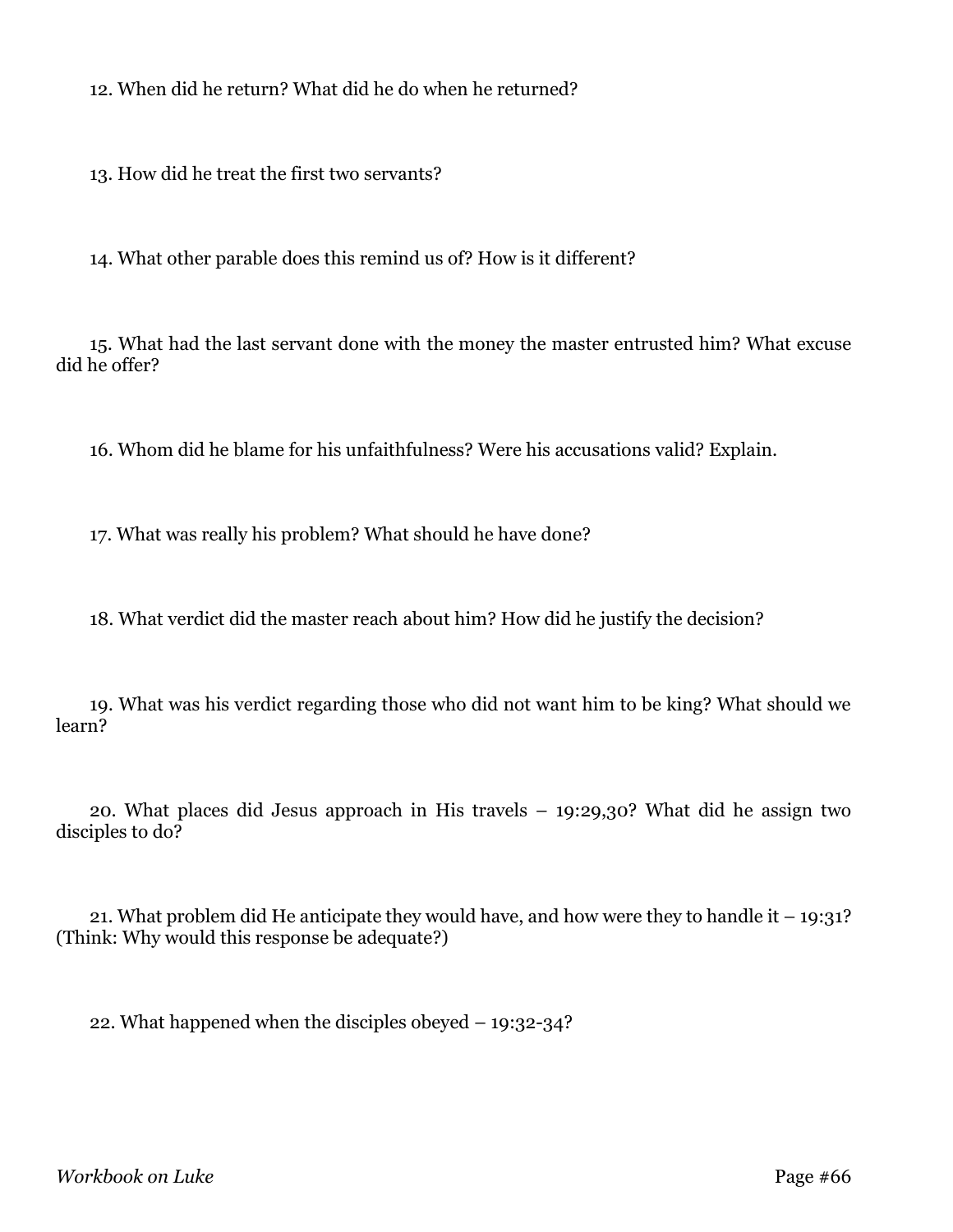23. What was done with the colt  $-19:35-38?$ 

24. What prophecies were fulfilled here? What does this prove about Jesus?

25. What did people do as He approached the city? What did they say? (Think: What does their conduct imply about their view of Jesus?)

26. Who objected? What did they say? How did Jesus respond – 19:39,40? (Think: What was the point of His statement?)

27. What did Jesus do when He saw the city  $-$  19:41?

28. What were the people of the city missing – 19:42? Why?

29. What would happen as a result? Why – 19:43,44? (Think: To what does this refer?)

30. What did Jesus do in the temple – 19:45,46? List other similar *passages*.

31. What Scripture did Jesus use to justify His action? Explain.

32. *Application:* What is God's temple today? Explain what application we can make regarding Jesus' act? What activities today should be opposed for similar reasons?

33. Despite His popularity, how did some people view Him – 19:47,48? Why could they not succeed?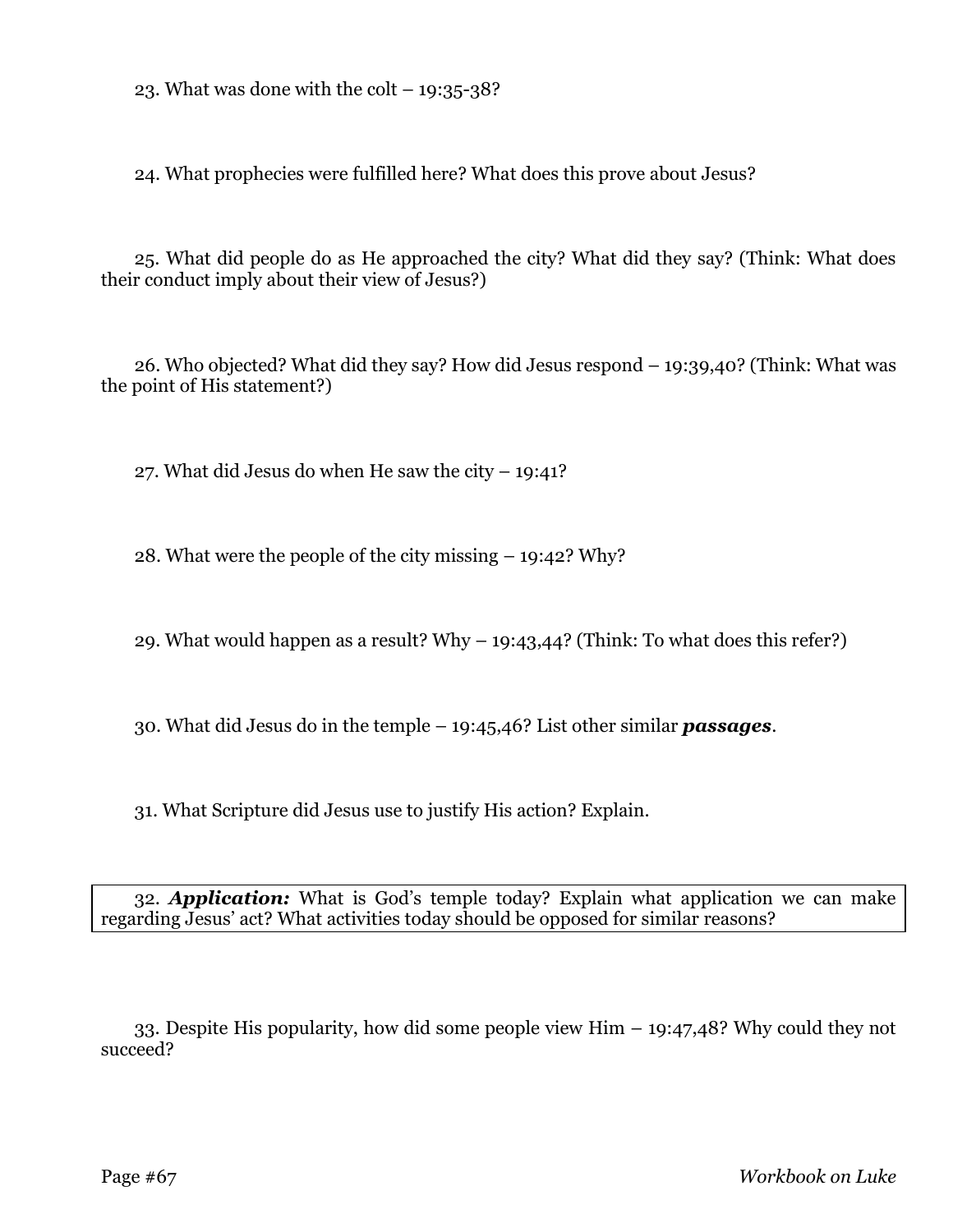Please read Luke 20, then answer the following questions. 1. Who questioned Jesus? What did they ask – 20:1,2? (Think: To what did they refer?)

2. Explain why authority for our acts is important.

3. How did Jesus respond to them – 20:3,4? (Think: Why not answer them directly?)

4. How did they answer Him? Why – 20:5-7?

5. What did this prove about these men? So how did Jesus answer them – 20:8?

6. What did a man do with his land, and where did he go – 20:9? (Think: How does this parable relate to previous discussions?)

7. For what purpose did the owner send servants? How were they treated – 20:10-12?

8. Whom did the owner send next? How was he treated? Why – 20:13-15?

9. What would the landowner do to the vinedressers – 20:15,16?

10. What are represented by the landowner, vinedressers, servants, and son (note v19)?

11. Explain the lesson the parable was intended to teach.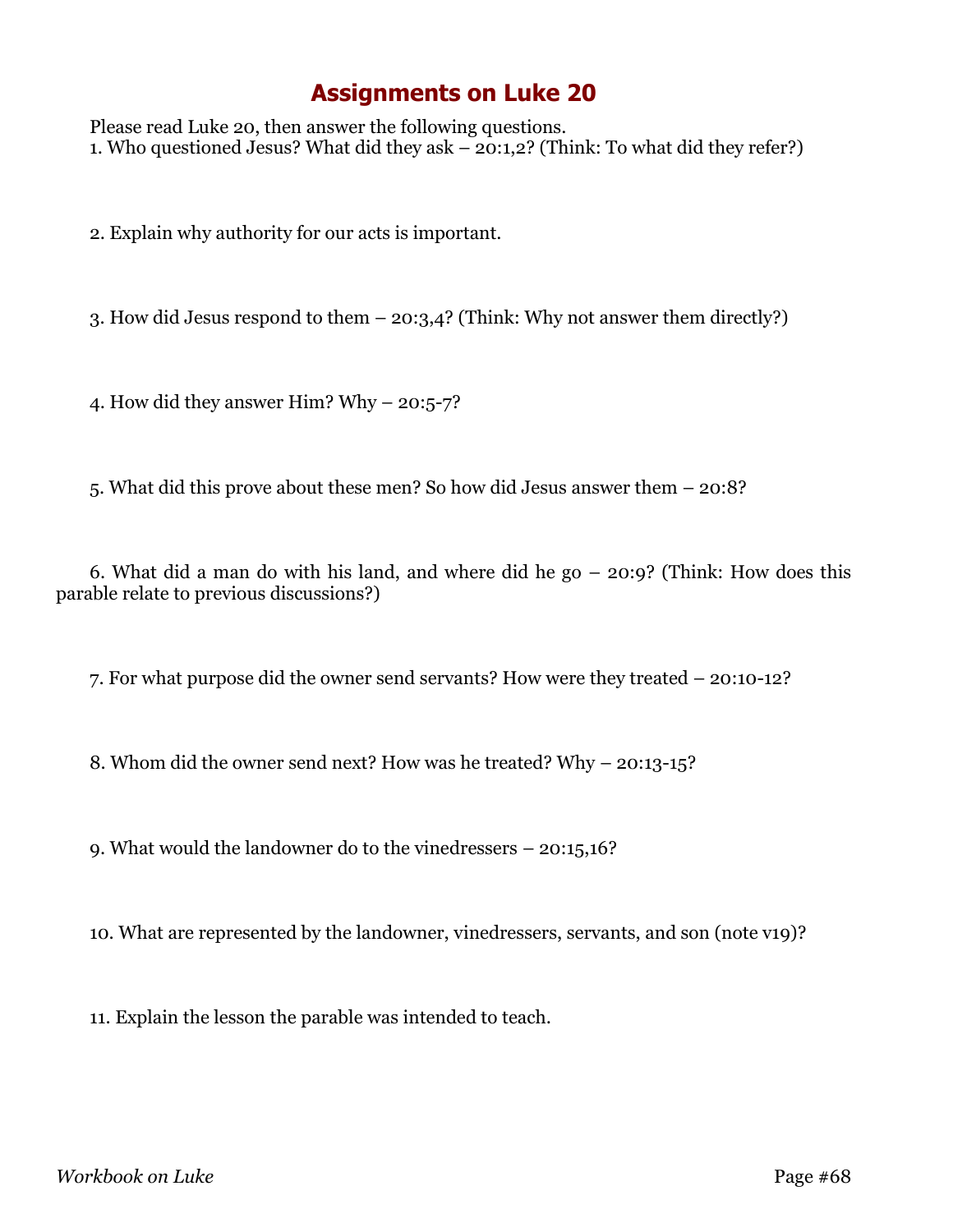12. Explain the illustration of the stone – 20:17,18. What verse is quoted here?

13. How did the Jewish leaders react to the parable? Why – 20:19,20?

14. What question was asked of Jesus – 20:21,22? (Think: Was the question sincere? Wherein would it be difficult?)

15. What did Jesus use as a visual aid in answering – 20:23,24? (Think: What can we learn about the use of visual aids?)

16. What answer did Jesus give – 20:24,25? Explain it.

17. *Application:* What applications should we make today of Jesus' teaching here?

18. Who tried next to trap Jesus? What did they believe – 20:27?

19. List other *passages* regarding their beliefs. Who today holds such beliefs?

20. What Old Testament law did they cite – 20:28? Give *b/c/v*.

21. What case did they describe, and what was their argument – 20:29-33?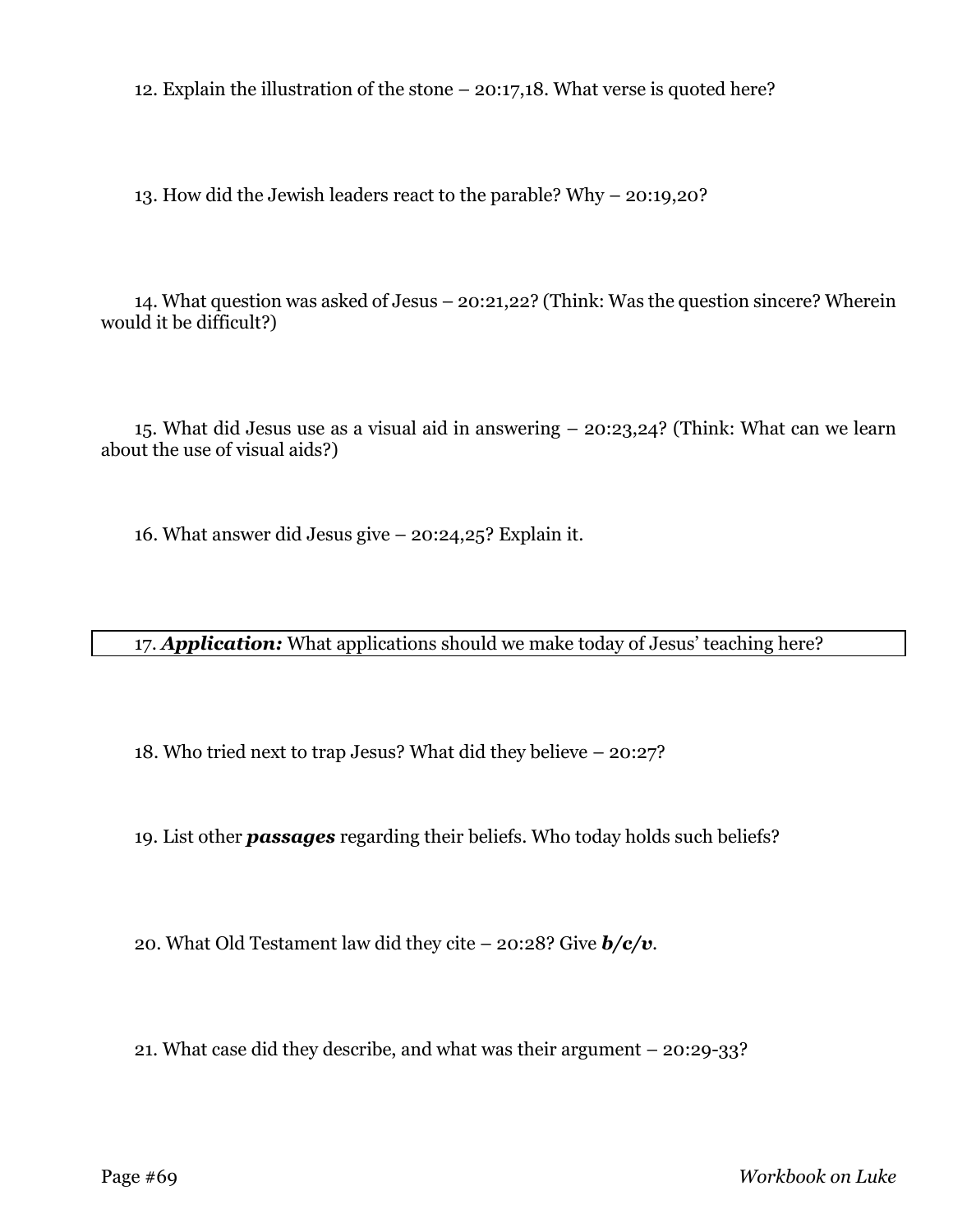23. *Case Study:* Mormons, Muslims, and others teach that righteous people will have many wives in the next life. Explain the application of Jesus' teaching.

24. What Old Testament verse did Jesus cite regarding the resurrection (*b/c/v*)? What did it  $teach - 20:37?$ 

25. How did Jesus demonstrate this proved the resurrection – 20:38?

26. *Application:* What does Jesus' teaching demonstrate regarding the authority and preservation of Scripture?

27. What passage did Jesus quote next  $(b/c/v)$ ? What did it say – 20:41-43?

28. What question did He ask? Why was this hard for them to answer – 20:44?

29. Explain the correct answer to Jesus' question.

30. How scribes want to be treated? How did they treat others – 20:45-47?

31. *Application:* List other *passages* regarding such conduct. Name similar examples today.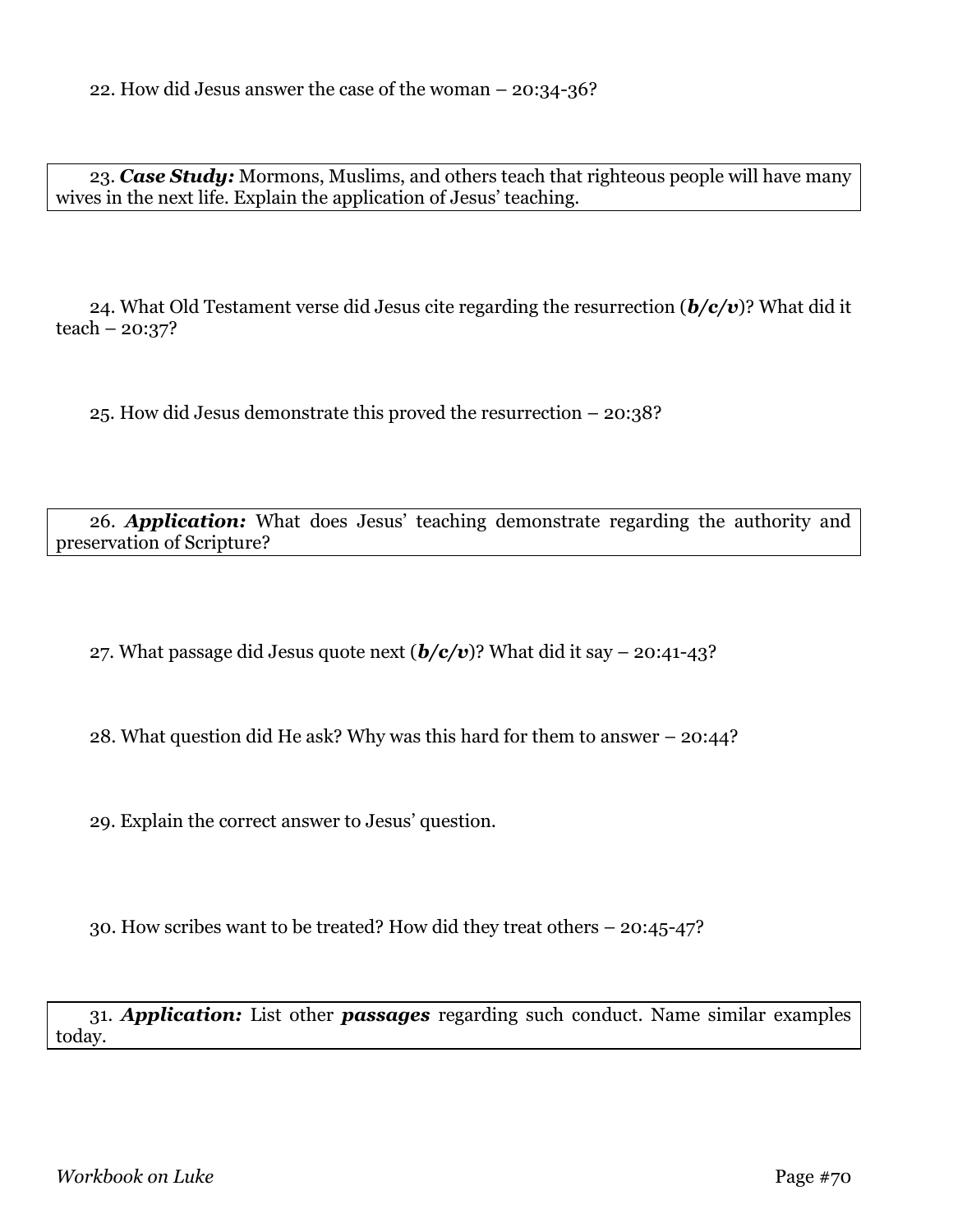Please read Luke 21, then answer the following questions. 1. What did Jesus see people doing? How much did the widow give – 21:1,2?

2. What observation did Jesus make about the widow's gift? Why – 21:3,4?

3 *Application:* Explain what we should learn about giving and about using our abilities for God.

4. Can Luke 21:5-38 be used to predict a date when Jesus will return? Give *b/c/v*.

5. Can it be used to prove Jesus will establish an earthly kingdom when He returns? Give *b/c/v*.

6. What were people observing when Jesus made these predictions? What did He say would happen –  $21:5,6?$ 

7. What did the disciples ask – 21:7?

8. List five things Jesus predicted in 21:8-11. Would the end come right after these things? (Think: Note the warning in v8 to not be deceived.)

9. *Special Assignment:* As we study Luke 21 list evidences that the prophecy refers to the destruction of Jerusalem, not to Jesus' second coming.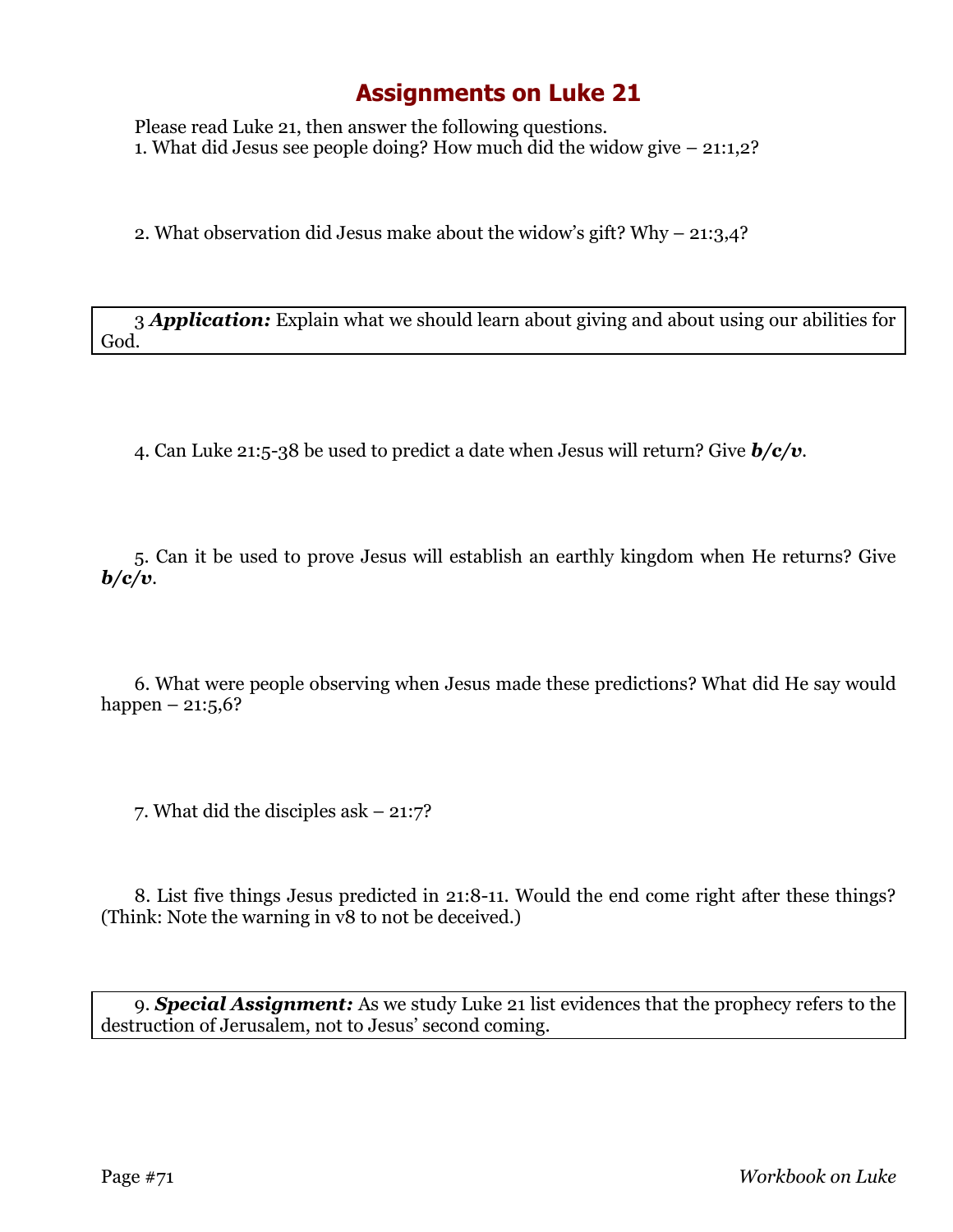10. How would disciples be treated? What opportunities may result – 21:12,13?

11. What should not concern them when this happened? Why not – 21:14,15?

12. Explain how 21:12-15 were fulfilled. Could this refer to today? Explain.

13. Who would oppose Christians – 21:16,17?

14. How should they handle such problems – 21:18,19?

15. What sign would prove the end was near – 21:20? (Think: How was this fulfilled? Cf. Matt. 23:38.)

16. What should disciples do at that time – 21:21,22? Could this apply to Jesus' second coming? Explain.

17. What do 21:23,24 predict? Where would this happen?

18. List Old Testament *passages* with similar expressions to 21:25,26. (Think: What do the expressions mean?)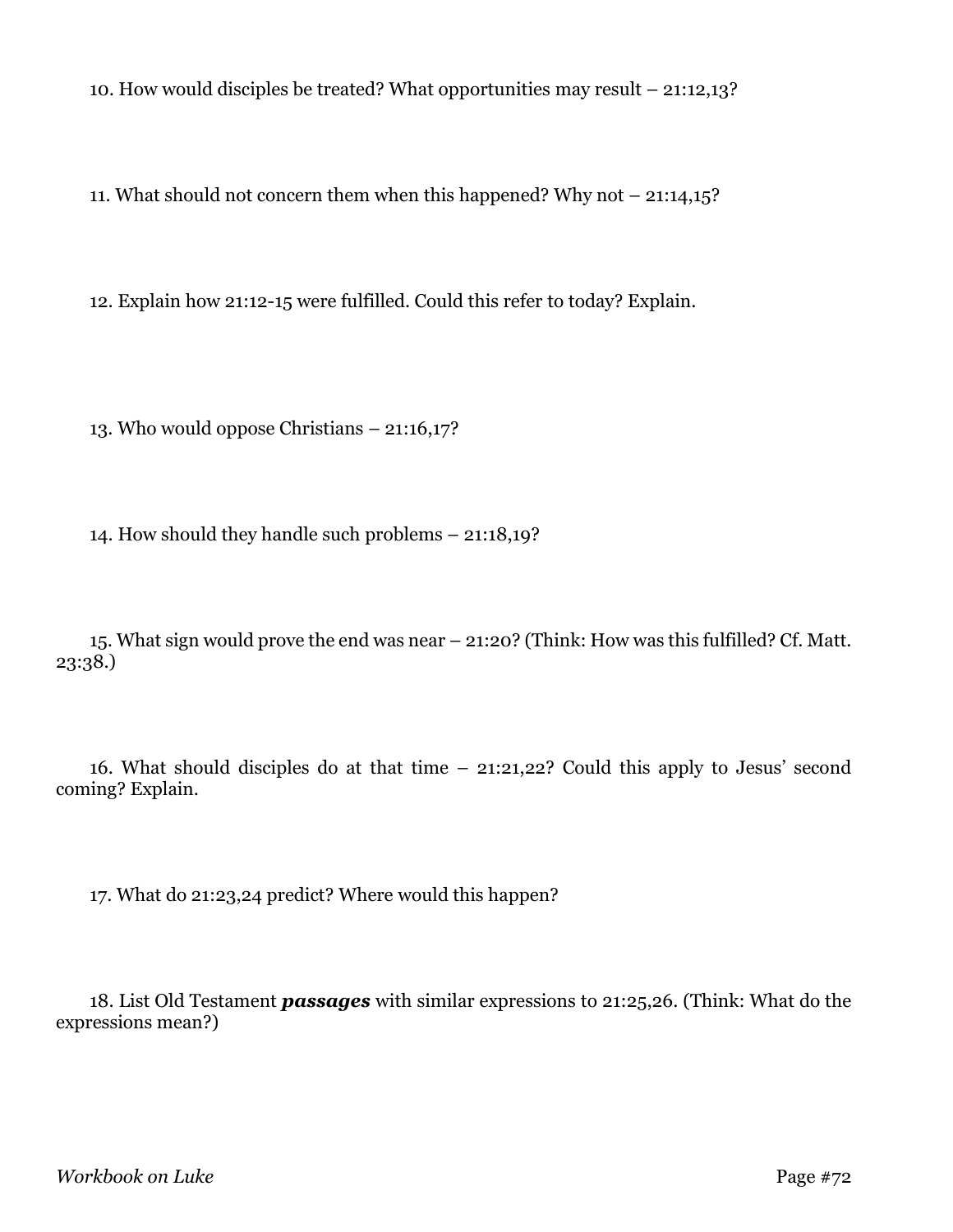19. What is the significance of Deity "coming" in clouds in the following *passages*: Isaiah 19:1; Psalms 18:9-14; 104:3; Dan. 7:13,14? Is the "coming" of Luke 21:27 necessarily Jesus' second coming? Explain.

20. What did Jesus state regarding the fig tree – 21:28-31?

21. Since this is a parable, what lesson should be learned?

22. Note 21:32. When did Jesus say all these things would occur?

23. *Define* "generation." List other *passages* where Jesus referred to "this generation."

24. *Application:* What application should be made to those who claim the previous verses predict Jesus' final return?

25. What is meant by Jesus' reference to heaven and earth passing away – 21:33?

26. What lesson should disciples learn from this prophecy – 21:34-36?

27. What was Jesus' routine during these days – 21:37,38?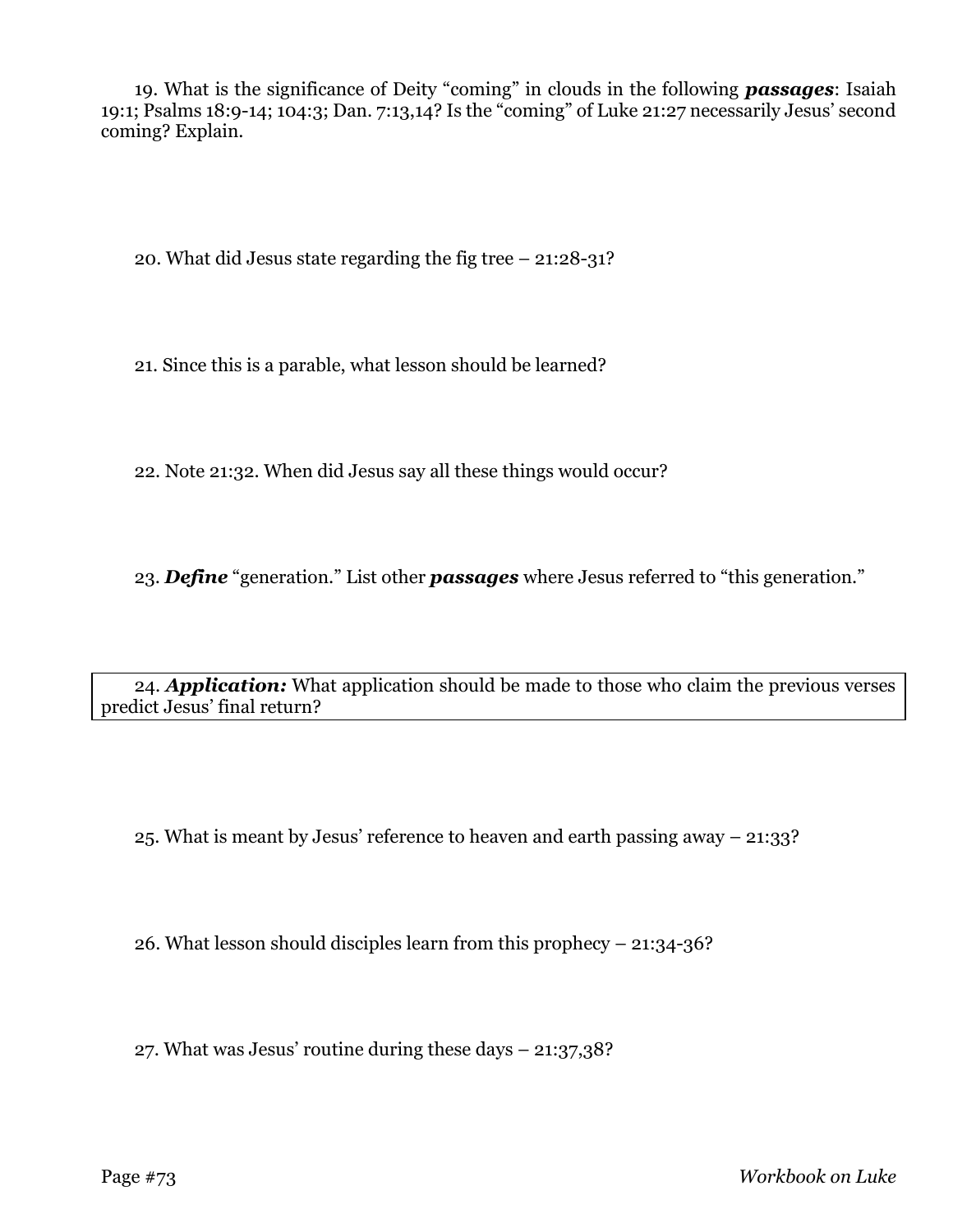## **Assignments on Luke 22**

Please read Luke 22, then answer the following questions. 1. What day was approaching – 22:1?

2. What did Jewish leaders want to do? Why could they not do it – 22:2?

3. What influenced Judas to decide to betray Jesus – 22:3?

4. Explain his deal with the leaders. Why did they need him – 22:3-6?

5. List Old Testament *passages* regarding the Passover – 22:7. Describe what happened at the feast and why.

6. Whom did Jesus send and what was their task – 22:8,9?

7. How would they find the proper place? What should they do there – 22:10-13?

8. Who was present when the meal was eaten – 22:14?

9. Jesus said He would not eat or drink of this till when – 22:15-18? (Think: Has God's kingdom come yet?)

10. What were they to do with the cup – 22:17? (Think: Did they divide the container or the contents? So what is "the cup"?)

11. What did Jesus do with the bread? What was its spiritual significance – 22:19? (Think: What kind of bread was this? Cf. v7.)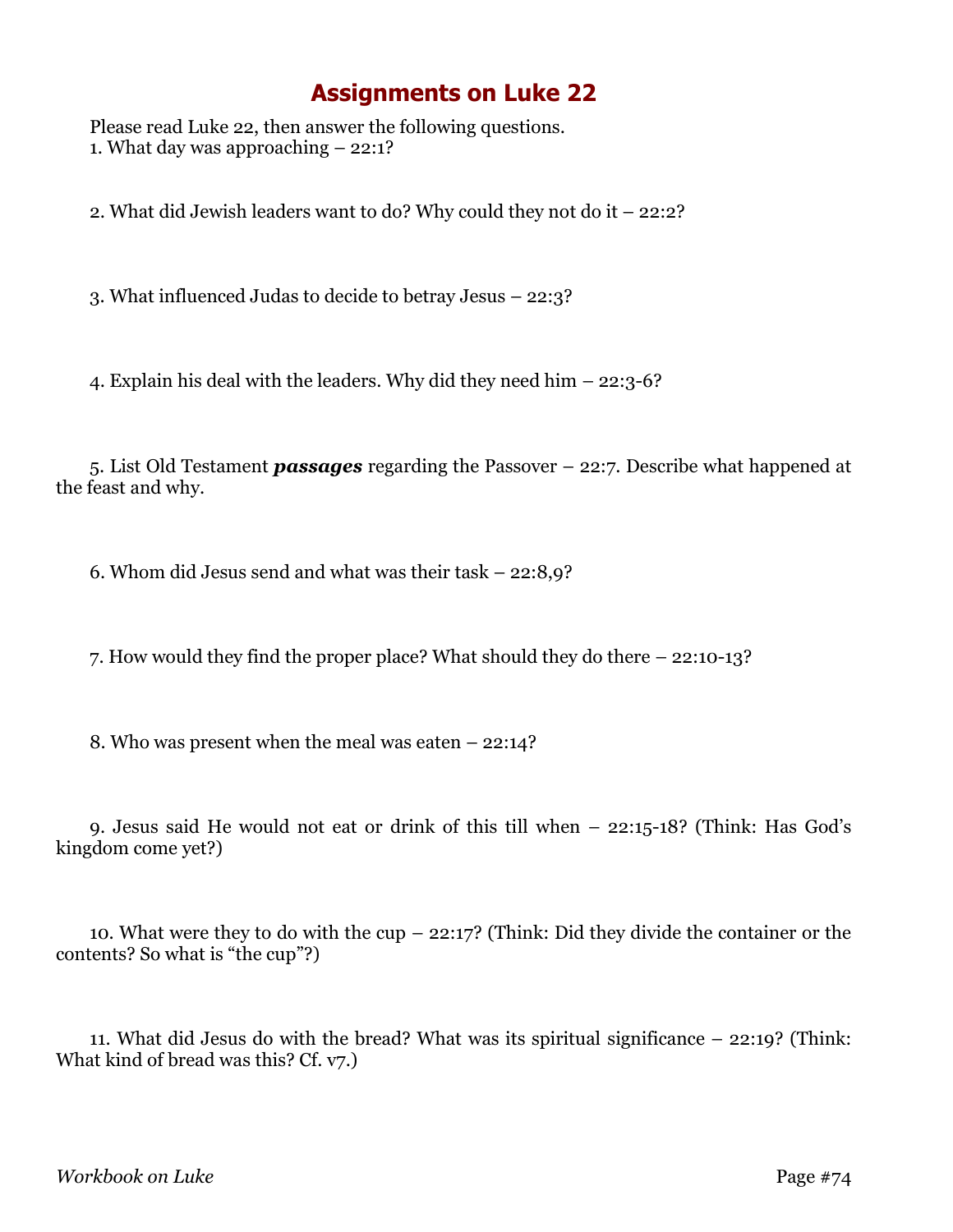12. What was the significance of the cup – 22:20?

13. Why was it appropriate that Jesus did this at the Passover? Cf. 1 Cor. 5:7.

14. What meaning should the supper have to us?

15. Do the expressions "this is My body … this is My blood" mean the bread and cup are turned into Jesus' literal flesh and blood? Cf. Matt. 26:28,29. Explain.

16. What prediction did Jesus make at the end of the meal? What did the disciples do as a result – 22:21-23?

17. What dispute arose among the disciples? Whom do people of the world consider to be great  $-22:24,25$ ?

18. Who did Jesus say is great? How did He Himself illustrate this – 22:26,27?

19. Does this mean no Christian may have authority over others? Prove your answer.

20. Explain the meaning of Jesus' teaching here.

21. *Application:* Give modern applications that illustrate the principle Jesus taught.

22. While not promising them preeminence, what did Jesus promise His disciples – 22:28- 30? (Think: In what sense would they eat, drink, and judge in His kingdom?)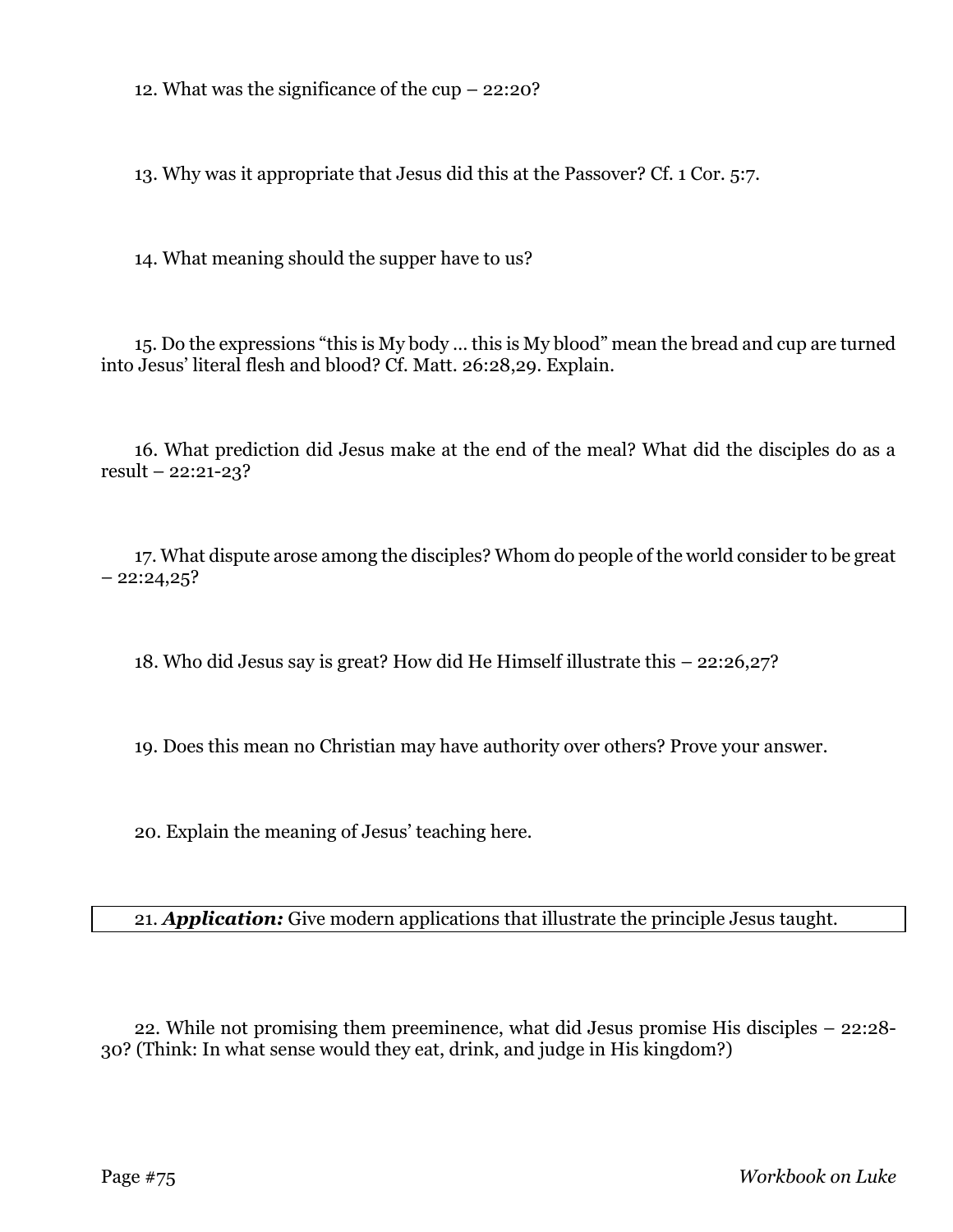23. What did Satan want to do with Peter? What did Jesus do to help Peter – 22:31,32? (Think: How would this happen?)

24. What commitment did Peter make? How did Jesus respond – 22:33,34?

25. *Application:* What lessons should we learn from Peter?

26. What new instructions did Jesus then give – 22:35,36?

27. What did He predict was coming – 22:37?

28. Where did Jesus go? Who went with Him – 22:39?

29. What did He instruct them to do? Why would they especially need this at that time – 22:40?

30. What did Jesus do? What request did He make – 22:41,42? (Think: Why would Jesus make this request?)

31. Explain the significance of "not My will but Yours be done."

32. *Application:* List some lessons we can learn about prayer from this event.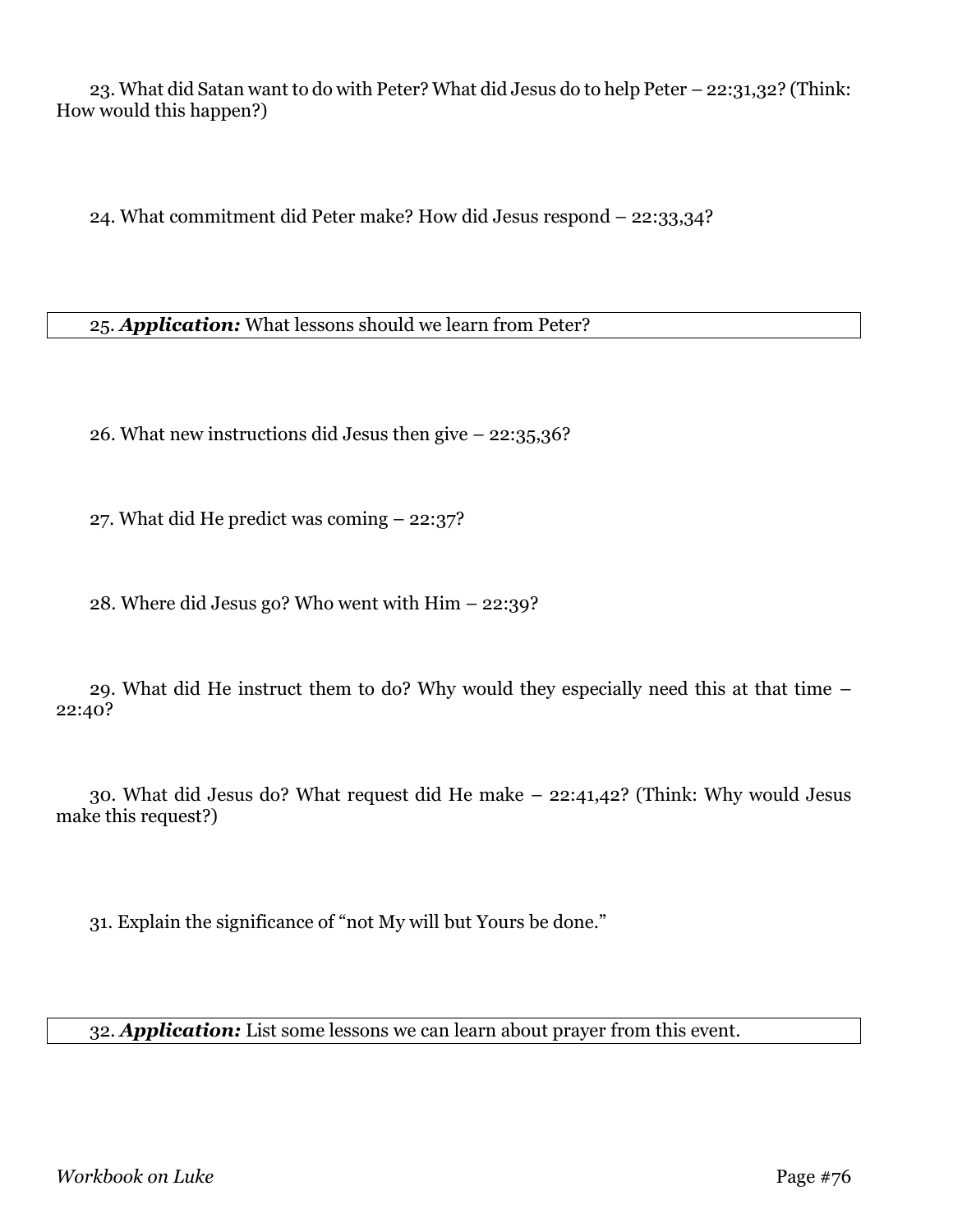33. How was Jesus' great agony described? What source of strength did He receive – 22:43,44?

34. What were the disciples doing? What did Jesus say to them – 22:45,46?

35. Who came at this time? What did Judas do – 22:47?

36. What did Jesus say to Judas – 22:48? (Think: Why was Judas' act so despicable?)

37. How did the apostles react? What did Jesus do in response – 22:49-51? (Think: What should Jesus' enemies have learned from this?)

38. What can we learn from Jesus' refusal to use violence?

39. What question did He ask the rulers – 22:52,53? Explain His point.

40. Where was Jesus taken after the arrest? Who followed – 22:54?

41. Where did Peter sit? Who recognized him? What did she say – 22:55,56?

42. How did Peter respond – 22:57?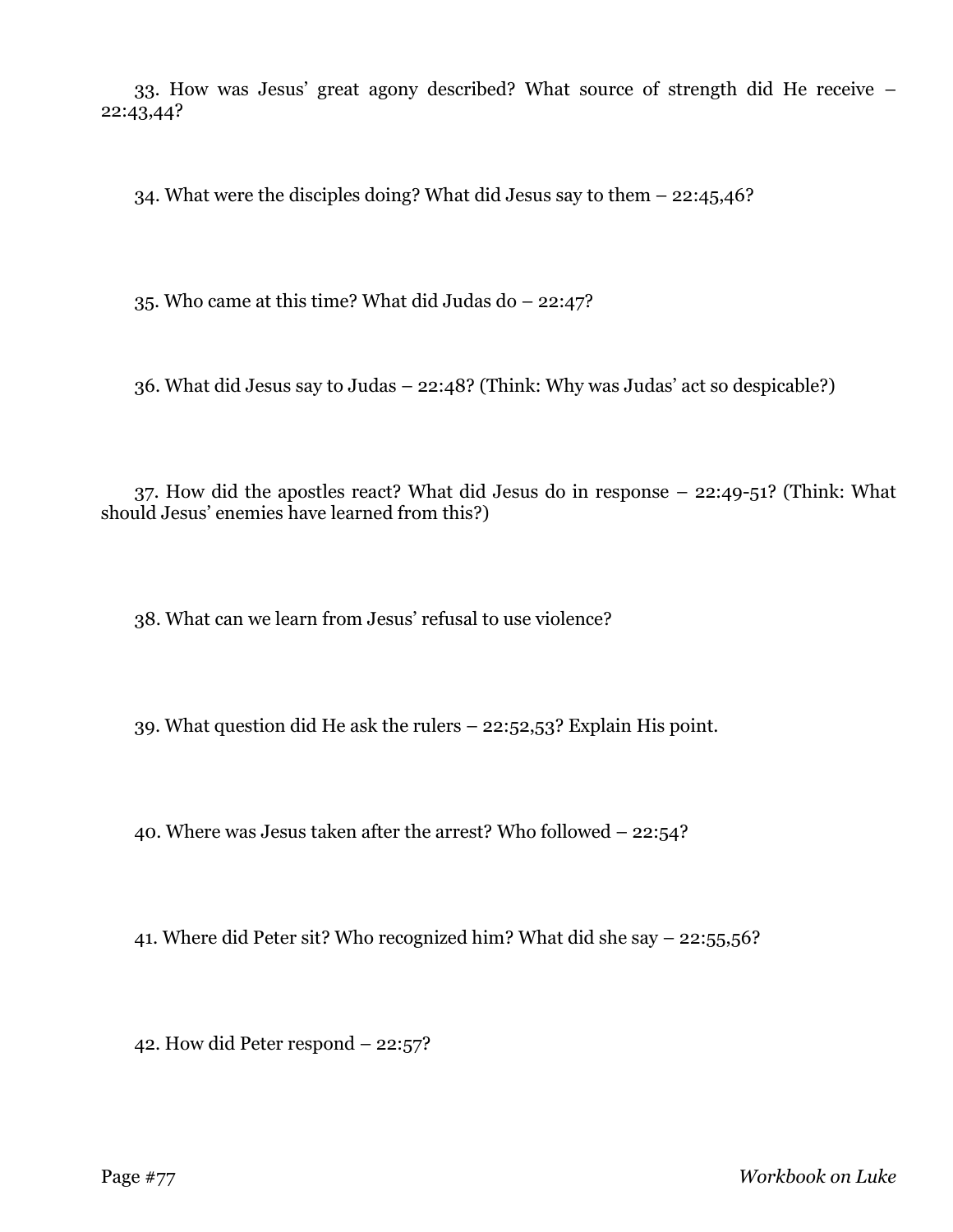43. Describe the second denial – 22:58.

44. What happened in the third denial? What occurred immediately afterward – 22:59,60?

45. What did Jesus do? What did Peter remember? Describe his reaction – 22:61,62.

46. Compare Peter's conduct to that of Judas and the other apostles. Why did Peter's life end up differently from Judas'?

47. *Application:* What lessons can we learn from Peter's denials?

48. How was Jesus mocked at the night trial – 22:63-65?

49. In the daytime trial, what two questions were Jesus asked – 22:66-70?

50. How did He answer?

51. What verdict was reached – 22:71?

## 52. *Special Assignment:* List ways in which Jesus' trials were illegal.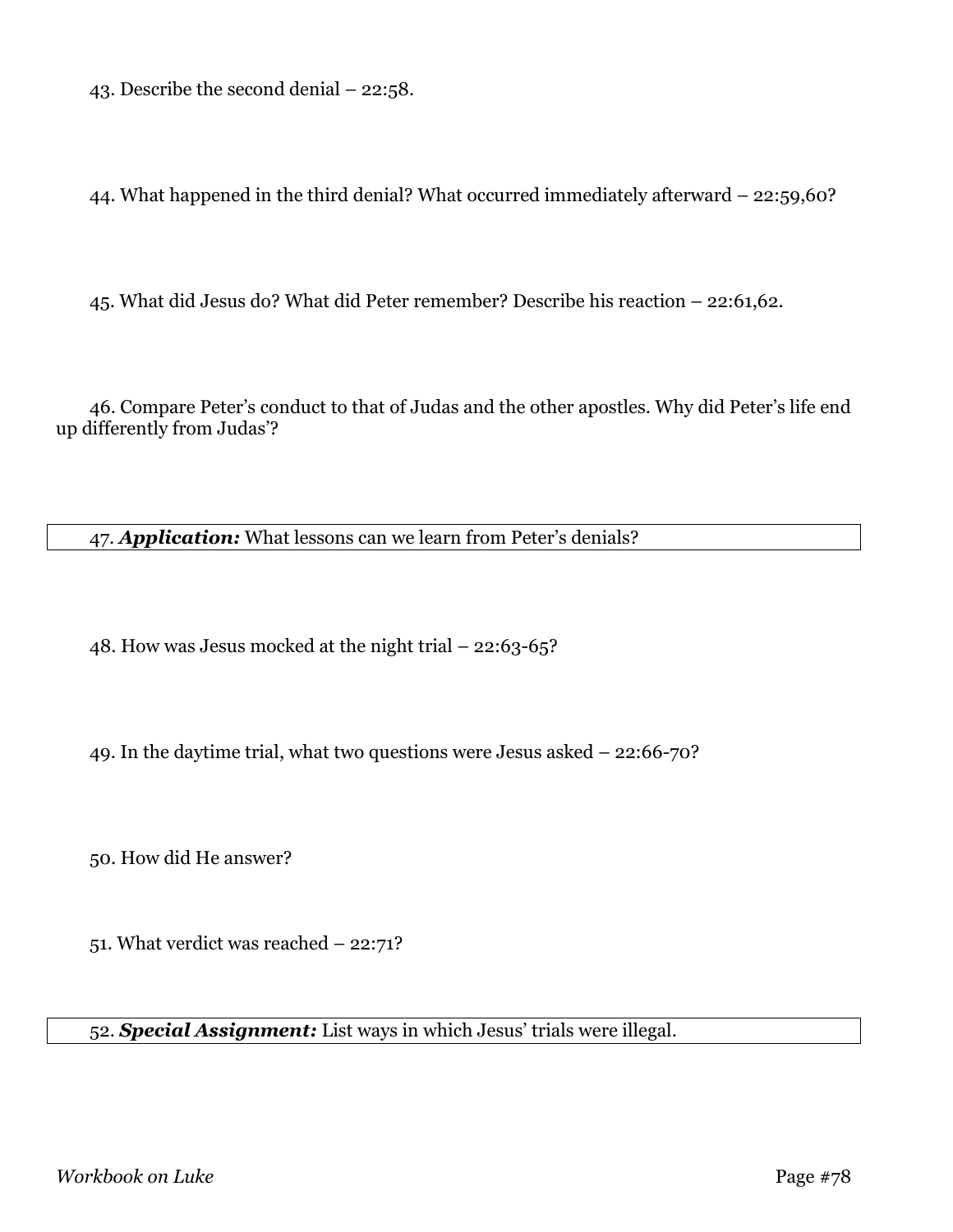## **Assignments on Luke 23**

Please read Luke 23, then answer the following questions. 1. Where was Jesus then taken for trial  $-$  23:1? (Think: Why do this? Cf. John 18:31.)

2. List the accusations against Jesus before Pilate – 23:2. Compare them to what they convicted Jesus of in their Jewish trials.

3. *Special Assignment:* Respond to the charges against Jesus. Was He guilty?

4. Which accusation did Pilate question Jesus about – 23:3? How did Jesus respond (cf. John 13:36)?

5. What verdict did Pilate announce – 23:4? (Note: Make a list of the times during these proceedings when Jesus is declared by various people to be not guilty.)

6. How did the people respond to the verdict  $-23:5$ ?

7. Where did Pilate send Jesus next? Why – 23:6,7?

8. How did Herod react at the opportunity to see Jesus? Why – 23:8?

9. What did Herod do to Jesus? What affect did this have on Herod's relationship to Pilate – 23:9-12?

10. What verdict did Pilate say he and Herod reached – 23:13-15?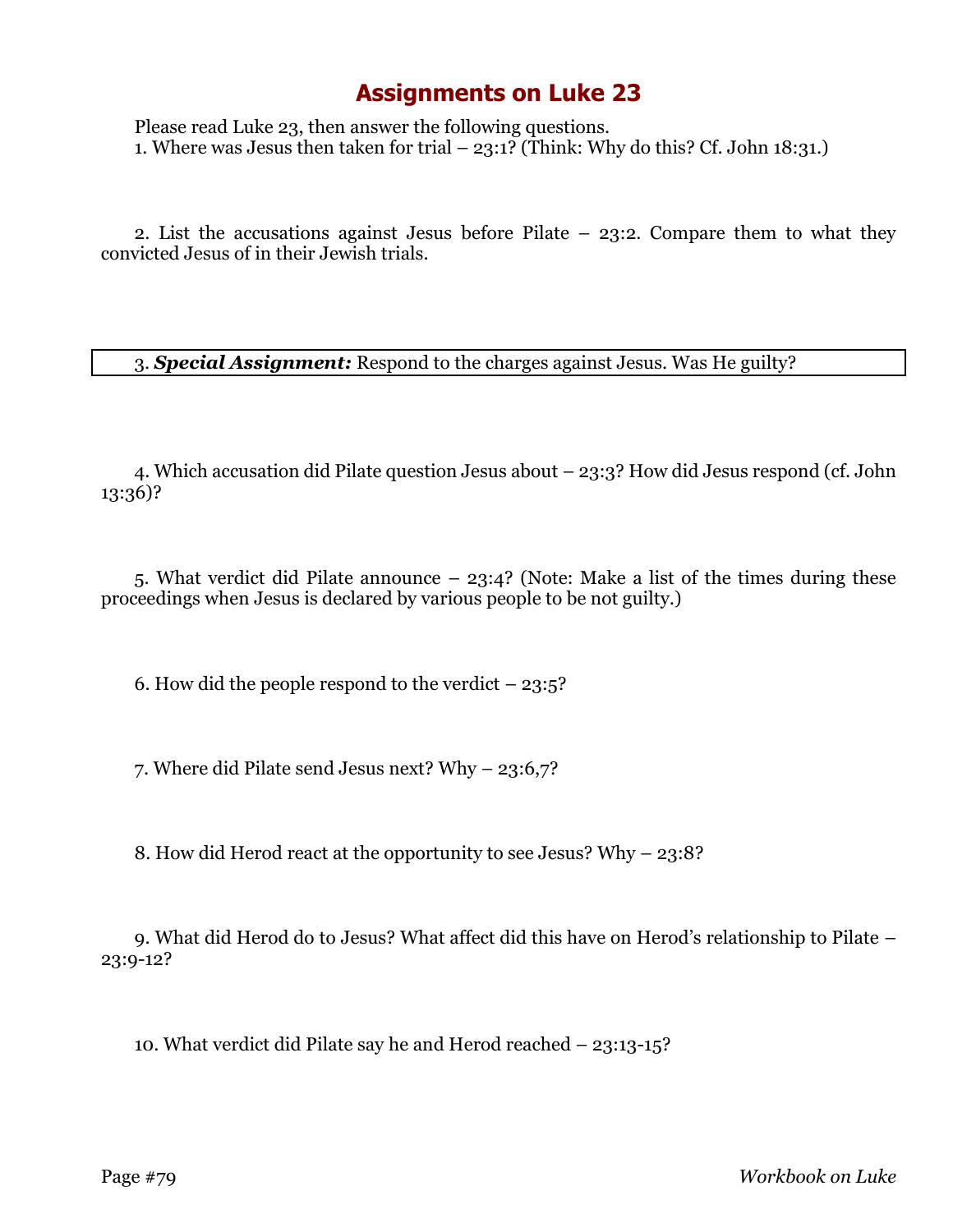11. What did Pilate propose to do with Jesus – 23:16?

12. What custom regarding prisoners existed at the feast? Whom did the people want released? What kind of man was he – 23:17-19?

13. What did the people insist should be done to Jesus – 23:20,21?

14. What did Pilate want to do – 23:22?

15. In the end, what was decided – 23:23-25?

16. Explain Pilate's responsibility in Jesus' death. What should he have done?

17. What responsibility did the people have in His death? What had been their view of Jesus when He entered Jerusalem?

18. Who carried Jesus' cross – 23:26?

19. What did Jesus say the women who followed Him should weep about? Why – 23:27-31? (Think: Explain His meaning. What is meant by the green wood and the dry?)

20. Where was Jesus crucified? Who was crucified with Him – 23:32,33?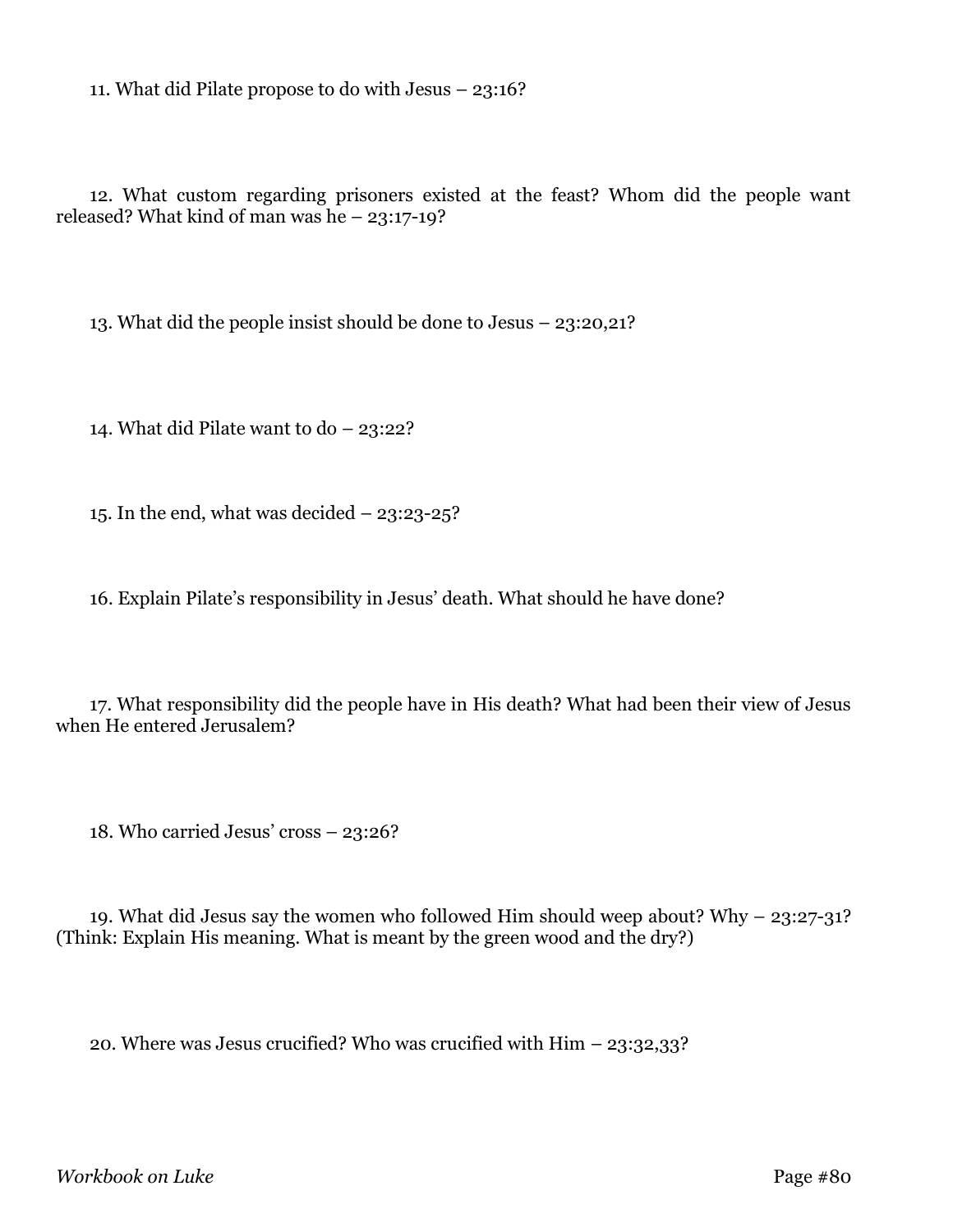22. What did Jesus request regarding those who crucified Him – 23:34? List other *passages* about forgiveness of others.

23. Note Acts 2:23,36-38; 3:13-19; 4:10-12; etc. Were the people forgiven at the time Jesus asked for them to be? What conditions were required?

24. What happened to Jesus' clothing?

25. Describe the mockery Jesus endured on the cross – 23:35-37. (Think: Explain why this would have been hard for Jesus to endure.)

26. Did Jesus have the power to save Himself? What can we learn from the fact he did not save Himself?

27. What sign was placed over Jesus – 23:38?

28. How did one thief mock Jesus? How did the other one respond – 23:39,40?

29. How did the second thief acknowledge Jesus' innocence – 23:41?

30. What request did He make of Jesus, and how did Jesus respond – 23:42,43?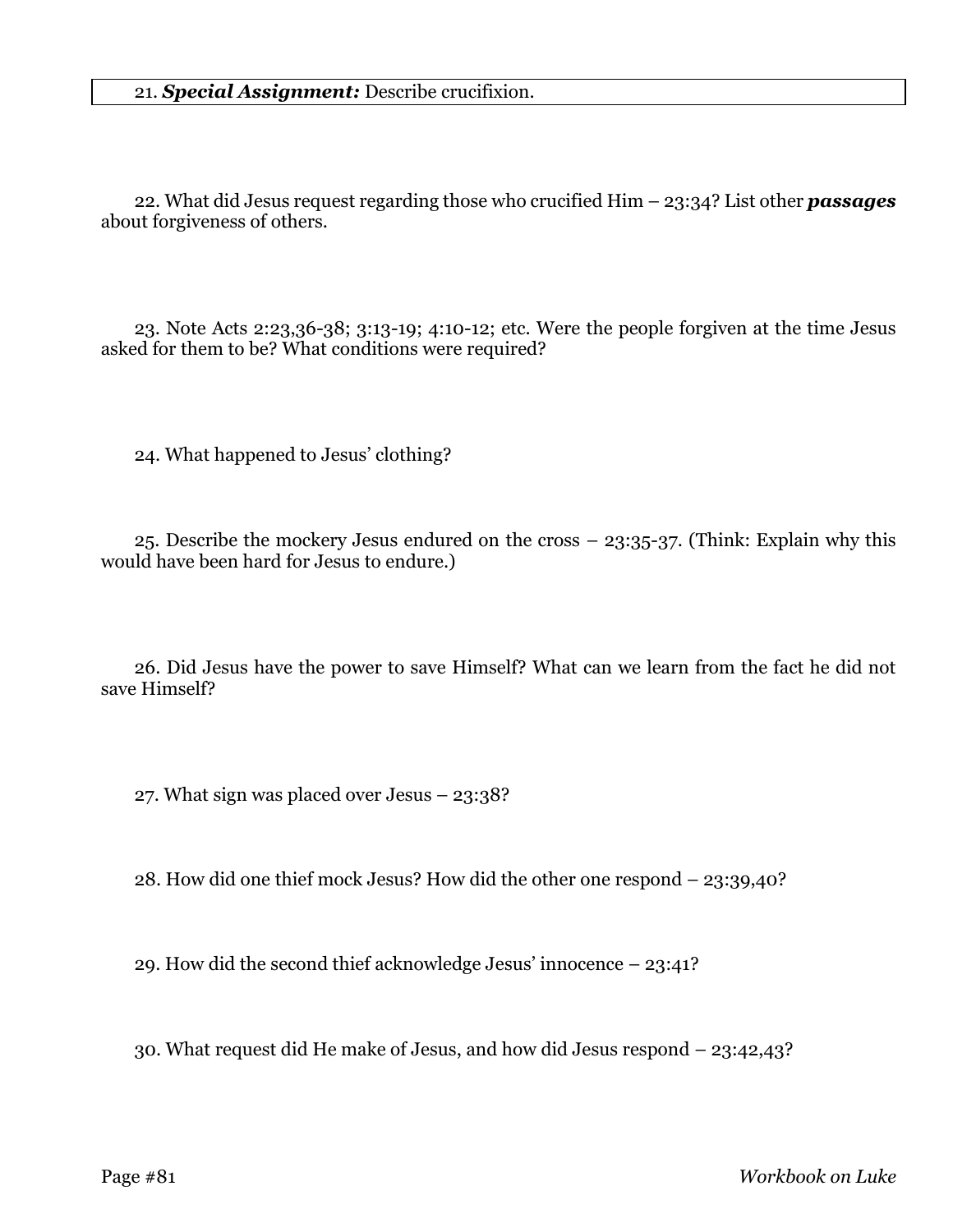31. *Case Study:* How would you respond to those who claim that the thief was saved without baptism, so we can be saved without baptism?

32. What miracles accompanied Jesus' death – 23:44,45?

33. What did Jesus say when dying – 23:46? Explain.

34. What did the centurion say about Jesus – 23:47?

35. How did other bystanders react – 23:48,49?

36. Who asked for Jesus' body? What kind of man was he – 23:50-52?

37. What did he do with the body? What kind of tomb was Jesus buried in  $-$  23:53? (Think: Why are these details significant?)

38. Note Romans 6:4. What can we learn about baptism from Jesus' burial?

39. What are we told about when Jesus was buried – 23:54?

40. Who observed the burial  $-23:55,56$ ?

*Workbook on Luke* Page #82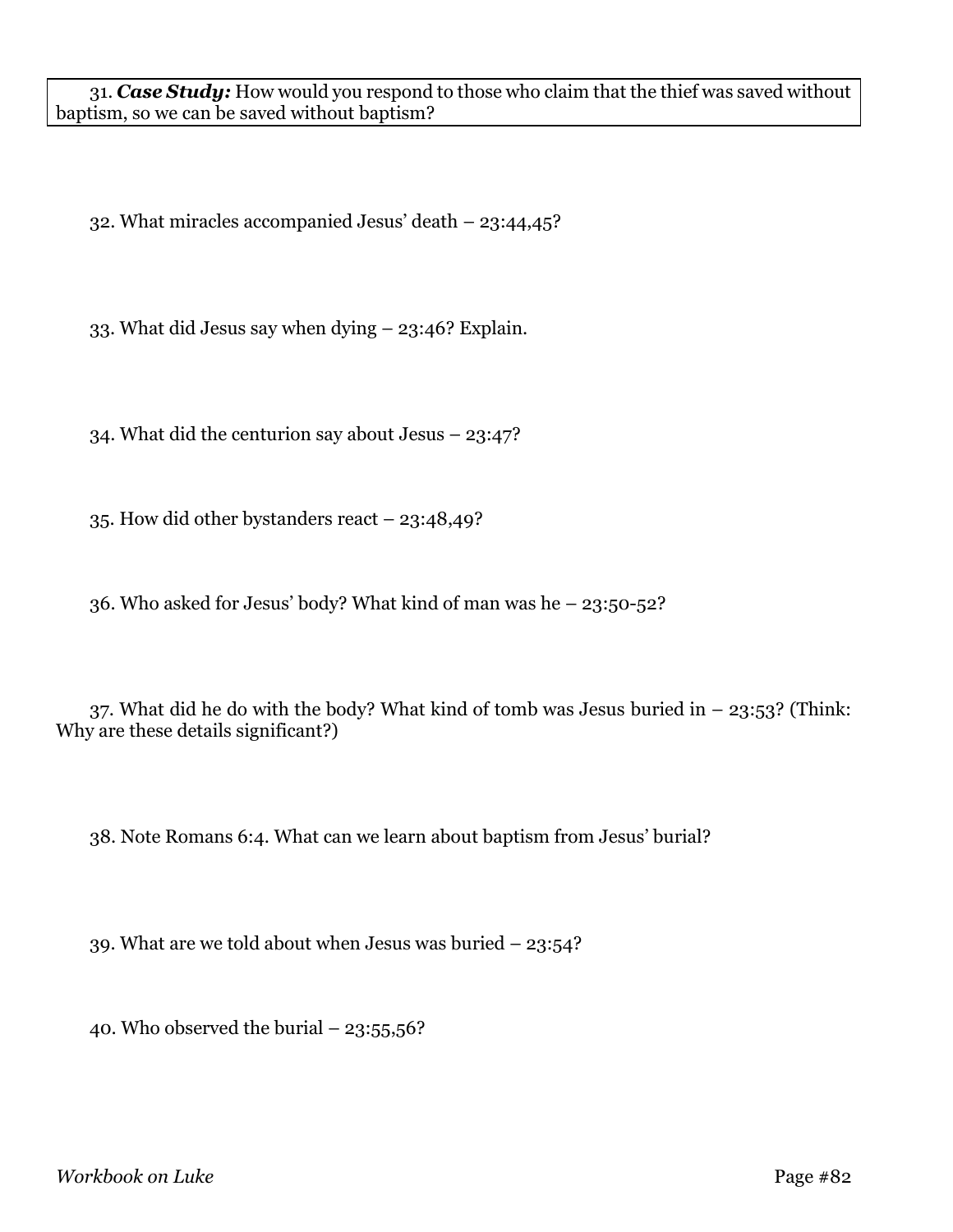## **Assignments on Luke 24**

Please read Luke 24, then answer the following questions. 1. When did people come to the tomb? What did they expect to find/do – 24:1?

2. What did they find at the tomb – 24:2,3?

3. List other *passages* regarding the significance of the first day of the week.

4. *Special Assignment:* Explain why the empty tomb is important evidence for the resurrection.

5. Who explained what had happened? What explanation did they give – 24:4-6?

6. What prediction did these events fulfill – 24:6-8?

7. *Special Assignment:* List other *passages* about Jesus' resurrection. Make a list of reasons why the resurrection is important to our faith.

8. To whom did the women report? What women were involved – 24:9,10?

9. How did the apostles react – 24:11? (Think: What does this tell about their attitude?)

10. What did Peter do? What did he see – 24:12?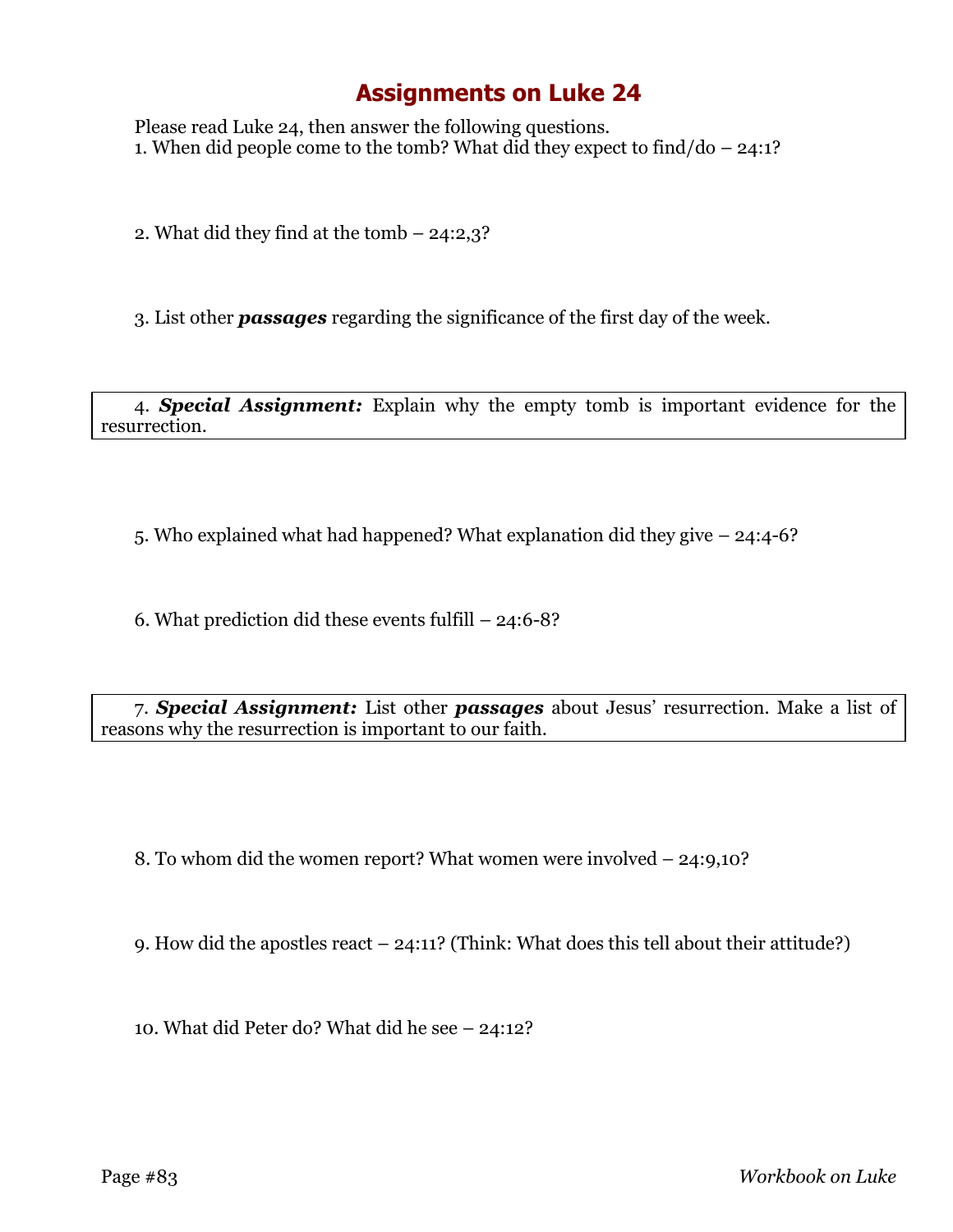11. Where were two disciples traveling? How far was this from Jerusalem – 24:13?

12. What did they discuss? Who met them on the way – 24:14,15?

13. Why did they not recognize Him at first – 24:16?

14. What did Jesus ask them? What was the name of one disciple – 24:17,18?

15. How did they describe Jesus – 24:19-21? What did they say had been done to Him?

16. What report had the women made? How long had it been since Jesus' death – 24:21-24? (Think: What is the significance of the third day?)

17. What did Jesus explain to them – 24:25-27?

18. What does Jesus' explanation prove about His death?

19. Begin and keep a list summarizing people to whom Jesus appeared after His resurrection (cf. 1 Cor. 15:1-8).

20. When they neared the village, how did Jesus act, and what did the two disciples say – 24:28,29?

21. Explain how they recognized  $\text{Him} - 24:30,31$ .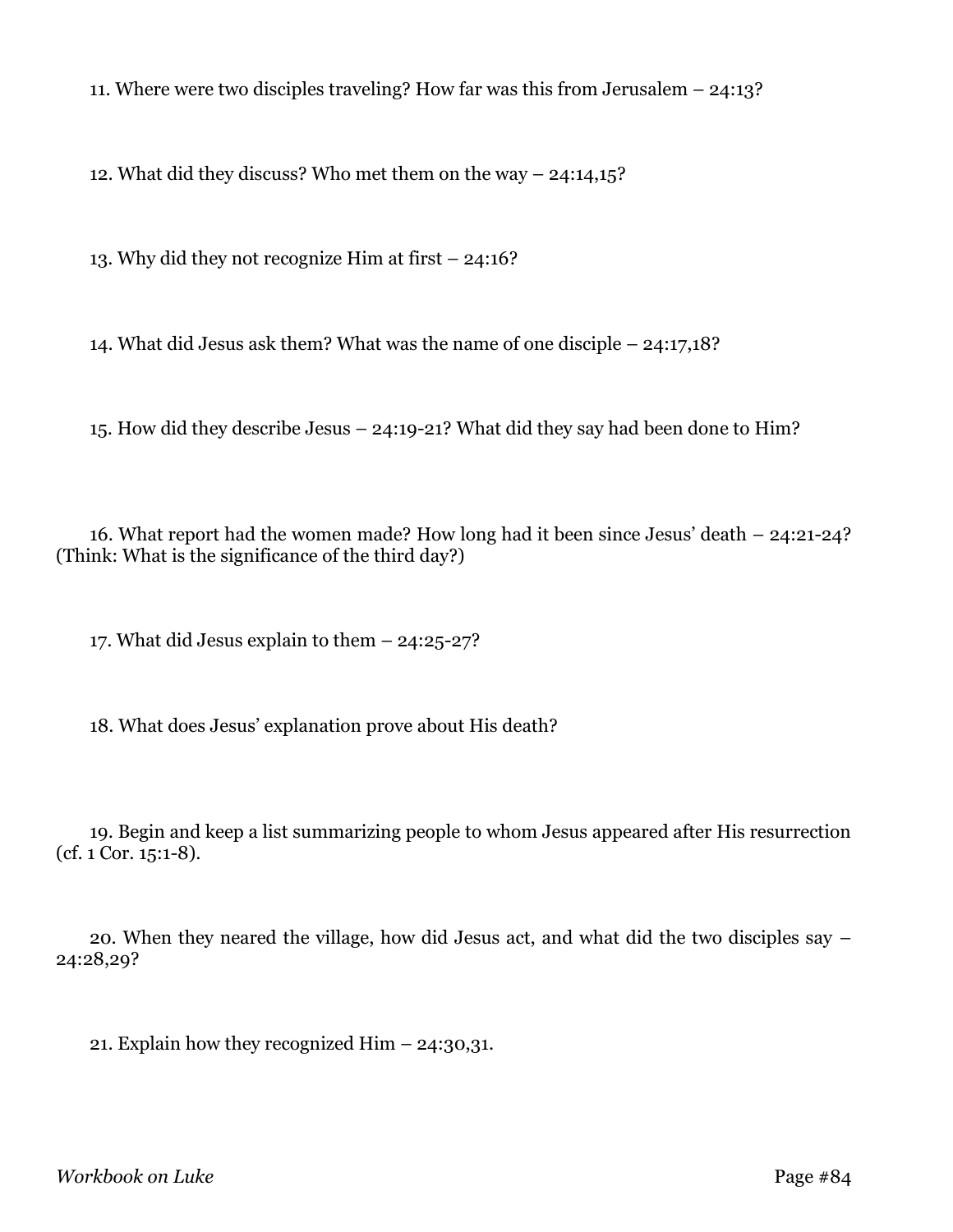22. What did Jesus do then, and how did the disciples feel – 24:31,32?

23. Where did the two disciples go, and whom did they find there – 24:33?

24. What report did the eleven make – 24:34?

25. What did the two disciples report to the apostles – 24:35?

26. Who then came to the meeting? What did He say  $-$  24:36? (Think: What day of the week was this?)

27. How did the apostles react? What did they think – 24:37?

28. Based on the apostles' reaction, what can we conclude about what they had believed about Jesus' death?

29. What did Jesus say and do to prove His resurrection – 24:38-40?

30. *Special Assignment:* List as many facts as you can regarding Jesus' appearances that prove He really was alive again.

31. What did Jesus ask for, and what was given Him – 24:41,42?

32. What did He do then– 24:43? What is the significance of this?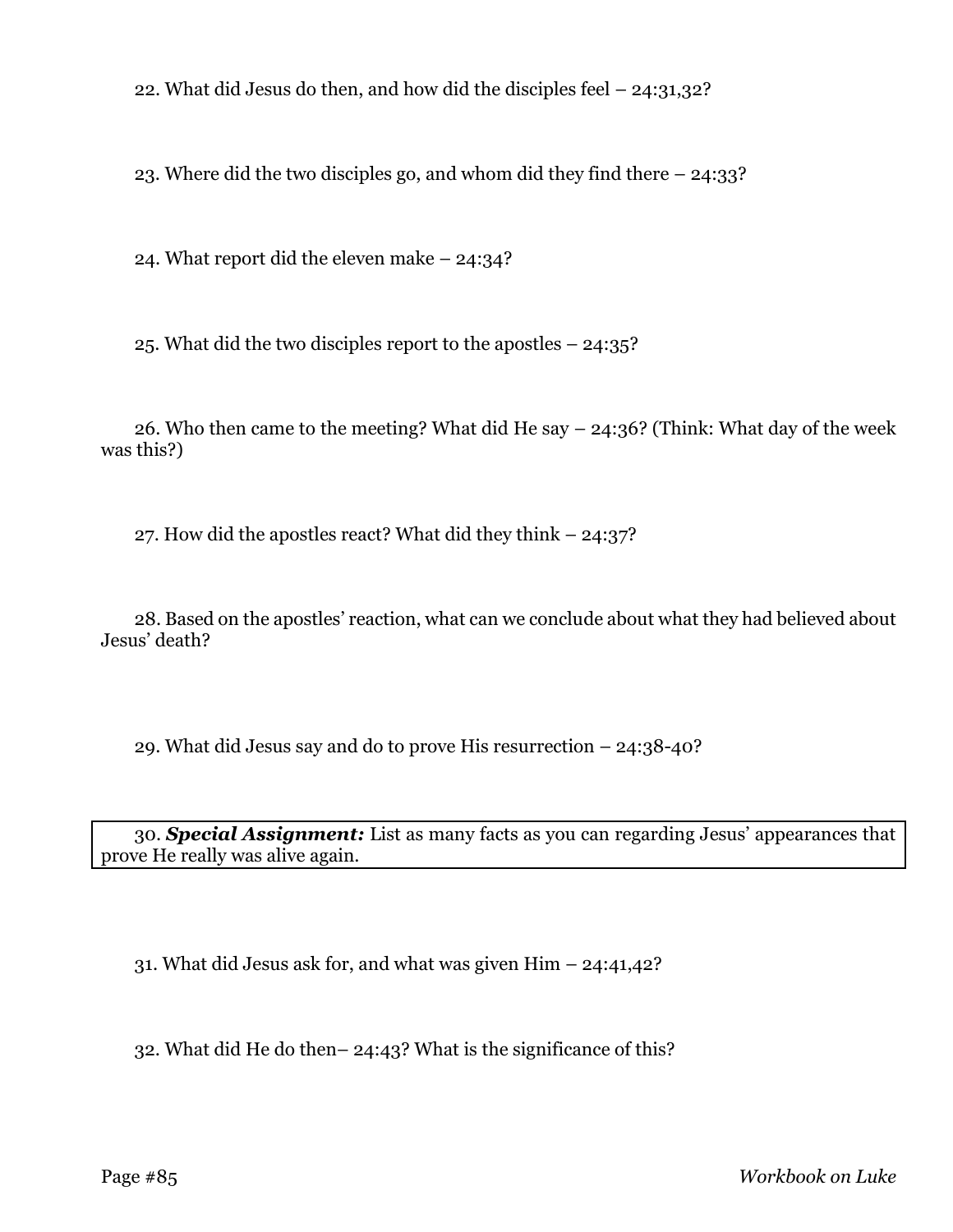33. What did Jesus then teach them  $-24:44,45$ ?

34. What did He say the Old Testament taught – 24:46? (Think: How does this prove Jesus claimed to be the Christ?)

35. *Application:* How does this confirm the reality of Jesus' resurrection?

36. What should be preached to all nations? Where would this begin – 24:47?

37. *Special Assignment:* List parallel *passages* in other accounts of Jesus' life. Summarize what Jesus said should be preached to all nations (all the world).

38. What role were the apostles to have in this – 24:48?

39. Where were they to wait and for how long – 24:49?

40. *Special Assignment:* When, where, and how was this promise fulfilled (see crossreferences)?

41. Where did Jesus take them? What happened as He blessed them – 24:50,51?

42. What did the disciples do then – 24:52,53? (Think: Who may receive worship? If Jesus received it, what does that prove?)